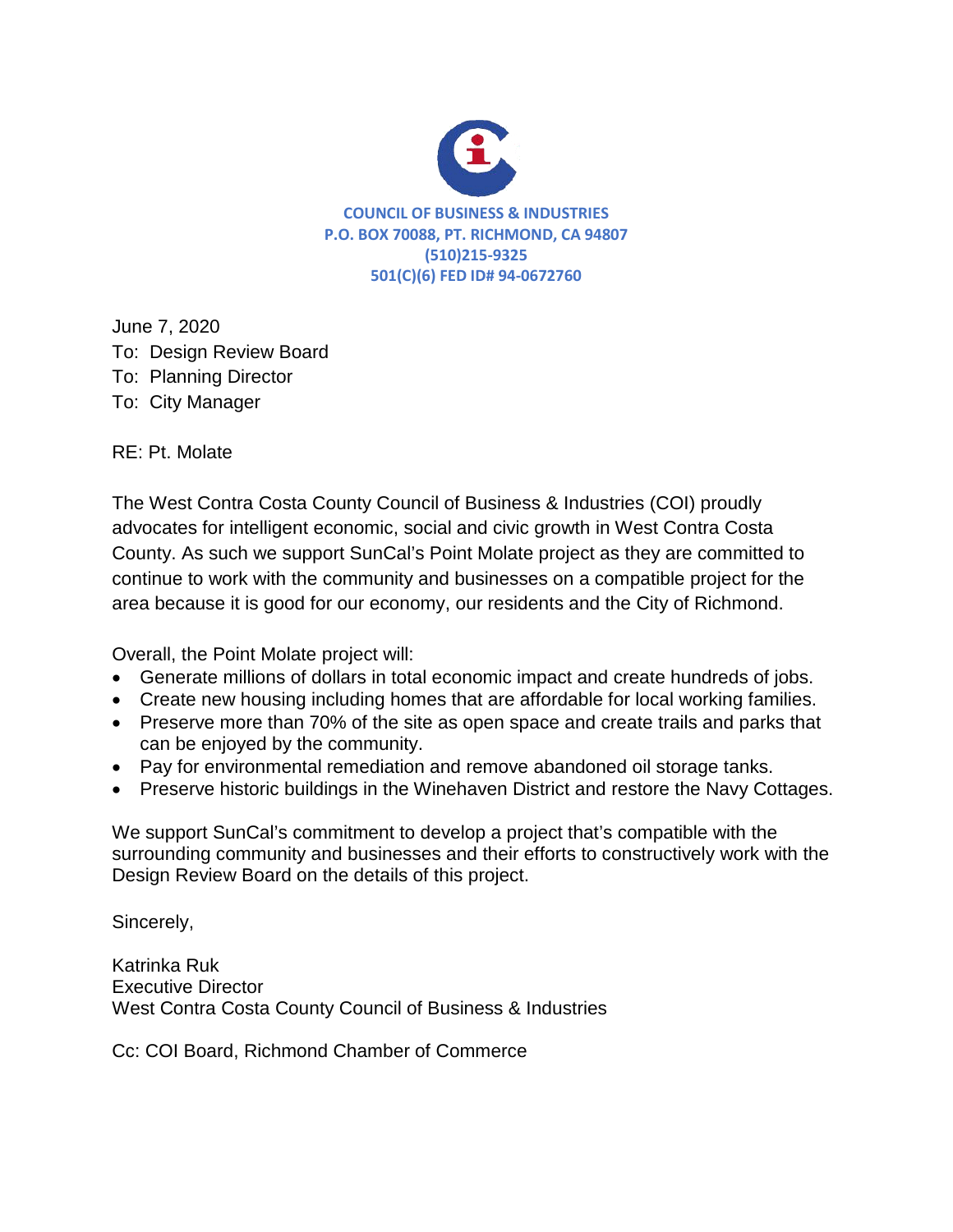

**COUNCIL OF BUSINESS & INDUSTRIES P.O. BOX 70088, PT. RICHMOND, CA 94807 (510)215-9325 501(C)(6) FED ID# 94-0672760**

June 7, 2020 To: Design Review Board To: Planning Director To: City Manager

RE: Pt. Molate

The West Contra Costa County Council of Business & Industries (COI) proudly advocates for intelligent economic, social and civic growth in West Contra Costa County. As such we support SunCal's Point Molate project as they are committed to continue to work with the community and businesses on a compatible project for the area because it is good for our economy, our residents and the City of Richmond.

Overall, the Point Molate project will:

- Generate millions of dollars in total economic impact and create hundreds of jobs.
- Create new housing including homes that are affordable for local working families.
- Preserve more than 70% of the site as open space and create trails and parks that can be enjoyed by the community.
- Pay for environmental remediation and remove abandoned oil storage tanks.
- Preserve historic buildings in the Winehaven District and restore the Navy Cottages.

We support SunCal's commitment to develop a project that's compatible with the surrounding community and businesses and their efforts to constructively work with the Design Review Board on the details of this project.

Sincerely,

Katrinka Ruk Executive Director West Contra Costa County Council of Business & Industries

Cc: COI Board, Richmond Chamber of Commerce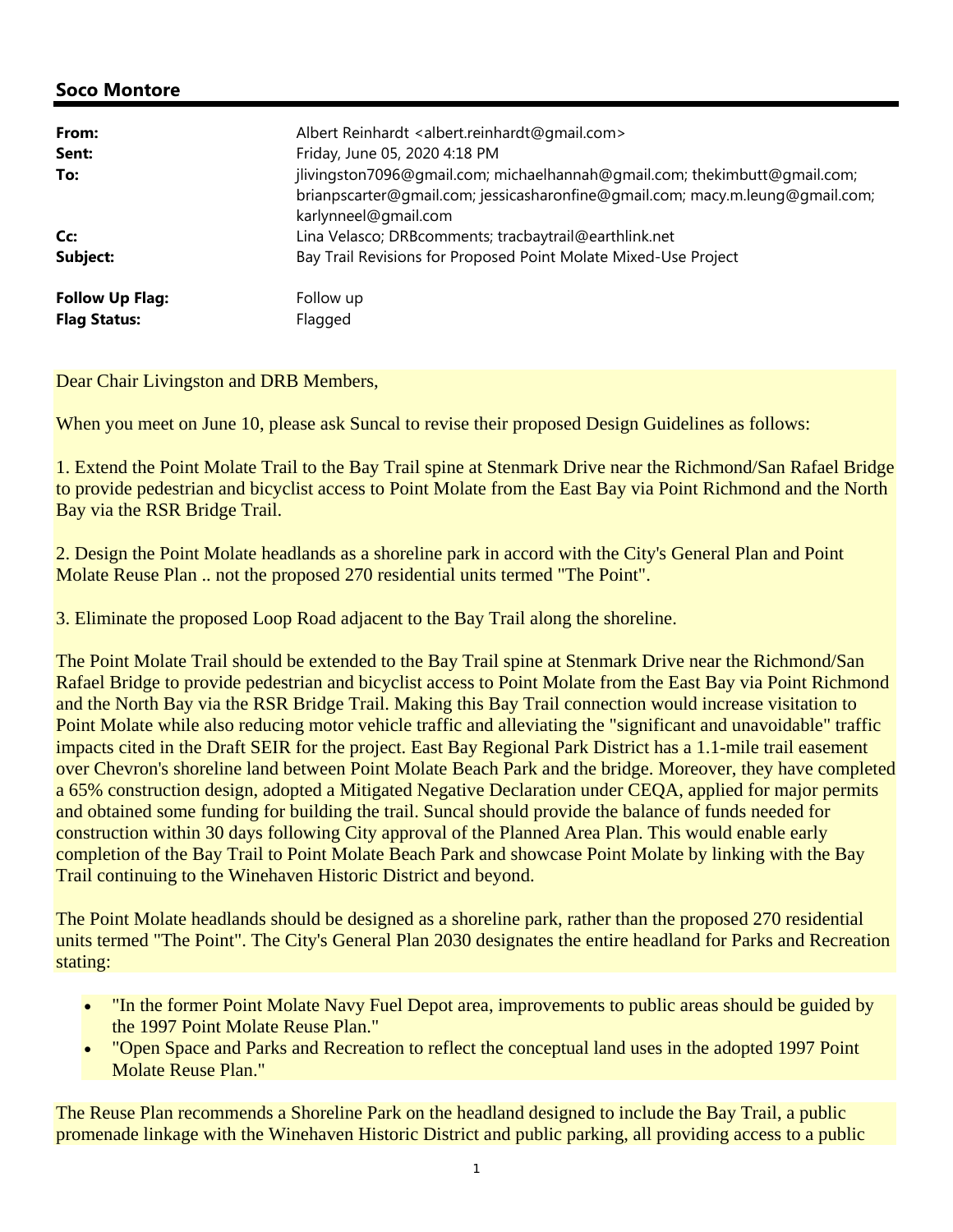| From:<br>Sent:<br>To:                         | Albert Reinhardt <albert.reinhardt@gmail.com><br/>Friday, June 05, 2020 4:18 PM<br/>jlivingston7096@gmail.com; michaelhannah@gmail.com; thekimbutt@gmail.com;<br/>brianpscarter@gmail.com; jessicasharonfine@gmail.com; macy.m.leung@gmail.com;</albert.reinhardt@gmail.com> |
|-----------------------------------------------|------------------------------------------------------------------------------------------------------------------------------------------------------------------------------------------------------------------------------------------------------------------------------|
| Cc:<br>Subject:                               | karlynneel@gmail.com<br>Lina Velasco; DRBcomments; tracbaytrail@earthlink.net<br>Bay Trail Revisions for Proposed Point Molate Mixed-Use Project                                                                                                                             |
| <b>Follow Up Flag:</b><br><b>Flag Status:</b> | Follow up<br>Flagged                                                                                                                                                                                                                                                         |

Dear Chair Livingston and DRB Members,

When you meet on June 10, please ask Suncal to revise their proposed Design Guidelines as follows:

1. Extend the Point Molate Trail to the Bay Trail spine at Stenmark Drive near the Richmond/San Rafael Bridge to provide pedestrian and bicyclist access to Point Molate from the East Bay via Point Richmond and the North Bay via the RSR Bridge Trail.

2. Design the Point Molate headlands as a shoreline park in accord with the City's General Plan and Point Molate Reuse Plan .. not the proposed 270 residential units termed "The Point".

3. Eliminate the proposed Loop Road adjacent to the Bay Trail along the shoreline.

The Point Molate Trail should be extended to the Bay Trail spine at Stenmark Drive near the Richmond/San Rafael Bridge to provide pedestrian and bicyclist access to Point Molate from the East Bay via Point Richmond and the North Bay via the RSR Bridge Trail. Making this Bay Trail connection would increase visitation to Point Molate while also reducing motor vehicle traffic and alleviating the "significant and unavoidable" traffic impacts cited in the Draft SEIR for the project. East Bay Regional Park District has a 1.1-mile trail easement over Chevron's shoreline land between Point Molate Beach Park and the bridge. Moreover, they have completed a 65% construction design, adopted a Mitigated Negative Declaration under CEQA, applied for major permits and obtained some funding for building the trail. Suncal should provide the balance of funds needed for construction within 30 days following City approval of the Planned Area Plan. This would enable early completion of the Bay Trail to Point Molate Beach Park and showcase Point Molate by linking with the Bay Trail continuing to the Winehaven Historic District and beyond.

The Point Molate headlands should be designed as a shoreline park, rather than the proposed 270 residential units termed "The Point". The City's General Plan 2030 designates the entire headland for Parks and Recreation stating:

- "In the former Point Molate Navy Fuel Depot area, improvements to public areas should be guided by the 1997 Point Molate Reuse Plan."
- "Open Space and Parks and Recreation to reflect the conceptual land uses in the adopted 1997 Point Molate Reuse Plan."

The Reuse Plan recommends a Shoreline Park on the headland designed to include the Bay Trail, a public promenade linkage with the Winehaven Historic District and public parking, all providing access to a public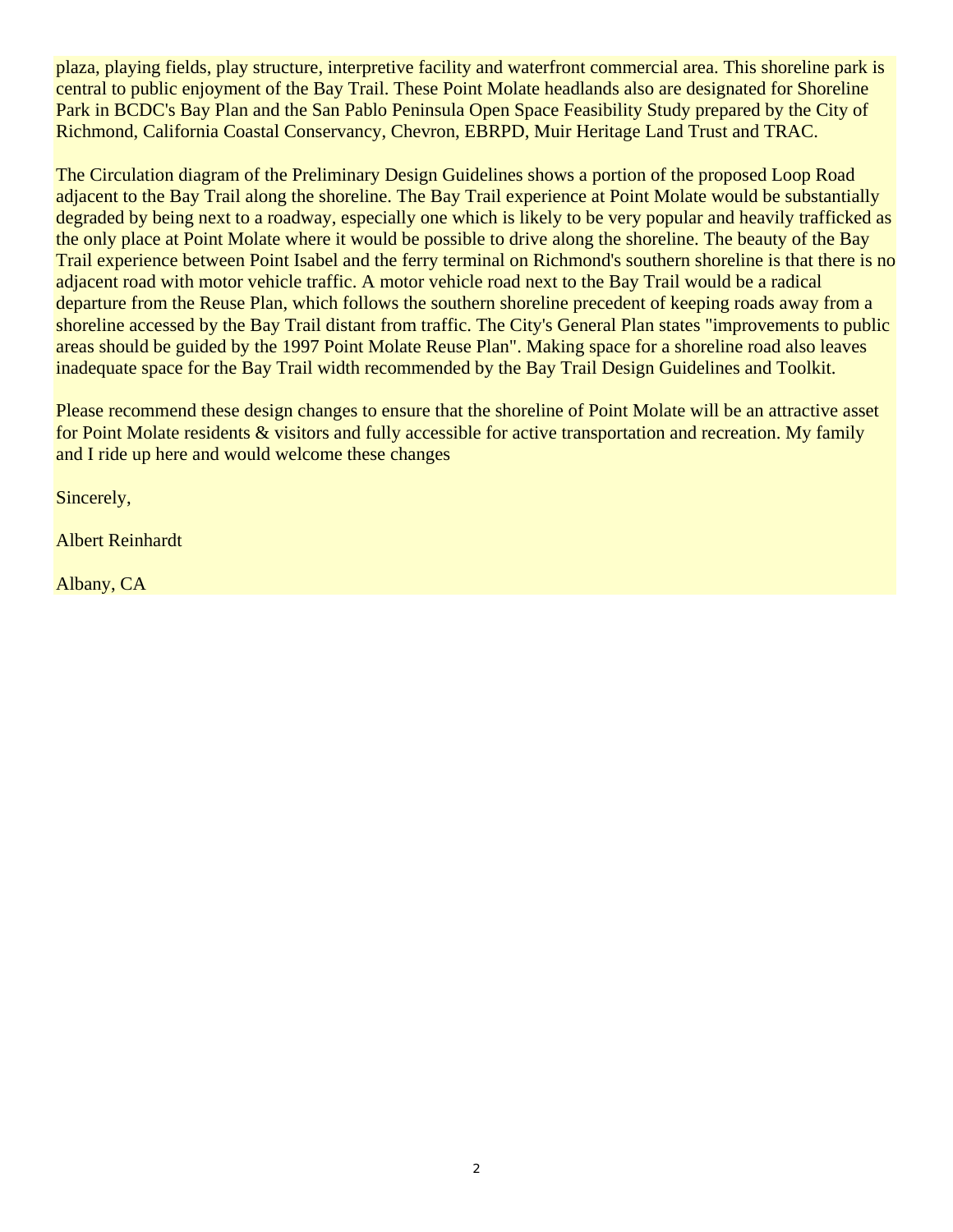plaza, playing fields, play structure, interpretive facility and waterfront commercial area. This shoreline park is central to public enjoyment of the Bay Trail. These Point Molate headlands also are designated for Shoreline Park in BCDC's Bay Plan and the San Pablo Peninsula Open Space Feasibility Study prepared by the City of Richmond, California Coastal Conservancy, Chevron, EBRPD, Muir Heritage Land Trust and TRAC.

The Circulation diagram of the Preliminary Design Guidelines shows a portion of the proposed Loop Road adjacent to the Bay Trail along the shoreline. The Bay Trail experience at Point Molate would be substantially degraded by being next to a roadway, especially one which is likely to be very popular and heavily trafficked as the only place at Point Molate where it would be possible to drive along the shoreline. The beauty of the Bay Trail experience between Point Isabel and the ferry terminal on Richmond's southern shoreline is that there is no adjacent road with motor vehicle traffic. A motor vehicle road next to the Bay Trail would be a radical departure from the Reuse Plan, which follows the southern shoreline precedent of keeping roads away from a shoreline accessed by the Bay Trail distant from traffic. The City's General Plan states "improvements to public areas should be guided by the 1997 Point Molate Reuse Plan". Making space for a shoreline road also leaves inadequate space for the Bay Trail width recommended by the Bay Trail Design Guidelines and Toolkit.

Please recommend these design changes to ensure that the shoreline of Point Molate will be an attractive asset for Point Molate residents & visitors and fully accessible for active transportation and recreation. My family and I ride up here and would welcome these changes

Sincerely,

Albert Reinhardt

Albany, CA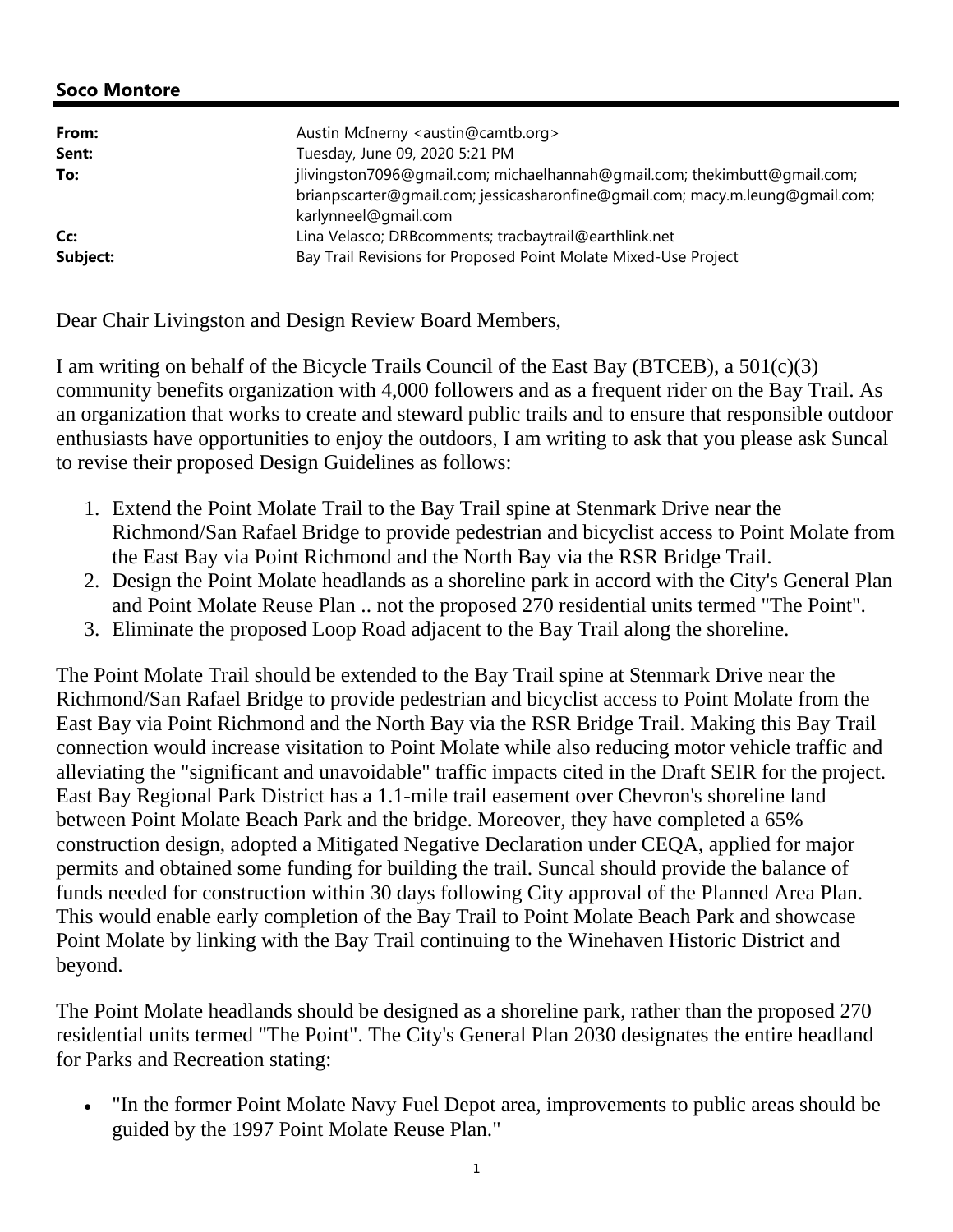| From:<br>Sent: | Austin McInerny <austin@camtb.org><br/>Tuesday, June 09, 2020 5:21 PM</austin@camtb.org>                                                                                           |
|----------------|------------------------------------------------------------------------------------------------------------------------------------------------------------------------------------|
| To:            | jlivingston7096@gmail.com; michaelhannah@gmail.com; thekimbutt@gmail.com;<br>brianpscarter@gmail.com; jessicasharonfine@gmail.com; macy.m.leung@gmail.com;<br>karlynneel@gmail.com |
| Cc:            | Lina Velasco; DRBcomments; tracbaytrail@earthlink.net                                                                                                                              |
| Subject:       | Bay Trail Revisions for Proposed Point Molate Mixed-Use Project                                                                                                                    |

Dear Chair Livingston and Design Review Board Members,

I am writing on behalf of the Bicycle Trails Council of the East Bay (BTCEB), a 501(c)(3) community benefits organization with 4,000 followers and as a frequent rider on the Bay Trail. As an organization that works to create and steward public trails and to ensure that responsible outdoor enthusiasts have opportunities to enjoy the outdoors, I am writing to ask that you please ask Suncal to revise their proposed Design Guidelines as follows:

- 1. Extend the Point Molate Trail to the Bay Trail spine at Stenmark Drive near the Richmond/San Rafael Bridge to provide pedestrian and bicyclist access to Point Molate from the East Bay via Point Richmond and the North Bay via the RSR Bridge Trail.
- 2. Design the Point Molate headlands as a shoreline park in accord with the City's General Plan and Point Molate Reuse Plan .. not the proposed 270 residential units termed "The Point".
- 3. Eliminate the proposed Loop Road adjacent to the Bay Trail along the shoreline.

The Point Molate Trail should be extended to the Bay Trail spine at Stenmark Drive near the Richmond/San Rafael Bridge to provide pedestrian and bicyclist access to Point Molate from the East Bay via Point Richmond and the North Bay via the RSR Bridge Trail. Making this Bay Trail connection would increase visitation to Point Molate while also reducing motor vehicle traffic and alleviating the "significant and unavoidable" traffic impacts cited in the Draft SEIR for the project. East Bay Regional Park District has a 1.1-mile trail easement over Chevron's shoreline land between Point Molate Beach Park and the bridge. Moreover, they have completed a 65% construction design, adopted a Mitigated Negative Declaration under CEQA, applied for major permits and obtained some funding for building the trail. Suncal should provide the balance of funds needed for construction within 30 days following City approval of the Planned Area Plan. This would enable early completion of the Bay Trail to Point Molate Beach Park and showcase Point Molate by linking with the Bay Trail continuing to the Winehaven Historic District and beyond.

The Point Molate headlands should be designed as a shoreline park, rather than the proposed 270 residential units termed "The Point". The City's General Plan 2030 designates the entire headland for Parks and Recreation stating:

 "In the former Point Molate Navy Fuel Depot area, improvements to public areas should be guided by the 1997 Point Molate Reuse Plan."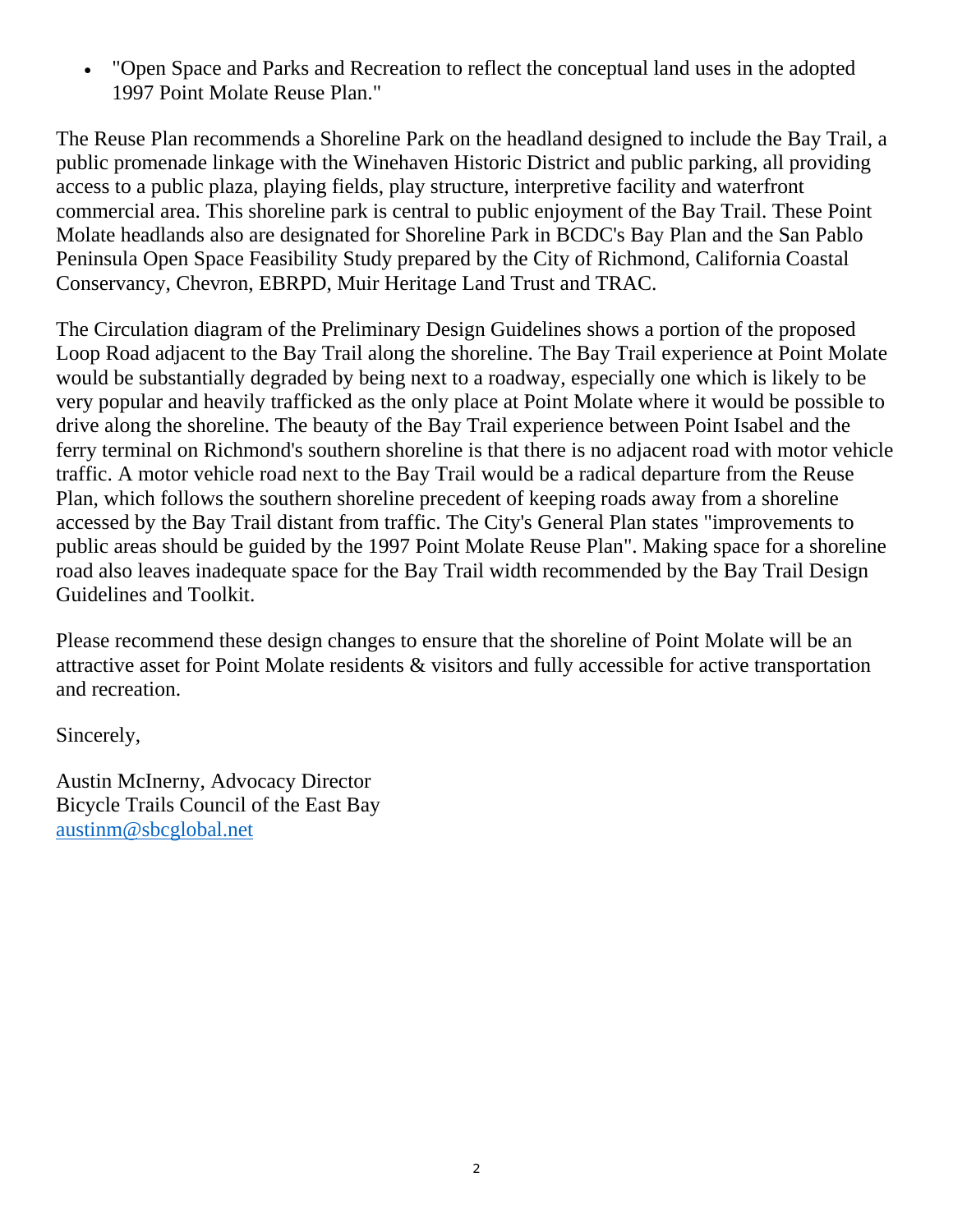"Open Space and Parks and Recreation to reflect the conceptual land uses in the adopted 1997 Point Molate Reuse Plan."

The Reuse Plan recommends a Shoreline Park on the headland designed to include the Bay Trail, a public promenade linkage with the Winehaven Historic District and public parking, all providing access to a public plaza, playing fields, play structure, interpretive facility and waterfront commercial area. This shoreline park is central to public enjoyment of the Bay Trail. These Point Molate headlands also are designated for Shoreline Park in BCDC's Bay Plan and the San Pablo Peninsula Open Space Feasibility Study prepared by the City of Richmond, California Coastal Conservancy, Chevron, EBRPD, Muir Heritage Land Trust and TRAC.

The Circulation diagram of the Preliminary Design Guidelines shows a portion of the proposed Loop Road adjacent to the Bay Trail along the shoreline. The Bay Trail experience at Point Molate would be substantially degraded by being next to a roadway, especially one which is likely to be very popular and heavily trafficked as the only place at Point Molate where it would be possible to drive along the shoreline. The beauty of the Bay Trail experience between Point Isabel and the ferry terminal on Richmond's southern shoreline is that there is no adjacent road with motor vehicle traffic. A motor vehicle road next to the Bay Trail would be a radical departure from the Reuse Plan, which follows the southern shoreline precedent of keeping roads away from a shoreline accessed by the Bay Trail distant from traffic. The City's General Plan states "improvements to public areas should be guided by the 1997 Point Molate Reuse Plan". Making space for a shoreline road also leaves inadequate space for the Bay Trail width recommended by the Bay Trail Design Guidelines and Toolkit.

Please recommend these design changes to ensure that the shoreline of Point Molate will be an attractive asset for Point Molate residents & visitors and fully accessible for active transportation and recreation.

Sincerely,

Austin McInerny, Advocacy Director Bicycle Trails Council of the East Bay austinm@sbcglobal.net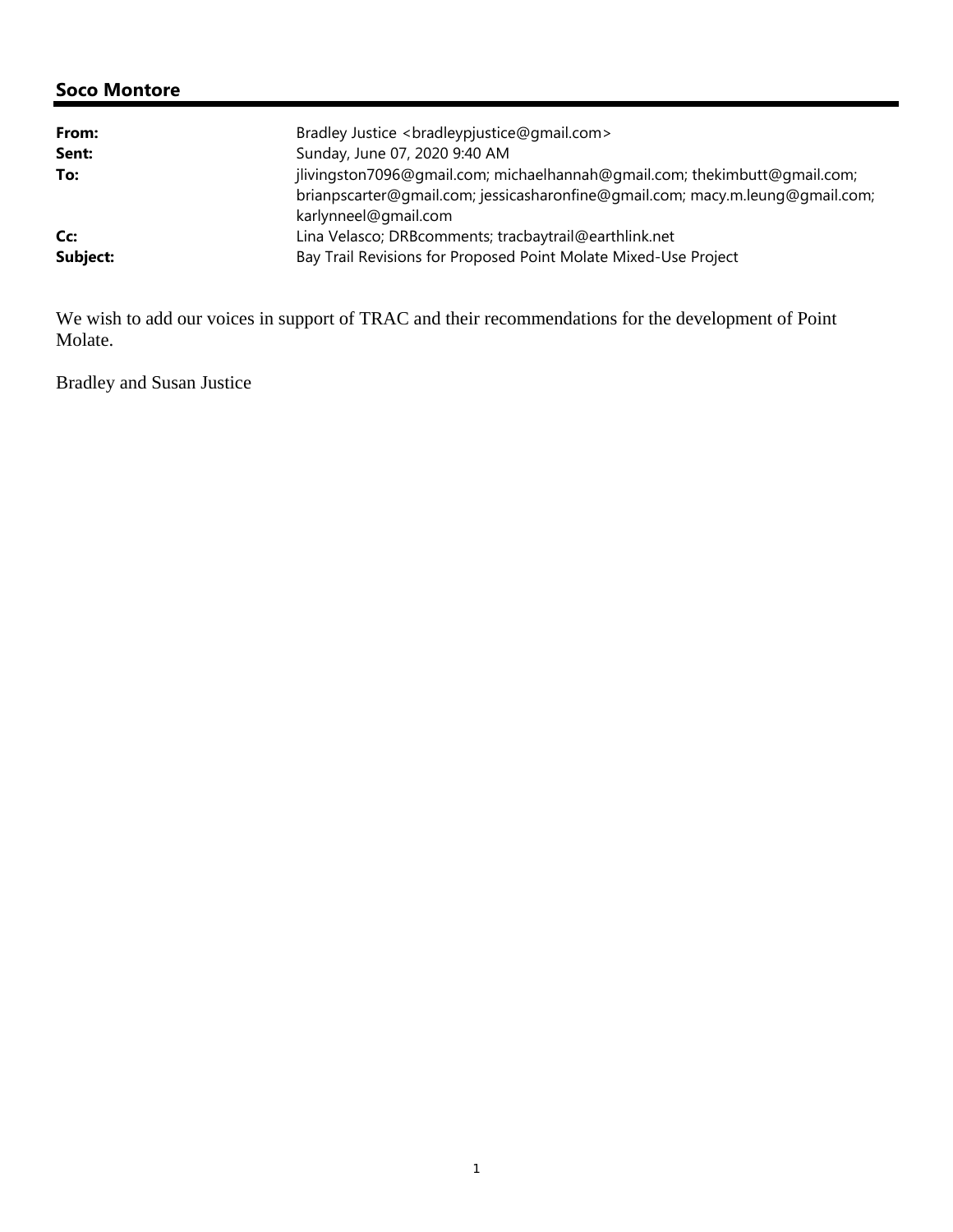| From:<br>Sent:  | Bradley Justice<br>com><br>Sunday, June 07, 2020 9:40 AM                                                                                                   |
|-----------------|------------------------------------------------------------------------------------------------------------------------------------------------------------|
| To:             | jlivingston7096@gmail.com; michaelhannah@gmail.com; thekimbutt@gmail.com;<br>brianpscarter@qmail.com; jessicasharonfine@qmail.com; macy.m.leung@qmail.com; |
| Cc:<br>Subject: | karlynneel@gmail.com<br>Lina Velasco; DRBcomments; tracbaytrail@earthlink.net<br>Bay Trail Revisions for Proposed Point Molate Mixed-Use Project           |

We wish to add our voices in support of TRAC and their recommendations for the development of Point Molate.

Bradley and Susan Justice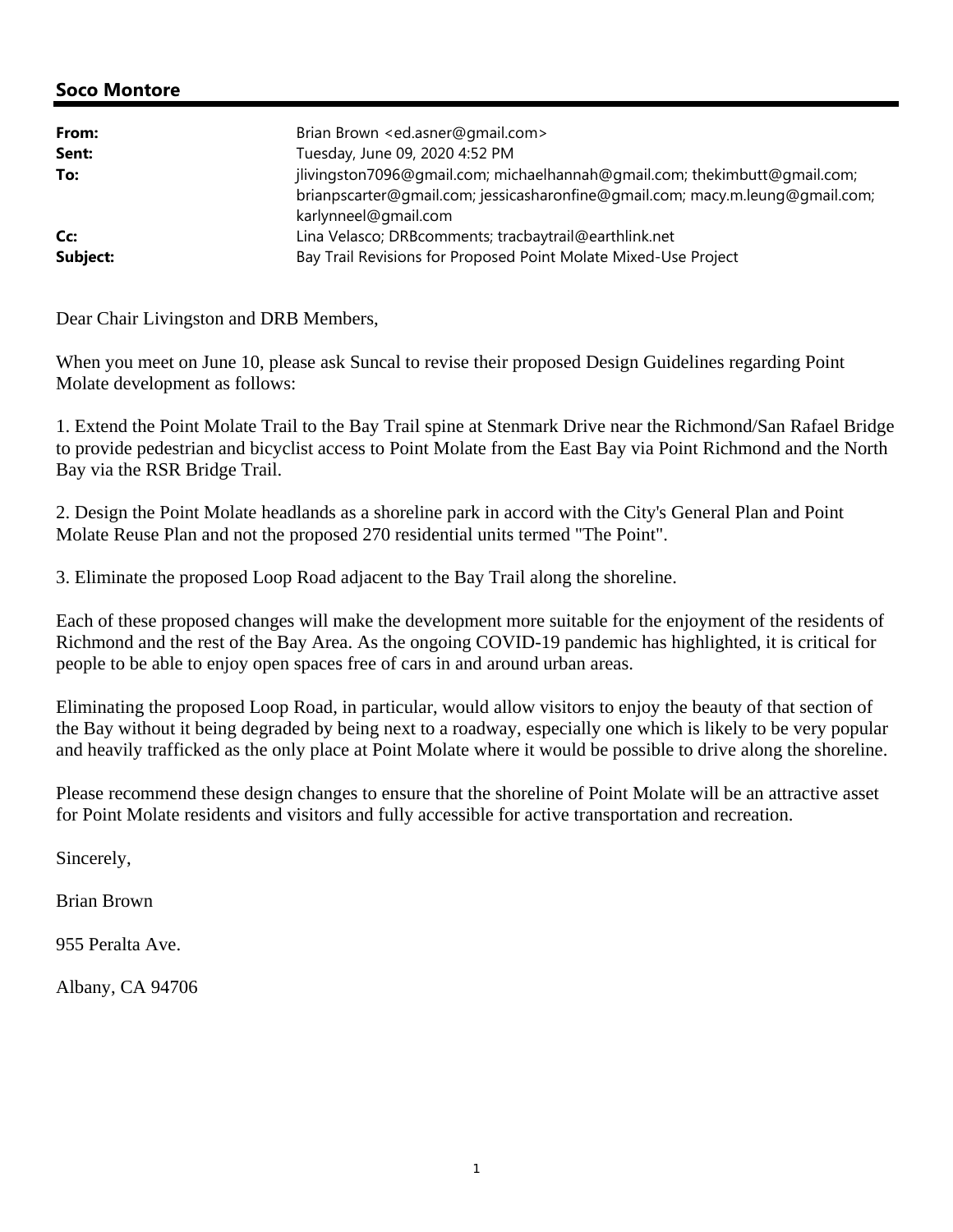| From:    | Brian Brown <ed.asner@gmail.com></ed.asner@gmail.com>                                                                                                                              |
|----------|------------------------------------------------------------------------------------------------------------------------------------------------------------------------------------|
| Sent:    | Tuesday, June 09, 2020 4:52 PM                                                                                                                                                     |
| To:      | jlivingston7096@gmail.com; michaelhannah@gmail.com; thekimbutt@gmail.com;<br>brianpscarter@qmail.com; jessicasharonfine@qmail.com; macy.m.leung@qmail.com;<br>karlynneel@gmail.com |
| Cc:      | Lina Velasco; DRBcomments; tracbaytrail@earthlink.net                                                                                                                              |
| Subject: | Bay Trail Revisions for Proposed Point Molate Mixed-Use Project                                                                                                                    |

Dear Chair Livingston and DRB Members,

When you meet on June 10, please ask Suncal to revise their proposed Design Guidelines regarding Point Molate development as follows:

1. Extend the Point Molate Trail to the Bay Trail spine at Stenmark Drive near the Richmond/San Rafael Bridge to provide pedestrian and bicyclist access to Point Molate from the East Bay via Point Richmond and the North Bay via the RSR Bridge Trail.

2. Design the Point Molate headlands as a shoreline park in accord with the City's General Plan and Point Molate Reuse Plan and not the proposed 270 residential units termed "The Point".

3. Eliminate the proposed Loop Road adjacent to the Bay Trail along the shoreline.

Each of these proposed changes will make the development more suitable for the enjoyment of the residents of Richmond and the rest of the Bay Area. As the ongoing COVID-19 pandemic has highlighted, it is critical for people to be able to enjoy open spaces free of cars in and around urban areas.

Eliminating the proposed Loop Road, in particular, would allow visitors to enjoy the beauty of that section of the Bay without it being degraded by being next to a roadway, especially one which is likely to be very popular and heavily trafficked as the only place at Point Molate where it would be possible to drive along the shoreline.

Please recommend these design changes to ensure that the shoreline of Point Molate will be an attractive asset for Point Molate residents and visitors and fully accessible for active transportation and recreation.

Sincerely,

Brian Brown

955 Peralta Ave.

Albany, CA 94706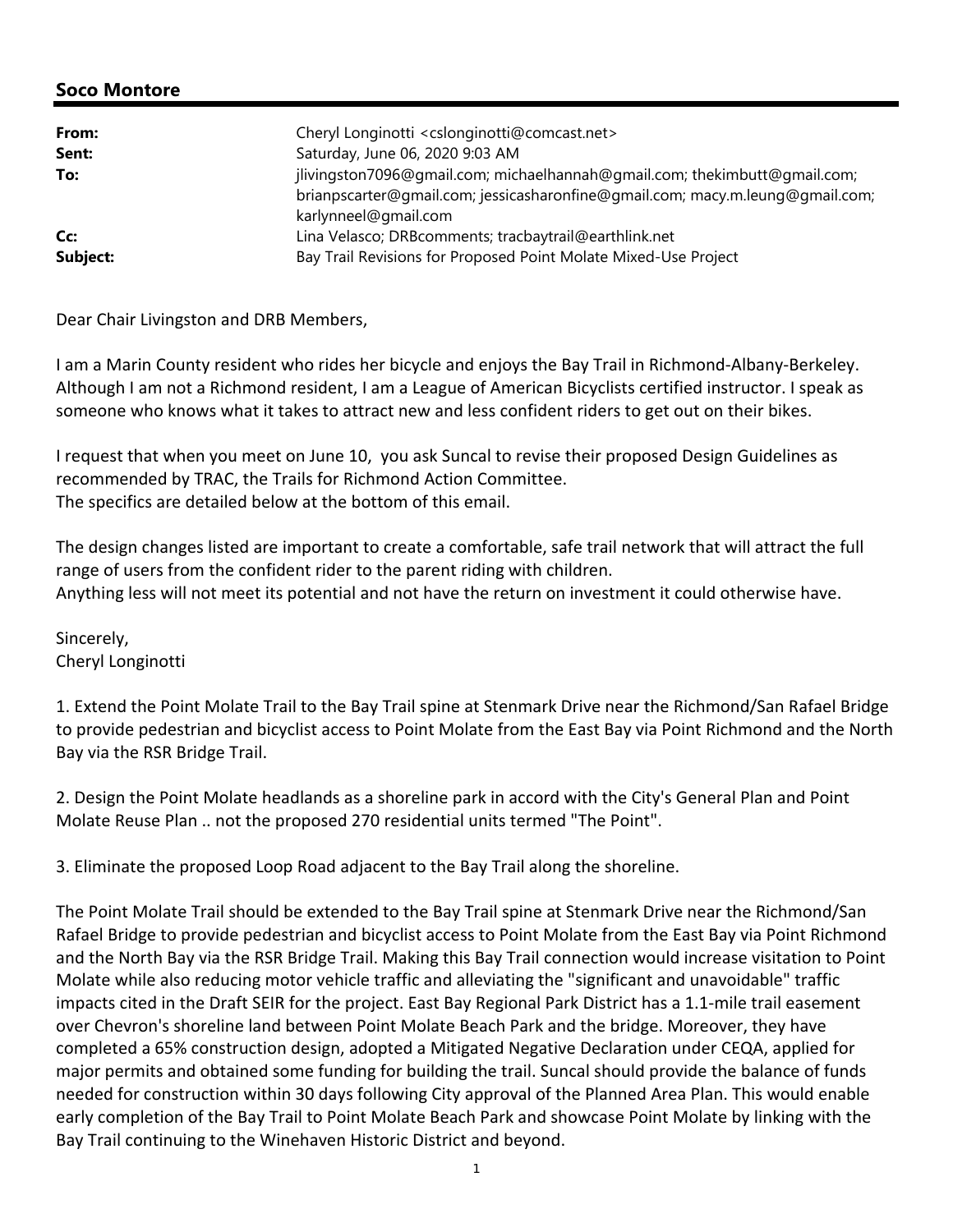| From:<br>Sent:  | Cheryl Longinotti <cslonginotti@comcast.net><br/>Saturday, June 06, 2020 9:03 AM</cslonginotti@comcast.net>                                                |
|-----------------|------------------------------------------------------------------------------------------------------------------------------------------------------------|
| To:             | jlivingston7096@gmail.com; michaelhannah@gmail.com; thekimbutt@gmail.com;<br>brianpscarter@qmail.com; jessicasharonfine@qmail.com; macy.m.leung@qmail.com; |
| Cc:<br>Subject: | karlynneel@gmail.com<br>Lina Velasco; DRBcomments; tracbaytrail@earthlink.net<br>Bay Trail Revisions for Proposed Point Molate Mixed-Use Project           |

Dear Chair Livingston and DRB Members,

I am a Marin County resident who rides her bicycle and enjoys the Bay Trail in Richmond‐Albany‐Berkeley. Although I am not a Richmond resident, I am a League of American Bicyclists certified instructor. I speak as someone who knows what it takes to attract new and less confident riders to get out on their bikes.

I request that when you meet on June 10, you ask Suncal to revise their proposed Design Guidelines as recommended by TRAC, the Trails for Richmond Action Committee. The specifics are detailed below at the bottom of this email.

The design changes listed are important to create a comfortable, safe trail network that will attract the full range of users from the confident rider to the parent riding with children. Anything less will not meet its potential and not have the return on investment it could otherwise have.

Sincerely, Cheryl Longinotti

1. Extend the Point Molate Trail to the Bay Trail spine at Stenmark Drive near the Richmond/San Rafael Bridge to provide pedestrian and bicyclist access to Point Molate from the East Bay via Point Richmond and the North Bay via the RSR Bridge Trail.

2. Design the Point Molate headlands as a shoreline park in accord with the City's General Plan and Point Molate Reuse Plan .. not the proposed 270 residential units termed "The Point".

3. Eliminate the proposed Loop Road adjacent to the Bay Trail along the shoreline.

The Point Molate Trail should be extended to the Bay Trail spine at Stenmark Drive near the Richmond/San Rafael Bridge to provide pedestrian and bicyclist access to Point Molate from the East Bay via Point Richmond and the North Bay via the RSR Bridge Trail. Making this Bay Trail connection would increase visitation to Point Molate while also reducing motor vehicle traffic and alleviating the "significant and unavoidable" traffic impacts cited in the Draft SEIR for the project. East Bay Regional Park District has a 1.1‐mile trail easement over Chevron's shoreline land between Point Molate Beach Park and the bridge. Moreover, they have completed a 65% construction design, adopted a Mitigated Negative Declaration under CEQA, applied for major permits and obtained some funding for building the trail. Suncal should provide the balance of funds needed for construction within 30 days following City approval of the Planned Area Plan. This would enable early completion of the Bay Trail to Point Molate Beach Park and showcase Point Molate by linking with the Bay Trail continuing to the Winehaven Historic District and beyond.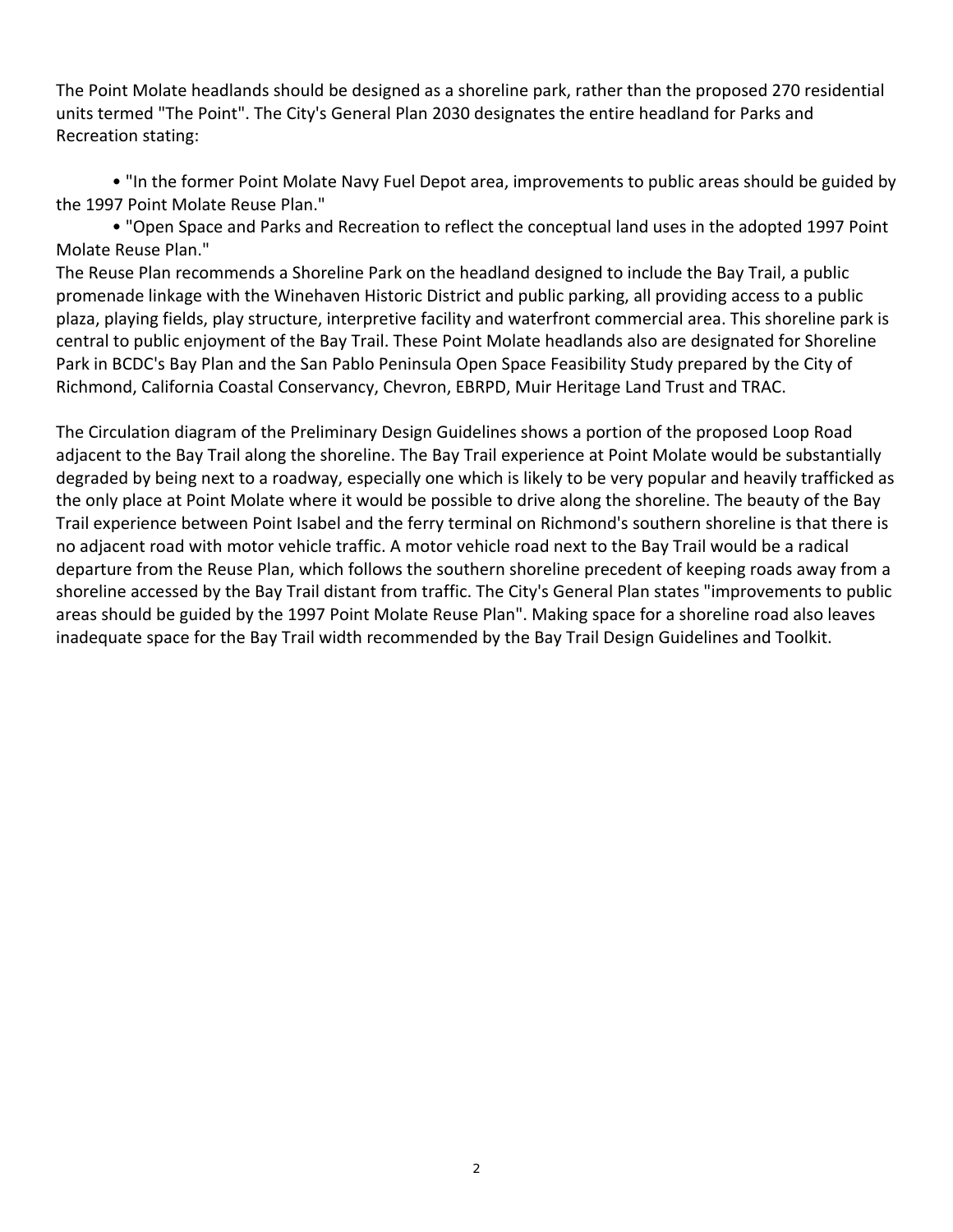The Point Molate headlands should be designed as a shoreline park, rather than the proposed 270 residential units termed "The Point". The City's General Plan 2030 designates the entire headland for Parks and Recreation stating:

• "In the former Point Molate Navy Fuel Depot area, improvements to public areas should be guided by the 1997 Point Molate Reuse Plan."

• "Open Space and Parks and Recreation to reflect the conceptual land uses in the adopted 1997 Point Molate Reuse Plan."

The Reuse Plan recommends a Shoreline Park on the headland designed to include the Bay Trail, a public promenade linkage with the Winehaven Historic District and public parking, all providing access to a public plaza, playing fields, play structure, interpretive facility and waterfront commercial area. This shoreline park is central to public enjoyment of the Bay Trail. These Point Molate headlands also are designated for Shoreline Park in BCDC's Bay Plan and the San Pablo Peninsula Open Space Feasibility Study prepared by the City of Richmond, California Coastal Conservancy, Chevron, EBRPD, Muir Heritage Land Trust and TRAC.

The Circulation diagram of the Preliminary Design Guidelines shows a portion of the proposed Loop Road adjacent to the Bay Trail along the shoreline. The Bay Trail experience at Point Molate would be substantially degraded by being next to a roadway, especially one which is likely to be very popular and heavily trafficked as the only place at Point Molate where it would be possible to drive along the shoreline. The beauty of the Bay Trail experience between Point Isabel and the ferry terminal on Richmond's southern shoreline is that there is no adjacent road with motor vehicle traffic. A motor vehicle road next to the Bay Trail would be a radical departure from the Reuse Plan, which follows the southern shoreline precedent of keeping roads away from a shoreline accessed by the Bay Trail distant from traffic. The City's General Plan states "improvements to public areas should be guided by the 1997 Point Molate Reuse Plan". Making space for a shoreline road also leaves inadequate space for the Bay Trail width recommended by the Bay Trail Design Guidelines and Toolkit.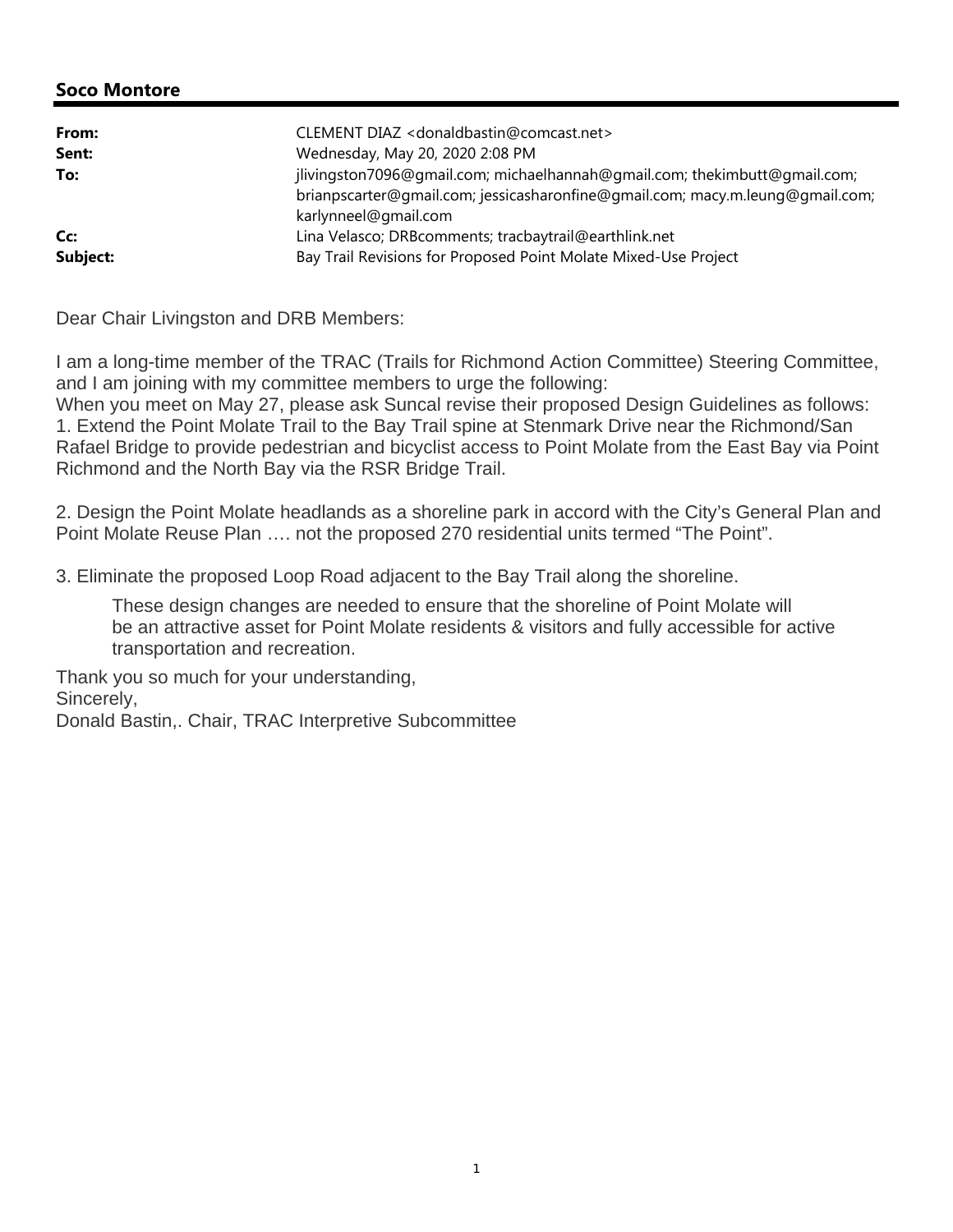| From:<br>Sent:<br>To: | CLEMENT DIAZ <donaldbastin@comcast.net><br/>Wednesday, May 20, 2020 2:08 PM<br/>jlivingston7096@gmail.com; michaelhannah@gmail.com; thekimbutt@gmail.com;<br/>brianpscarter@qmail.com; jessicasharonfine@qmail.com; macy.m.leung@qmail.com;<br/>karlynneel@gmail.com</donaldbastin@comcast.net> |
|-----------------------|-------------------------------------------------------------------------------------------------------------------------------------------------------------------------------------------------------------------------------------------------------------------------------------------------|
| Cc:                   | Lina Velasco; DRBcomments; tracbaytrail@earthlink.net                                                                                                                                                                                                                                           |
| Subject:              | Bay Trail Revisions for Proposed Point Molate Mixed-Use Project                                                                                                                                                                                                                                 |

Dear Chair Livingston and DRB Members:

I am a long-time member of the TRAC (Trails for Richmond Action Committee) Steering Committee, and I am joining with my committee members to urge the following: When you meet on May 27, please ask Suncal revise their proposed Design Guidelines as follows: 1. Extend the Point Molate Trail to the Bay Trail spine at Stenmark Drive near the Richmond/San Rafael Bridge to provide pedestrian and bicyclist access to Point Molate from the East Bay via Point Richmond and the North Bay via the RSR Bridge Trail.

2. Design the Point Molate headlands as a shoreline park in accord with the City's General Plan and Point Molate Reuse Plan …. not the proposed 270 residential units termed "The Point".

3. Eliminate the proposed Loop Road adjacent to the Bay Trail along the shoreline.

These design changes are needed to ensure that the shoreline of Point Molate will be an attractive asset for Point Molate residents & visitors and fully accessible for active transportation and recreation.

Thank you so much for your understanding, Sincerely, Donald Bastin,. Chair, TRAC Interpretive Subcommittee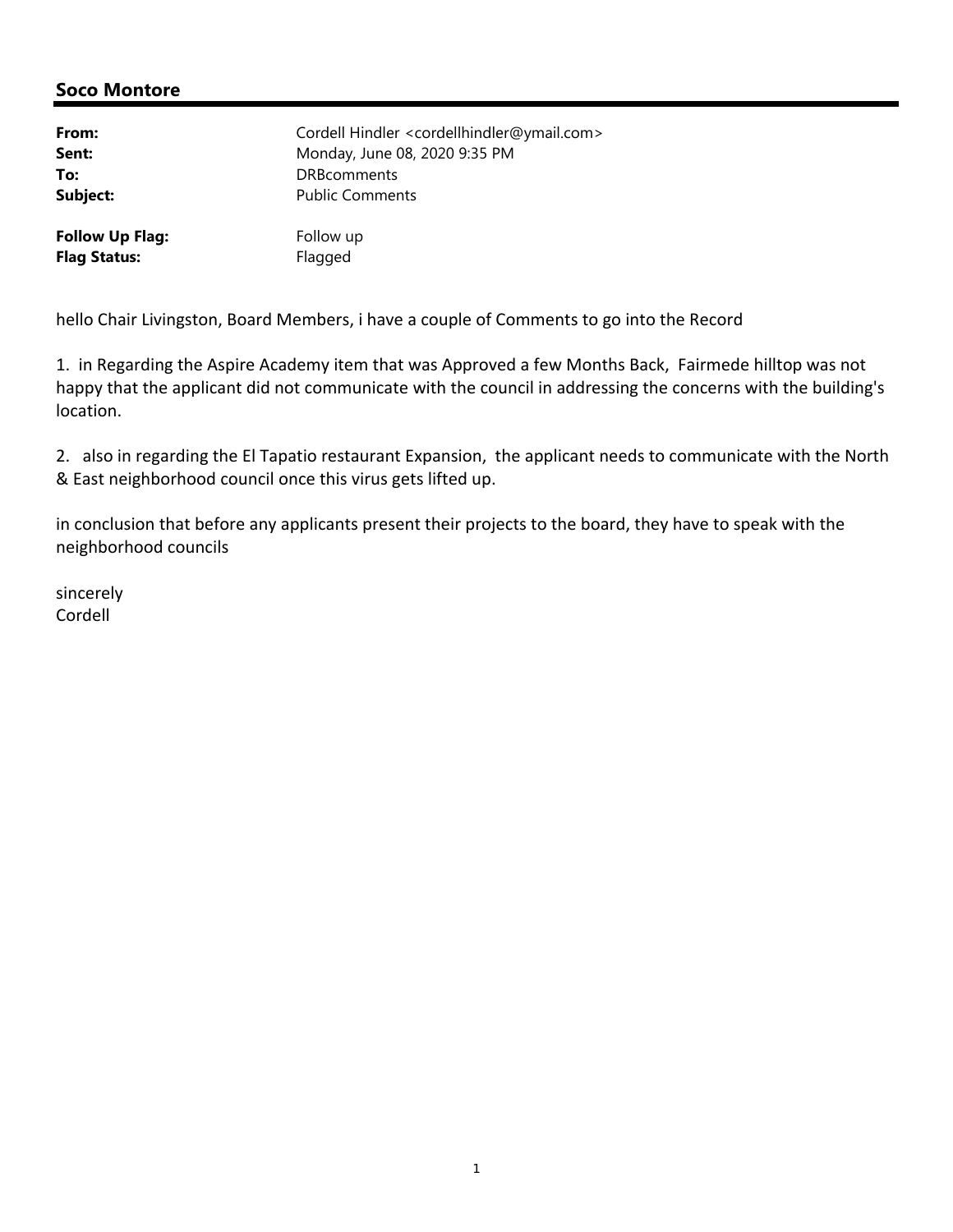| From:    | craig flax <craig@yoots.org></craig@yoots.org>                                                                                                                                     |
|----------|------------------------------------------------------------------------------------------------------------------------------------------------------------------------------------|
| Sent:    | Saturday, June 06, 2020 9:05 AM                                                                                                                                                    |
| To:      | jlivingston7096@gmail.com; michaelhannah@gmail.com; thekimbutt@gmail.com;<br>brianpscarter@gmail.com; jessicasharonfine@gmail.com; macy.m.leung@gmail.com;<br>karlynneel@gmail.com |
| Cc:      | Lina Velasco; DRBcomments; tracbaytrail@earthlink.net                                                                                                                              |
| Subject: | Bay Trail Revisions for Proposed Point Molate Mixed-Use Project                                                                                                                    |

Subject: Bay Trail Revisions for Proposed Point Molate Mixed-Use Project

Dear Chair Livingston and DRB Members,

When you meet on June 10, please ask Suncal to revise their proposed Design Guidelines as follows:

1. Extend the Point Molate Trail to the Bay Trail spine at Stenmark Drive near the Richmond/San Rafael Bridge to provide pedestrian and bicyclist access to Point Molate from the East Bay via Point Richmond and the North Bay via the RSR Bridge Trail.

2. Design the Point Molate headlands as a shoreline park in accord with the City's General Plan and Point Molate Reuse Plan .. not the proposed 270 residential units termed "The Point".

3. Eliminate the proposed Loop Road adjacent to the Bay Trail along the shoreline.

The Point Molate Trail should be extended to the Bay Trail spine at Stenmark Drive near the Richmond/San Rafael Bridge to provide pedestrian and bicyclist access to Point Molate from the East Bay via Point Richmond and the North Bay via the RSR Bridge Trail. Making this Bay Trail connection would increase visitation to Point Molate while also reducing motor vehicle traffic and alleviating the "significant and unavoidable" traffic impacts cited in the Draft SEIR for the project. East Bay Regional Park District has a 1.1-mile trail easement over Chevron's shoreline land between Point Molate Beach Park and the bridge. Moreover, they have completed a 65% construction design, adopted a Mitigated Negative Declaration under CEQA, applied for major permits and obtained some funding for building the trail. Suncal should provide the balance of funds needed for construction within 30 days following City approval of the Planned Area Plan. This would enable early completion of the Bay Trail to Point Molate Beach Park and showcase Point Molate by linking with the Bay Trail continuing to the Winehaven Historic District and beyond.

The Point Molate headlands should be designed as a shoreline park, rather than the proposed 270 residential units termed "The Point". The City's General Plan 2030 designates the entire headland for Parks and Recreation stating:

- "In the former Point Molate Navy Fuel Depot area, improvements to public areas should be guided by the 1997 Point Molate Reuse Plan."
- "Open Space and Parks and Recreation to reflect the conceptual land uses in the adopted 1997 Point Molate Reuse Plan."

The Reuse Plan recommends a Shoreline Park on the headland designed to include the Bay Trail, a public promenade linkage with the Winehaven Historic District and public parking, all providing access to a public plaza, playing fields, play structure, interpretive facility and waterfront commercial area. This shoreline park is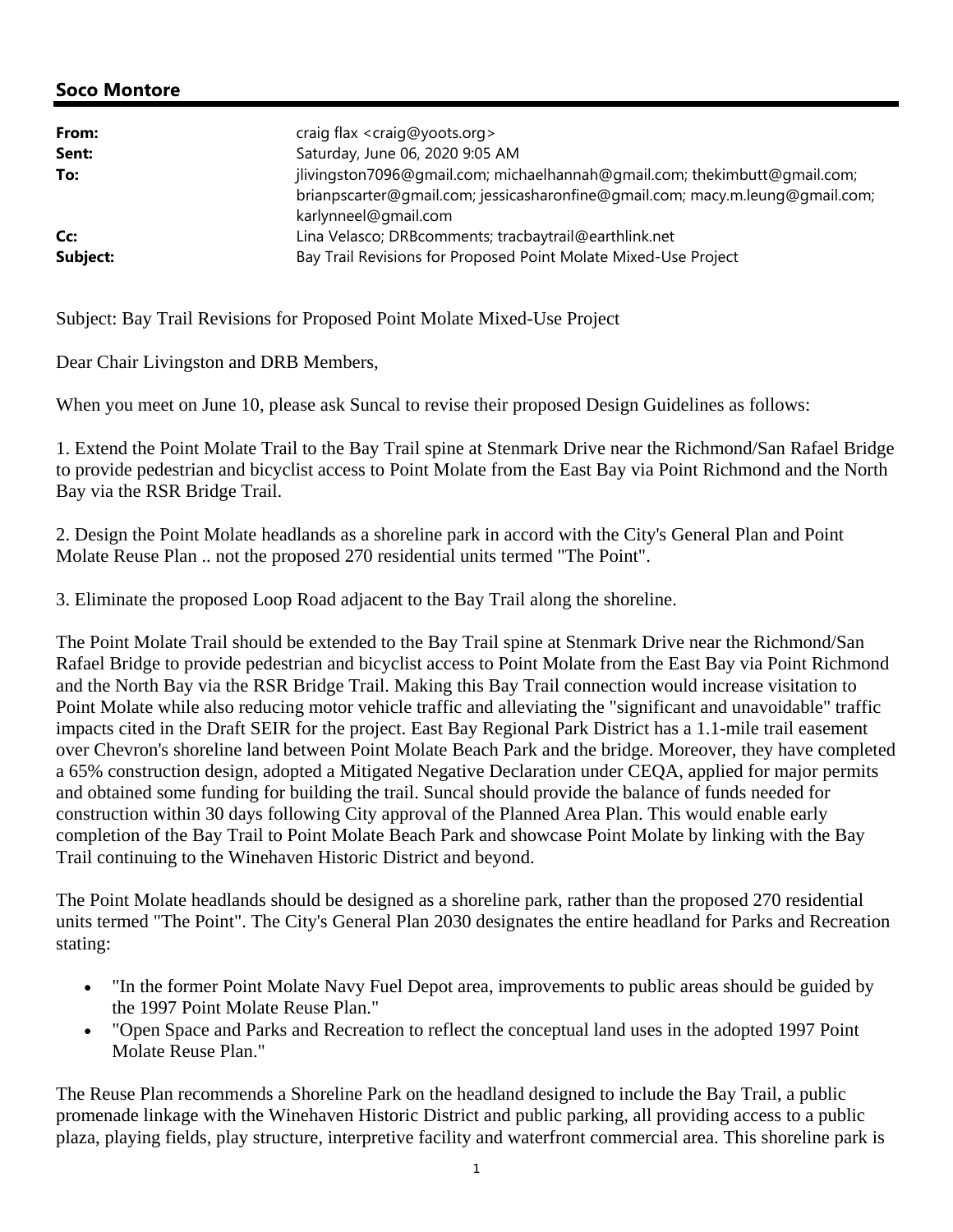central to public enjoyment of the Bay Trail. These Point Molate headlands also are designated for Shoreline Park in BCDC's Bay Plan and the San Pablo Peninsula Open Space Feasibility Study prepared by the City of Richmond, California Coastal Conservancy, Chevron, EBRPD, Muir Heritage Land Trust and TRAC.

The Circulation diagram of the Preliminary Design Guidelines shows a portion of the proposed Loop Road adjacent to the Bay Trail along the shoreline. The Bay Trail experience at Point Molate would be substantially degraded by being next to a roadway, especially one which is likely to be very popular and heavily trafficked as the only place at Point Molate where it would be possible to drive along the shoreline. The beauty of the Bay Trail experience between Point Isabel and the ferry terminal on Richmond's southern shoreline is that there is no adjacent road with motor vehicle traffic. A motor vehicle road next to the Bay Trail would be a radical departure from the Reuse Plan, which follows the southern shoreline precedent of keeping roads away from a shoreline accessed by the Bay Trail distant from traffic. The City's General Plan states "improvements to public areas should be guided by the 1997 Point Molate Reuse Plan". Making space for a shoreline road also leaves inadequate space for the Bay Trail width recommended by the Bay Trail Design Guidelines and Toolkit.

Please recommend these design changes to ensure that the shoreline of Point Molate will be an attractive asset for Point Molate residents & visitors and fully accessible for active transportation and recreation.

Sincerely,

Craig Flax

Founder, President Youth Transportation Organization 415.610.7599 craig@yoots.org

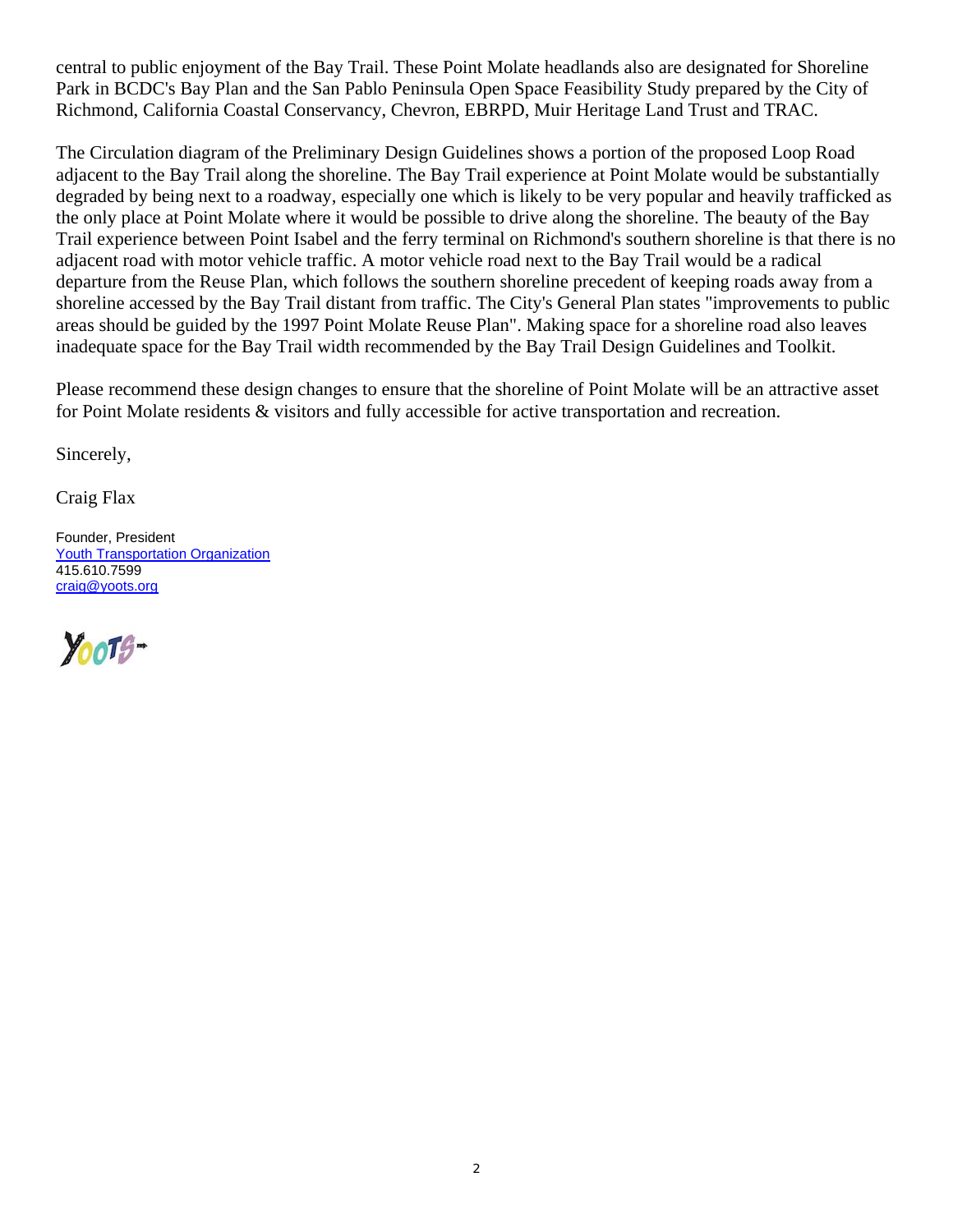| From:                  | eliaracah@gmail.com                                                                                                                                                                |
|------------------------|------------------------------------------------------------------------------------------------------------------------------------------------------------------------------------|
| Sent:                  | Friday, June 05, 2020 4:18 PM                                                                                                                                                      |
| To:                    | jlivingston7096@gmail.com; michaelhannah@gmail.com; thekimbutt@gmail.com;<br>brianpscarter@gmail.com; jessicasharonfine@gmail.com; macy.m.leung@gmail.com;<br>karlynneel@gmail.com |
| Cc:                    | Lina Velasco; DRBcomments; tracbaytrail@earthlink.net                                                                                                                              |
| Subject:               | Bay Trail Revisions for Proposed Point Molate Mixed-Use Project                                                                                                                    |
| <b>Follow Up Flag:</b> | Follow up                                                                                                                                                                          |
| <b>Flag Status:</b>    | Flagged                                                                                                                                                                            |

Keep pt molate as a park. No housing development there

Sent from my iPhone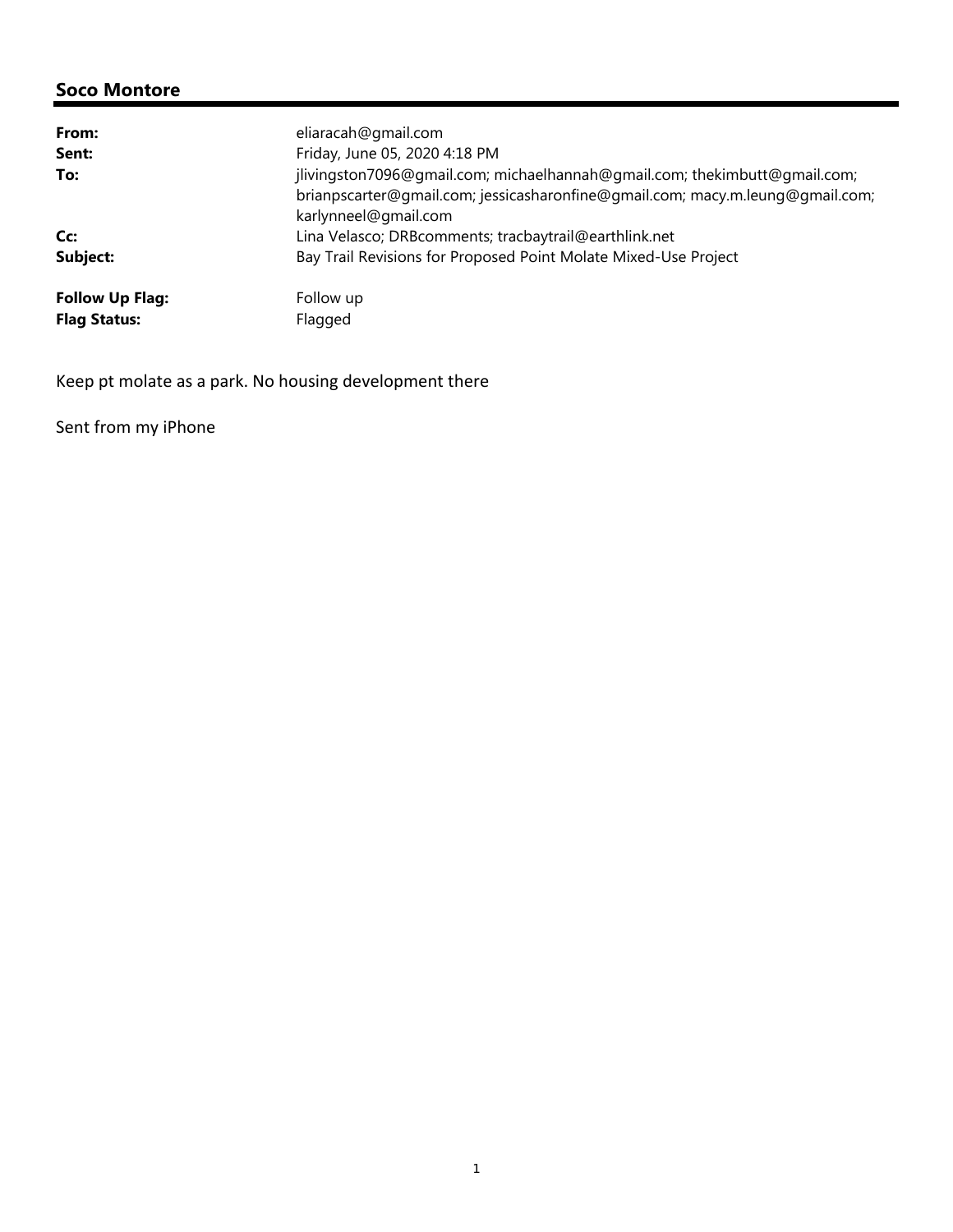| From:    | Gay Timmons <gayt@mac.com></gayt@mac.com>                                                                                                                                          |
|----------|------------------------------------------------------------------------------------------------------------------------------------------------------------------------------------|
| Sent:    | Wednesday, June 10, 2020 9:41 AM                                                                                                                                                   |
| To:      | jlivingston7096@gmail.com; michaelhannah@gmail.com; thekimbutt@gmail.com;<br>brianpscarter@gmail.com; jessicasharonfine@gmail.com; macy.m.leung@gmail.com;<br>karlynneel@gmail.com |
| Cc:      | Lina Velasco; DRBcomments; Trac                                                                                                                                                    |
| Subject: | Bay Trail Revisions for Proposed Point Molate Mixed-Use Project                                                                                                                    |

Dear People Who Are Supposed to Represent All of Us:

I've lived and worked in Richmond for 6 years. I love it here.

Below are my requests (in agreement with so many in this community) with the additional note that the cost of the infrastructure needed to support 270 homes is ludicrous and wasteful and totally unnecessary. We do not need more luxury homes for people who only buy them and then rent them when they figure that the city has not put sufficient investment into the community and the schools and libraries needed to create true community. Please re-direct your priorities. I'm older and my kids are grown but I need employees with a good education and a sense of value and place. And we all need more places to hike.

Open space is sacred and disappearing. Please see my values for the Point Molate space below:

1. Extend the Point Molate Trail to the Bay Trail spine at Stenmark Drive near the Richmond/San Rafael Bridge to provide pedestrian and bicyclist access to Point Molate from the East Bay via Point Richmond and the North Bay via the RSR Bridge Trail.

2. Design the Point Molate headlands as a shoreline park in accord with the City's General Plan and Point Molate Reuse Plan …. not the proposed 270 residential units termed "The Point". (It's not "The Point", the existing Point is The Point. Geez).

3. Eliminate the proposed Loop Road adjacent to the Bay Trail along the shoreline.

Respectfully,

Gay Timmons and Stephen Jarvis



Gay Timmons • Oh, Oh Organic, Inc. • 510/412-1072 • Organic Ingredients • R & D • Regulatory Support Save the planet. Look good doing it. **www.ohohorganic.com**

**dictants**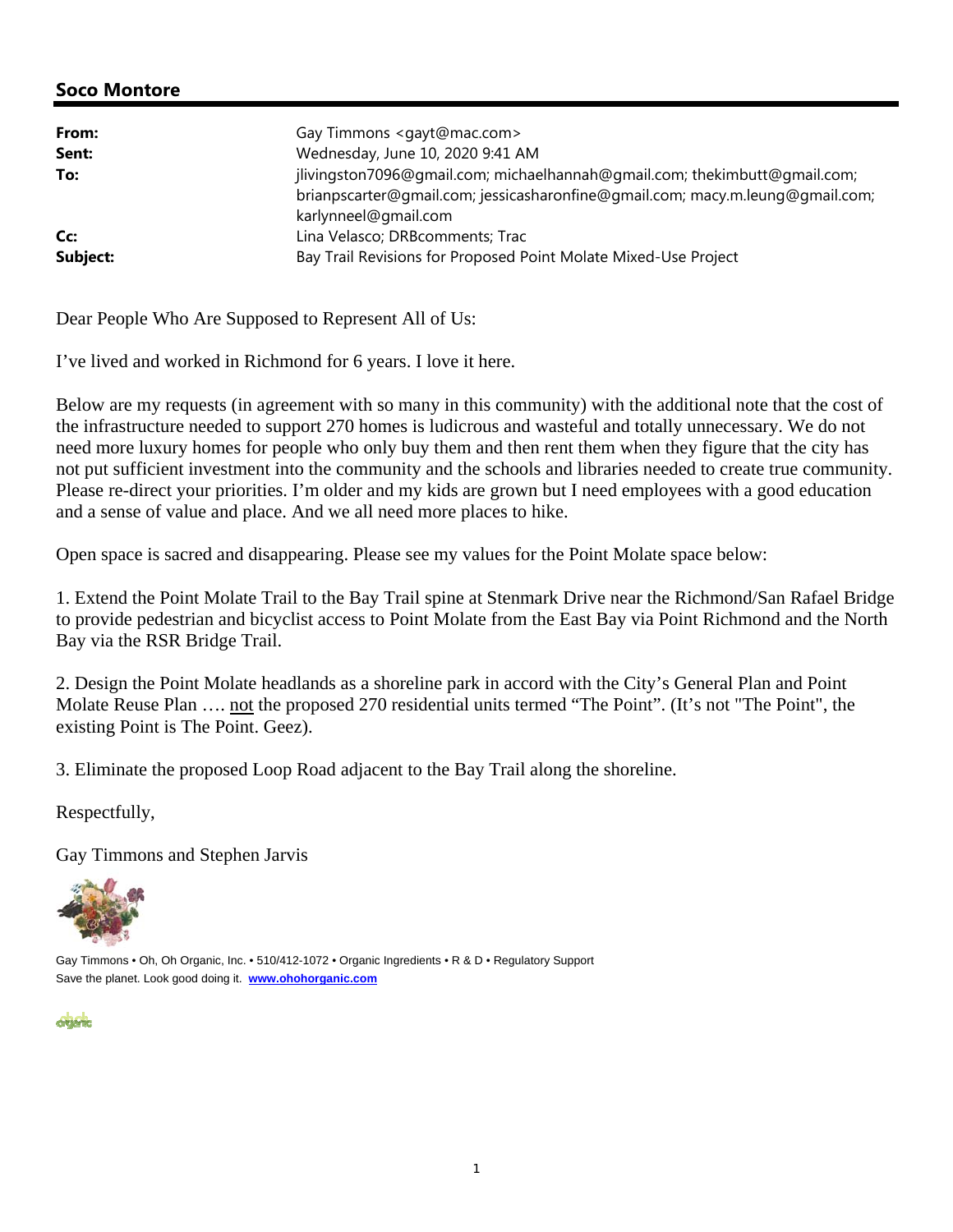| From:    | JAZ Zaitlin <jaz.zaitlin@gmail.com></jaz.zaitlin@gmail.com>                                                                                                                        |
|----------|------------------------------------------------------------------------------------------------------------------------------------------------------------------------------------|
| Sent:    | Monday, June 08, 2020 8:38 AM                                                                                                                                                      |
| To:      | jlivingston7096@gmail.com; michaelhannah@gmail.com; thekimbutt@gmail.com;<br>brianpscarter@qmail.com; jessicasharonfine@qmail.com; macy.m.leung@qmail.com;<br>karlynneel@gmail.com |
| Cc:      | Lina Velasco; DRBcomments; tracbaytrail@earthlink.net                                                                                                                              |
| Subject: | Bay Trail Revisions for Proposed Point Molate Mixed-Use Project                                                                                                                    |

Comments on preliminary General Plan Map and Text Amendments, Rezoning Map, Planned Area Plan, and preliminary Design Guidelines for the Point Molate Mixed-Use Development Project.

I urge you to:

1. Extend the Point Molate Trail to the Bay Trail spine at Stenmark Drive near the Richmond/San Rafael Bridge to provide pedestrian and bicyclist access to Point Molate from the East Bay via Point Richmond and the North Bay via the RSR Bridge Trail.

2. Design the Point Molate headlands as a shoreline park in accord with the City's General Plan and Point Molate Reuse Plan .... not the proposed 270 residential units termed "The Point".

3. Eliminate the proposed Loop Road adjacent to the Bay Trail along the shoreline.

J.A. Zaitlin Kensington, CA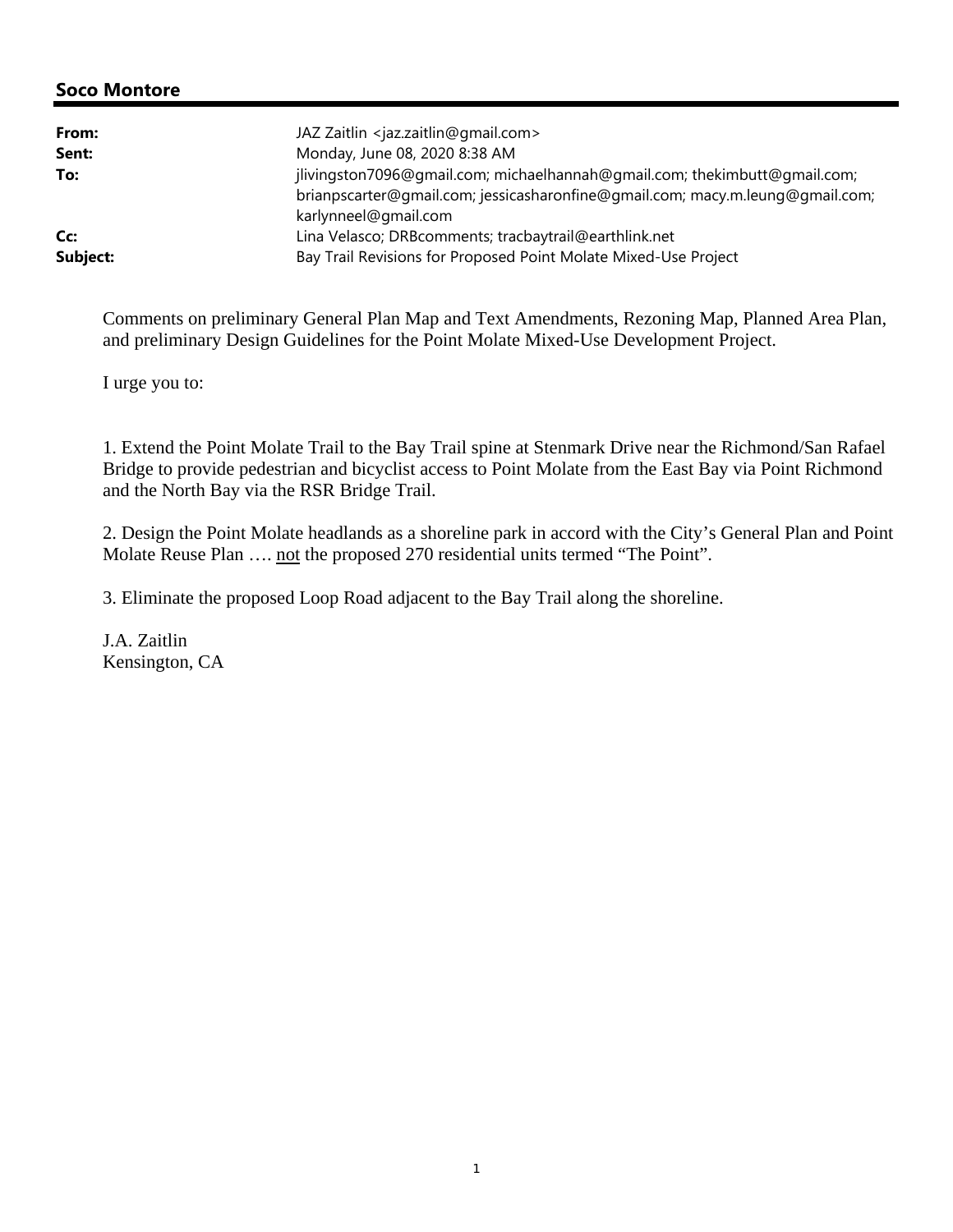| From:<br>Sent:  | JM Enjuto <jenjuto@outlook.com><br/>Friday, June 05, 2020 10:17 PM</jenjuto@outlook.com>                                                                   |
|-----------------|------------------------------------------------------------------------------------------------------------------------------------------------------------|
| To:             | jlivingston7096@gmail.com; michaelhannah@gmail.com; thekimbutt@gmail.com;<br>brianpscarter@gmail.com; jessicasharonfine@gmail.com; macy.m.leung@gmail.com; |
| Cc:<br>Subject: | karlynneel@gmail.com<br>Lina Velasco; DRBcomments; tracbaytrail@earthlink.net<br>Bay Trail Revisions for Proposed Point Molate Mixed-Use Project           |

Dear Chair Livingston and DRB Members,

When you meet on June 10, please ask Suncal to revise their proposed Design Guidelines as follows:

1. Extend the Point Molate Trail to the Bay Trail spine at Stenmark Drive near the Richmond/San Rafael Bridge to provide pedestrian and bicyclist access to Point Molate from the East Bay via Point Richmond and the North Bay via the RSR Bridge Trail.

2. Design the Point Molate headlands as a shoreline park in accord with the City's General Plan and Point Molate Reuse Plan .. not the proposed 270 residential units termed "The Point".

3. Eliminate the proposed Loop Road adjacent to the Bay Trail along the shoreline.

The Point Molate Trail should be extended to the Bay Trail spine at Stenmark Drive near the Richmond/San Rafael Bridge to provide pedestrian and bicyclist access to Point Molate from the East Bay via Point Richmond and the North Bay via the RSR Bridge Trail. Making this Bay Trail connection would increase visitation to Point Molate while also reducing motor vehicle traffic and alleviating the "significant and unavoidable" traffic impacts cited in the Draft SEIR for the project. East Bay Regional Park District has a 1.1-mile trail easement over Chevron's shoreline land between Point Molate Beach Park and the bridge. Moreover, they have completed a 65% construction design, adopted a Mitigated Negative Declaration under CEQA, applied for major permits and obtained some funding for building the trail. Suncal should provide the balance of funds needed for construction within 30 days following City approval of the Planned Area Plan. This would enable early completion of the Bay Trail to Point Molate Beach Park and showcase Point Molate by linking with the Bay Trail continuing to the Winehaven Historic District and beyond.

The Point Molate headlands should be designed as a shoreline park, rather than the proposed 270 residential units termed "The Point". The City's General Plan 2030 designates the entire headland for Parks and Recreation stating:

- "In the former Point Molate Navy Fuel Depot area, improvements to public areas should be guided by the 1997 Point Molate Reuse Plan."
- "Open Space and Parks and Recreation to reflect the conceptual land uses in the adopted 1997 Point Molate Reuse Plan."

The Reuse Plan recommends a Shoreline Park on the headland designed to include the Bay Trail, a public promenade linkage with the Winehaven Historic District and public parking, all providing access to a public plaza, playing fields, play structure, interpretive facility and waterfront commercial area. This shoreline park is central to public enjoyment of the Bay Trail. These Point Molate headlands also are designated for Shoreline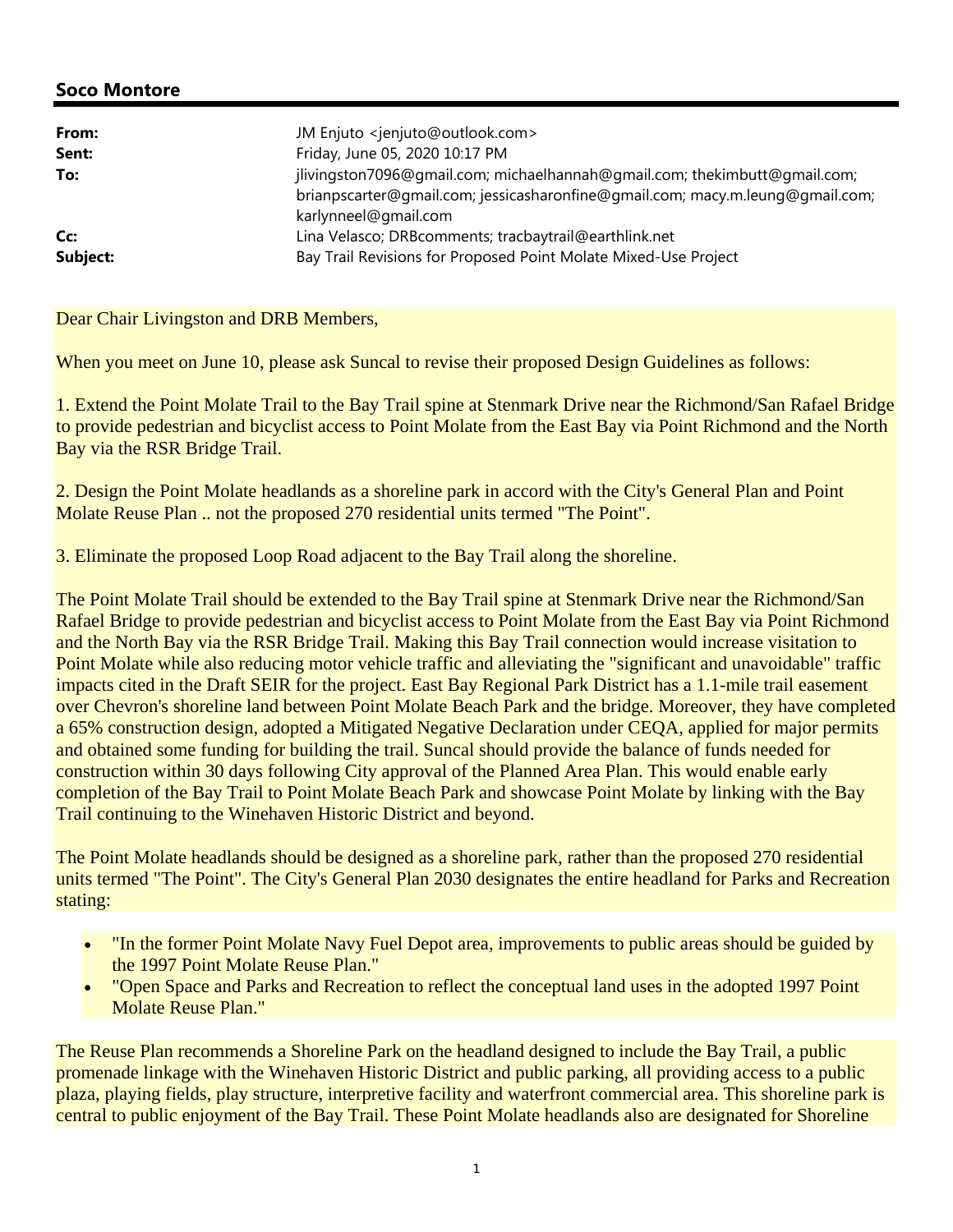Park in BCDC's Bay Plan and the San Pablo Peninsula Open Space Feasibility Study prepared by the City of Richmond, California Coastal Conservancy, Chevron, EBRPD, Muir Heritage Land Trust and TRAC.

The Circulation diagram of the Preliminary Design Guidelines shows a portion of the proposed Loop Road adjacent to the Bay Trail along the shoreline. The Bay Trail experience at Point Molate would be substantially degraded by being next to a roadway, especially one which is likely to be very popular and heavily trafficked as the only place at Point Molate where it would be possible to drive along the shoreline. The beauty of the Bay Trail experience between Point Isabel and the ferry terminal on Richmond's southern shoreline is that there is no adjacent road with motor vehicle traffic. A motor vehicle road next to the Bay Trail would be a radical departure from the Reuse Plan, which follows the southern shoreline precedent of keeping roads away from a shoreline accessed by the Bay Trail distant from traffic. The City's General Plan states "improvements to public areas should be guided by the 1997 Point Molate Reuse Plan". Making space for a shoreline road also leaves inadequate space for the Bay Trail width recommended by the Bay Trail Design Guidelines and Toolkit.

Please recommend these design changes to ensure that the shoreline of Point Molate will be an attractive asset for Point Molate residents & visitors and fully accessible for active transportation and recreation.

Sincerely,

JM Enjuto 244 Trinity Ave Kensington Sent from my iPhone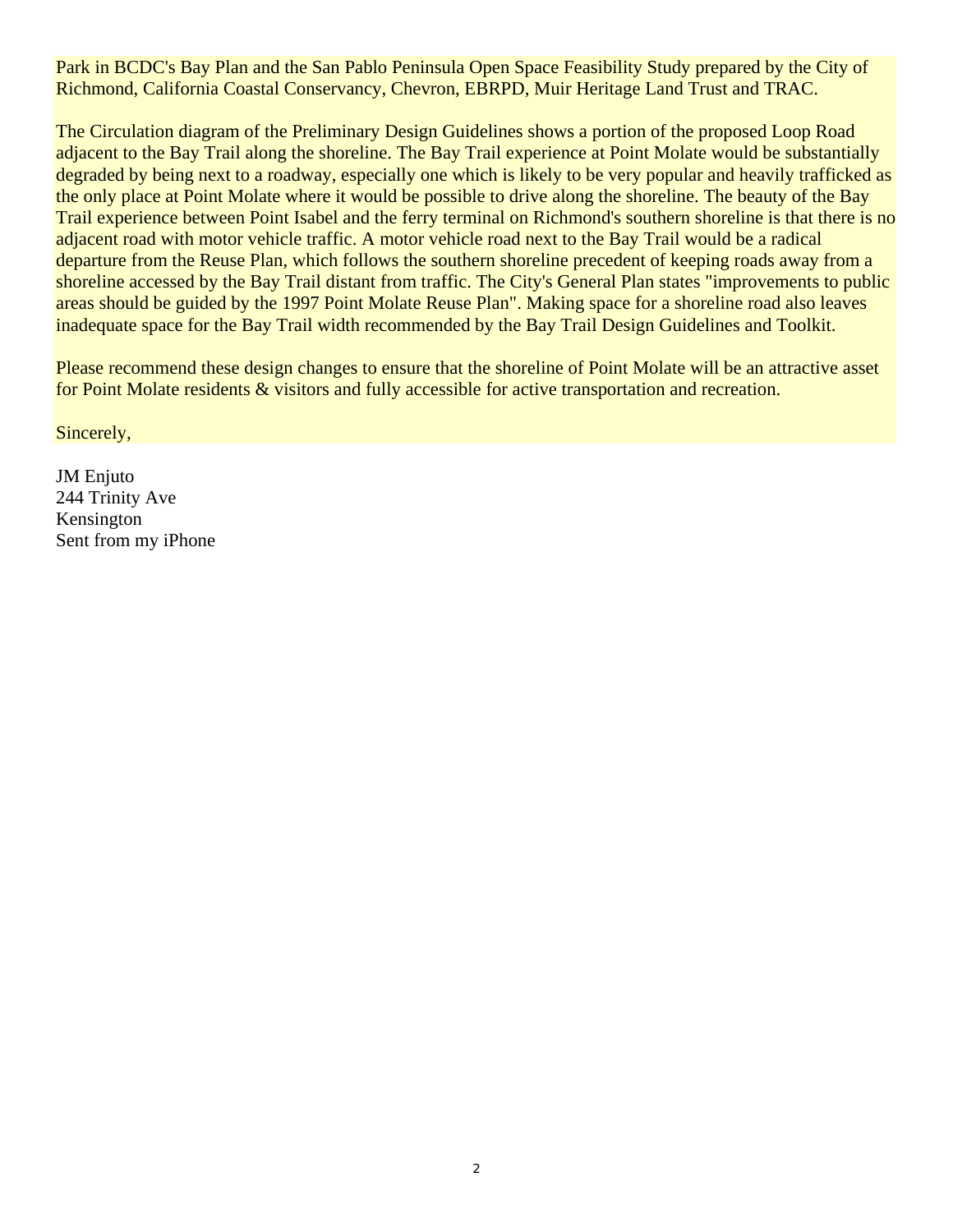| From:                  | Katrinka Ruk <kpruk@sbcqlobal.net></kpruk@sbcqlobal.net>       |
|------------------------|----------------------------------------------------------------|
| Sent:                  | Monday, June 08, 2020 6:49 PM                                  |
| To:                    | <b>DRB</b> comments                                            |
| Cc:                    | Lina Velasco; Laura Snideman                                   |
| Subject:               | Public Comments Agenda Item#2 PLN20-057 POINT MOLATE MIXED USE |
|                        | DEVELOPMENT PROJECT                                            |
| <b>Attachments:</b>    | 06.07.20 COI PtMolate ltr support DRB.docx                     |
| <b>Follow Up Flag:</b> | Follow up                                                      |
| <b>Flag Status:</b>    | Flagged                                                        |

### **COUNCIL OF BUSINESS & INDUSTRIES**

**P.O. BOX 70088, PT. RICHMOND, CA 94807**

## **(510)215-9325**

### **501(C)(6) FED ID# 94-0672760**

June 7, 2020 To: Design Review Board To: Planning Director To: City Manager

RE: Pt. Molate

The West Contra Costa County Council of Business & Industries (COI) proudly advocates for intelligent economic, social and civic growth in West Contra Costa County. As such we support SunCal's Point Molate project as they are committed to continue to work with the community and businesses on a compatible project for the area because it is good for our economy, our residents and the City of Richmond.

Overall, the Point Molate project will:

- Generate millions of dollars in total economic impact and create hundreds of jobs.
- Create new housing including homes that are affordable for local working families.
- Preserve more than 70% of the site as open space and create trails and parks that can be enjoyed by the community.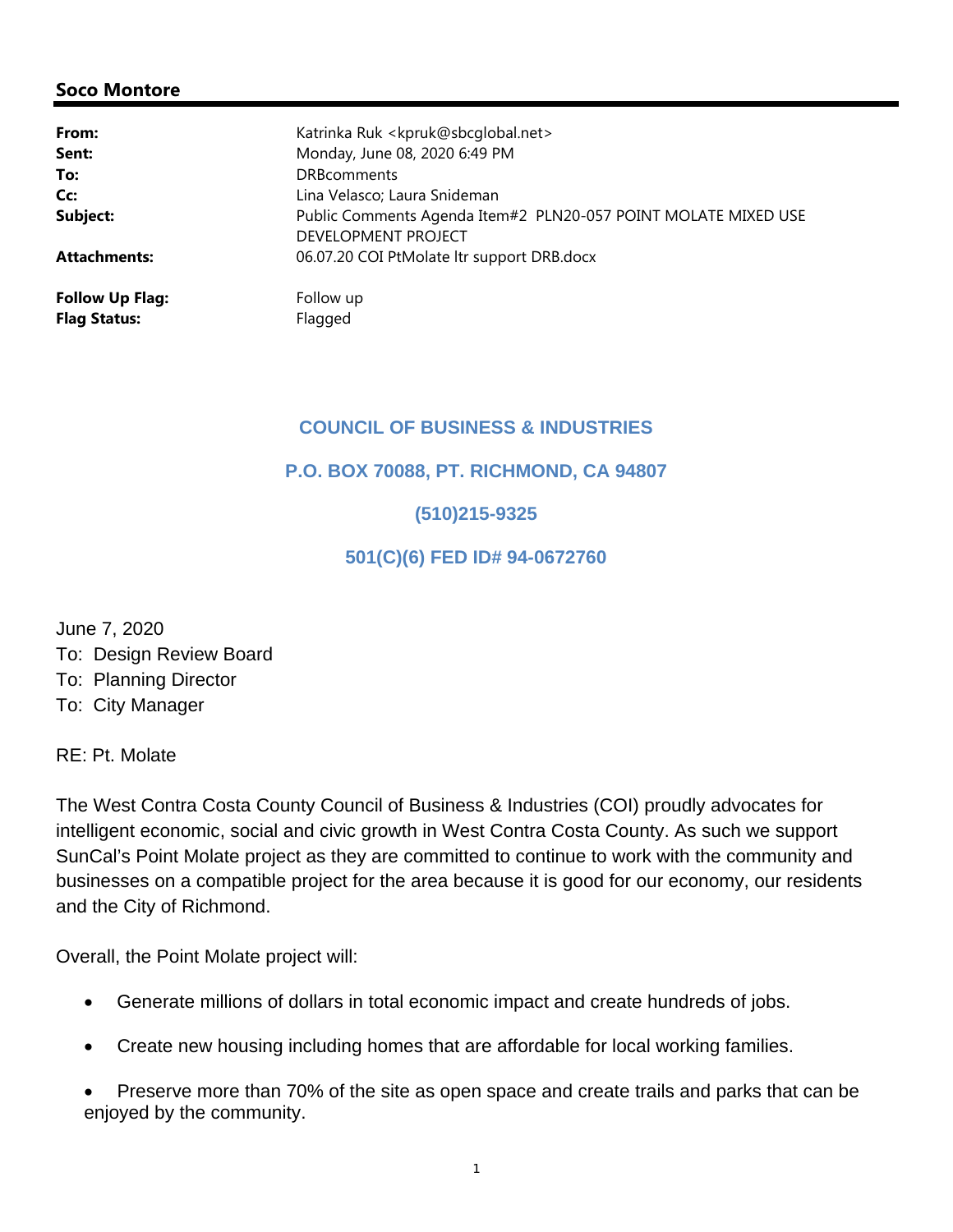- Pay for environmental remediation and remove abandoned oil storage tanks.
- Preserve historic buildings in the Winehaven District and restore the Navy Cottages.

We support SunCal's commitment to develop a project that's compatible with the surrounding community and businesses and their efforts to constructively work with the Design Review Board on the details of this project.

Sincerely,

Katrinka Ruk Executive Director West Contra Costa County Council of Business & Industries

Cc: COI Board, Richmond Chamber of Commerce

Katrinka Ruk Executive Director Council of Business & Industries 510)260-4820 cell www.councilofindustries.org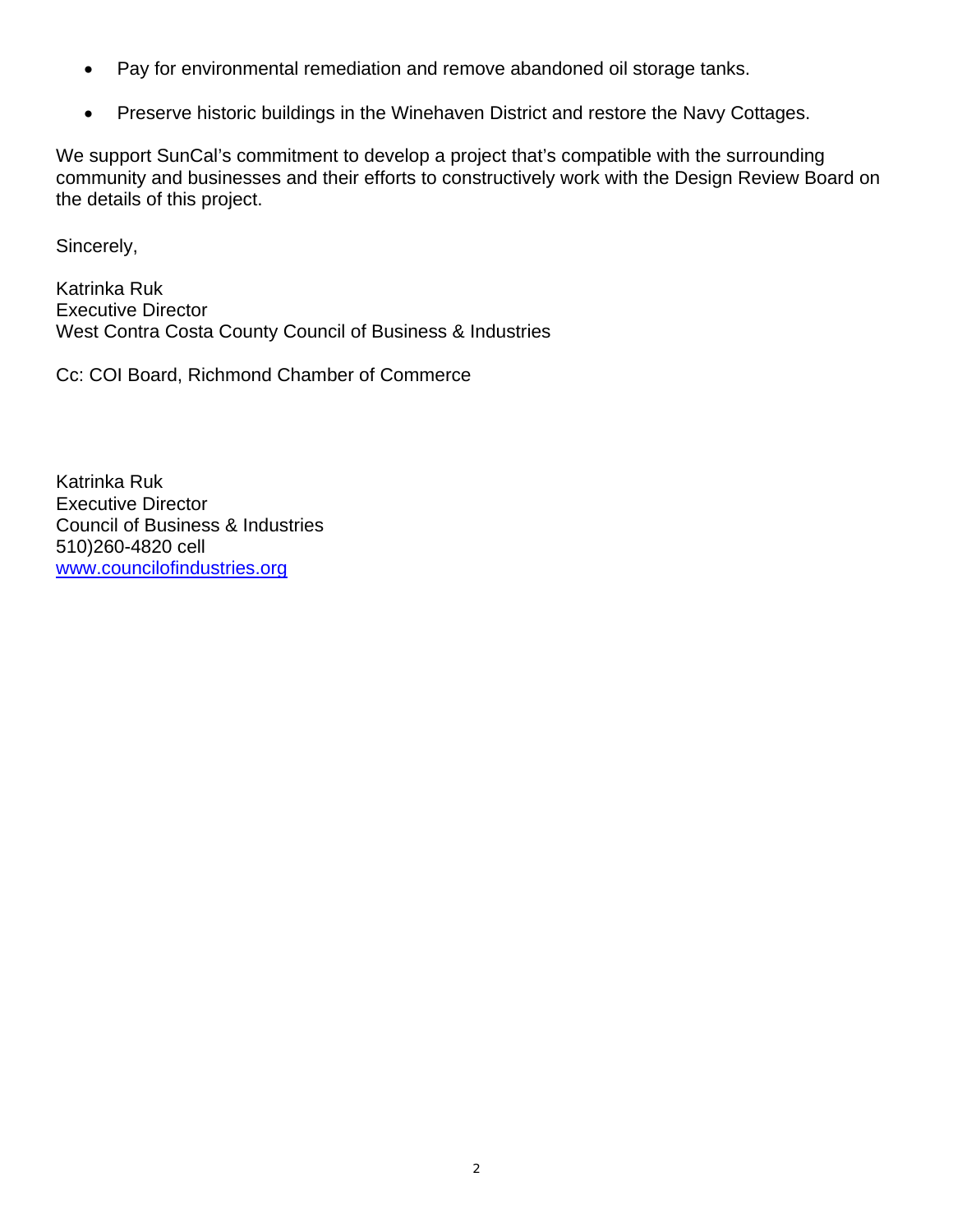| From:<br>Sent: | lauren schiffman <crackmagazine@hotmail.com><br/>Sunday, June 07, 2020 10:16 PM</crackmagazine@hotmail.com>                                           |
|----------------|-------------------------------------------------------------------------------------------------------------------------------------------------------|
| To:            | michaelhannah@qmail.com; thekimbutt@qmail.com; brianpscarter@qmail.com;<br>jessicasharonfine@gmail.com; macy.m.leung@gmail.com; karlynneel@gmail.com; |
|                | jlivingston7096@gmail.com                                                                                                                             |
| Cc:            | Lina Velasco; DRBcomments; TRAC                                                                                                                       |
| Subject:       | Bay Trail Revisions for Proposed Point Molate Mixed-Use Project                                                                                       |

Dear Chair Livingston and DRB Members,

When you meet on June 10, please ask Suncal to revise their proposed Design Guidelines as follows:

1. Extend the Point Molate Trail to the Bay Trail spine at Stenmark Drive near the Richmond/San Rafael Bridge to provide pedestrian and bicyclist access to Point Molate from the East Bay via Point Richmond and the North Bay via the RSR Bridge Trail.

2. Design the Point Molate headlands as a shoreline park in accord with the City's General Plan and Point Molate Reuse Plan .. not the proposed 270 residential units termed "The Point".

3. Eliminate the proposed Loop Road adjacent to the Bay Trail along the shoreline.

The Point Molate Trail should be extended to the Bay Trail spine at Stenmark Drive near the Richmond/San Rafael Bridge to provide pedestrian and bicyclist access to Point Molate from the East Bay via Point Richmond and the North Bay via the RSR Bridge Trail. Making this Bay Trail connection would increase visitation to Point Molate while also reducing motor vehicle traffic and alleviating the "significant and unavoidable" traffic impacts cited in the Draft SEIR for the project. East Bay Regional Park District has a 1.1-mile trail easement over Chevron's shoreline land between Point Molate Beach Park and the bridge. Moreover, they have completed a 65% construction design, adopted a Mitigated Negative Declaration under CEQA, applied for major permits and obtained some funding for building the trail. Suncal should provide the balance of funds needed for construction within 30 days following City approval of the Planned Area Plan. This would enable early completion of the Bay Trail to Point Molate Beach Park and showcase Point Molate by linking with the Bay Trail continuing to the Winehaven Historic District and beyond.

The Point Molate headlands should be designed as a shoreline park, rather than the proposed 270 residential units termed "The Point". The City's General Plan 2030 designates the entire headland for Parks and Recreation stating:

• "In the former Point Molate Navy Fuel Depot area, improvements to public areas should be guided by the 1997 Point Molate Reuse Plan."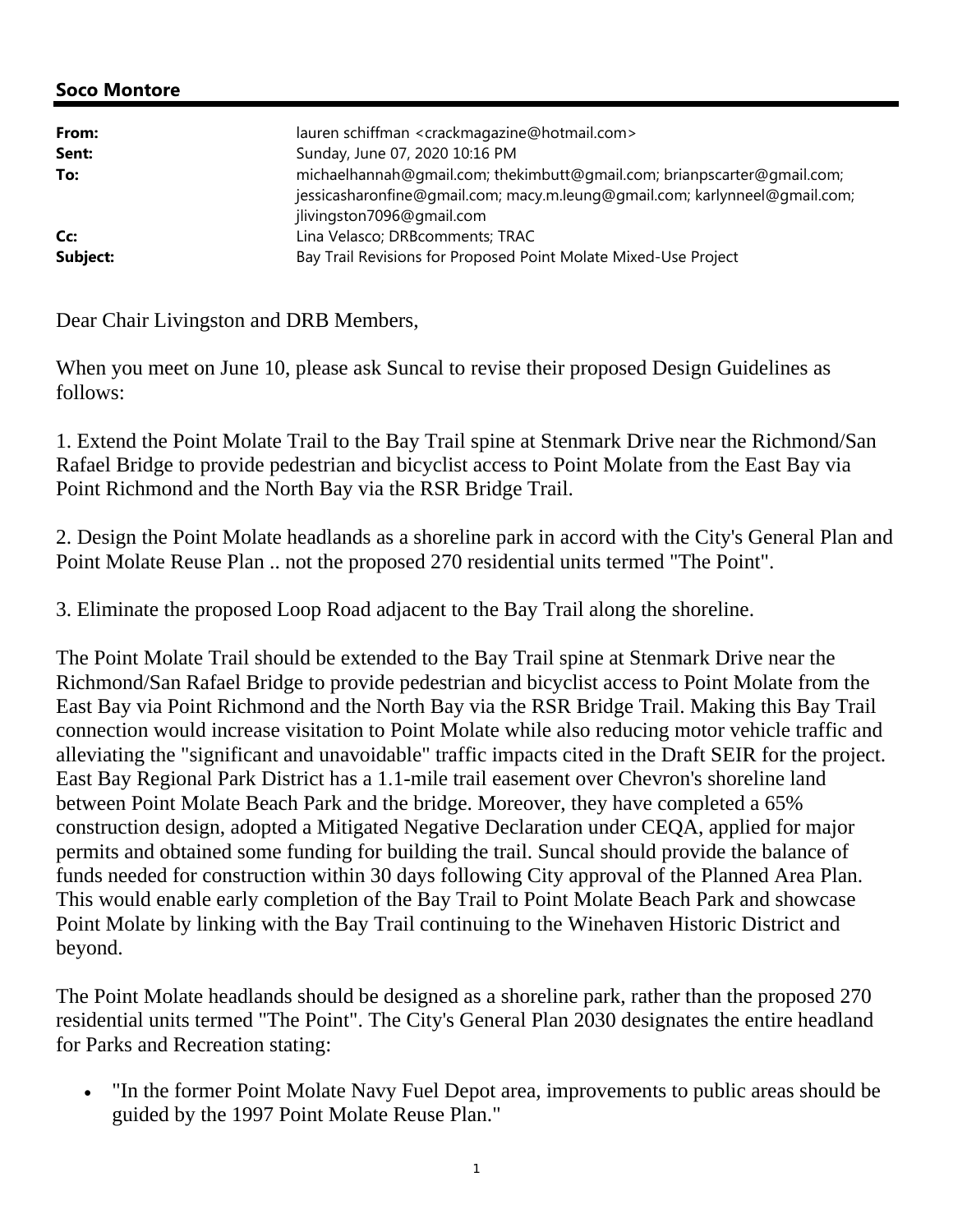"Open Space and Parks and Recreation to reflect the conceptual land uses in the adopted 1997 Point Molate Reuse Plan."

The Reuse Plan recommends a Shoreline Park on the headland designed to include the Bay Trail, a public promenade linkage with the Winehaven Historic District and public parking, all providing access to a public plaza, playing fields, play structure, interpretive facility and waterfront commercial area. This shoreline park is central to public enjoyment of the Bay Trail. These Point Molate headlands also are designated for Shoreline Park in BCDC's Bay Plan and the San Pablo Peninsula Open Space Feasibility Study prepared by the City of Richmond, California Coastal Conservancy, Chevron, EBRPD, Muir Heritage Land Trust and TRAC.

The Circulation diagram of the Preliminary Design Guidelines shows a portion of the proposed Loop Road adjacent to the Bay Trail along the shoreline. The Bay Trail experience at Point Molate would be substantially degraded by being next to a roadway, especially one which is likely to be very popular and heavily trafficked as the only place at Point Molate where it would be possible to drive along the shoreline. The beauty of the Bay Trail experience between Point Isabel and the ferry terminal on Richmond's southern shoreline is that there is no adjacent road with motor vehicle traffic. A motor vehicle road next to the Bay Trail would be a radical departure from the Reuse Plan, which follows the southern shoreline precedent of keeping roads away from a shoreline accessed by the Bay Trail distant from traffic. The City's General Plan states "improvements to public areas should be guided by the 1997 Point Molate Reuse Plan". Making space for a shoreline road also leaves inadequate space for the Bay Trail width recommended by the Bay Trail Design Guidelines and Toolkit.

Please recommend these design changes to ensure that the shoreline of Point Molate will be an attractive asset for Point Molate residents & visitors and fully accessible for active transportation and recreation.

Sincerely, Lauren Schiffman Richmond, CA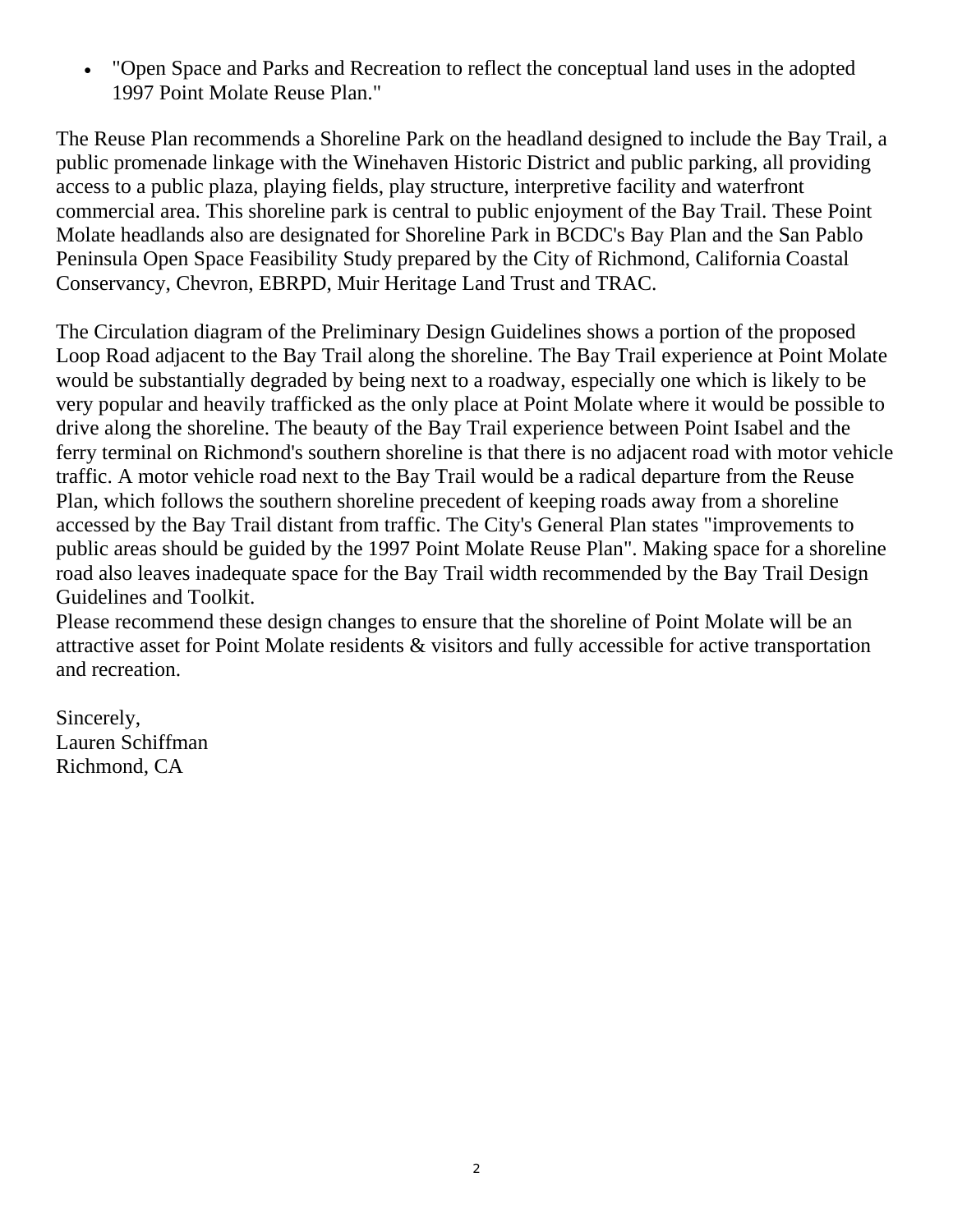| From:    | Margaret Murray <writewordspress@gmail.com></writewordspress@gmail.com>                                                                                                            |
|----------|------------------------------------------------------------------------------------------------------------------------------------------------------------------------------------|
| Sent:    | Saturday, June 06, 2020 7:54 PM                                                                                                                                                    |
| To:      | jlivingston7096@gmail.com; michaelhannah@gmail.com; thekimbutt@gmail.com;<br>brianpscarter@gmail.com; jessicasharonfine@gmail.com; macy.m.leung@gmail.com;<br>karlynneel@gmail.com |
| Cc:      | Lina Velasco; DRBcomments; tracbaytrail@earthlink.net                                                                                                                              |
| Subject: | Bay Trail Revisions for Proposed Point Molate Mixed-Use Project                                                                                                                    |

Dear Chair Livingston and DRB Members,

When you meet on June 10, please ask Suncal to revise their proposed Design Guidelines as follows:

1. Extend the Point Molate Trail to the Bay Trail spine at Stenmark Drive near the Richmond/San Rafael Bridge to provide pedestrian and bicyclist access to Point Molate from the East Bay via Point Richmond and the North Bay via the RSR Bridge Trail.

2. Design the Point Molate headlands as a shoreline park in accord with the City's General Plan and Point Molate Reuse Plan .. not the proposed 270 residential units termed "The Point".

3. Eliminate the proposed Loop Road adjacent to the Bay Trail along the shoreline.

The Point Molate Trail should be extended to the Bay Trail spine at Stenmark Drive near the Richmond/San Rafael Bridge to provide pedestrian and bicyclist access to Point Molate from the East Bay via Point Richmond and the North Bay via the RSR Bridge Trail. Making this Bay Trail connection would increase visitation to Point Molate while also reducing motor vehicle traffic and alleviating the "significant and unavoidable" traffic impacts cited in the Draft SEIR for the project. East Bay Regional Park District has a 1.1-mile trail easement over Chevron's shoreline land between Point Molate Beach Park and the bridge. Moreover, they have completed a 65% construction design, adopted a Mitigated Negative Declaration under CEQA, applied for major permits and obtained some funding for building the trail. Suncal should provide the balance of funds needed for construction within 30 days following City approval of the Planned Area Plan. This would enable early completion of the Bay Trail to Point Molate Beach Park and showcase Point Molate by linking with the Bay Trail continuing to the Winehaven Historic District and beyond.

The Point Molate headlands should be designed as a shoreline park, rather than the proposed 270 residential units termed "The Point". The City's General Plan 2030 designates the entire headland for Parks and Recreation stating:

- "In the former Point Molate Navy Fuel Depot area, improvements to public areas should be guided by the 1997 Point Molate Reuse Plan."
- "Open Space and Parks and Recreation to reflect the conceptual land uses in the adopted 1997 Point Molate Reuse Plan."

The Reuse Plan recommends a Shoreline Park on the headland designed to include the Bay Trail, a public promenade linkage with the Winehaven Historic District and public parking, all providing access to a public plaza, playing fields, play structure, interpretive facility and waterfront commercial area. This shoreline park is central to public enjoyment of the Bay Trail. These Point Molate headlands also are designated for Shoreline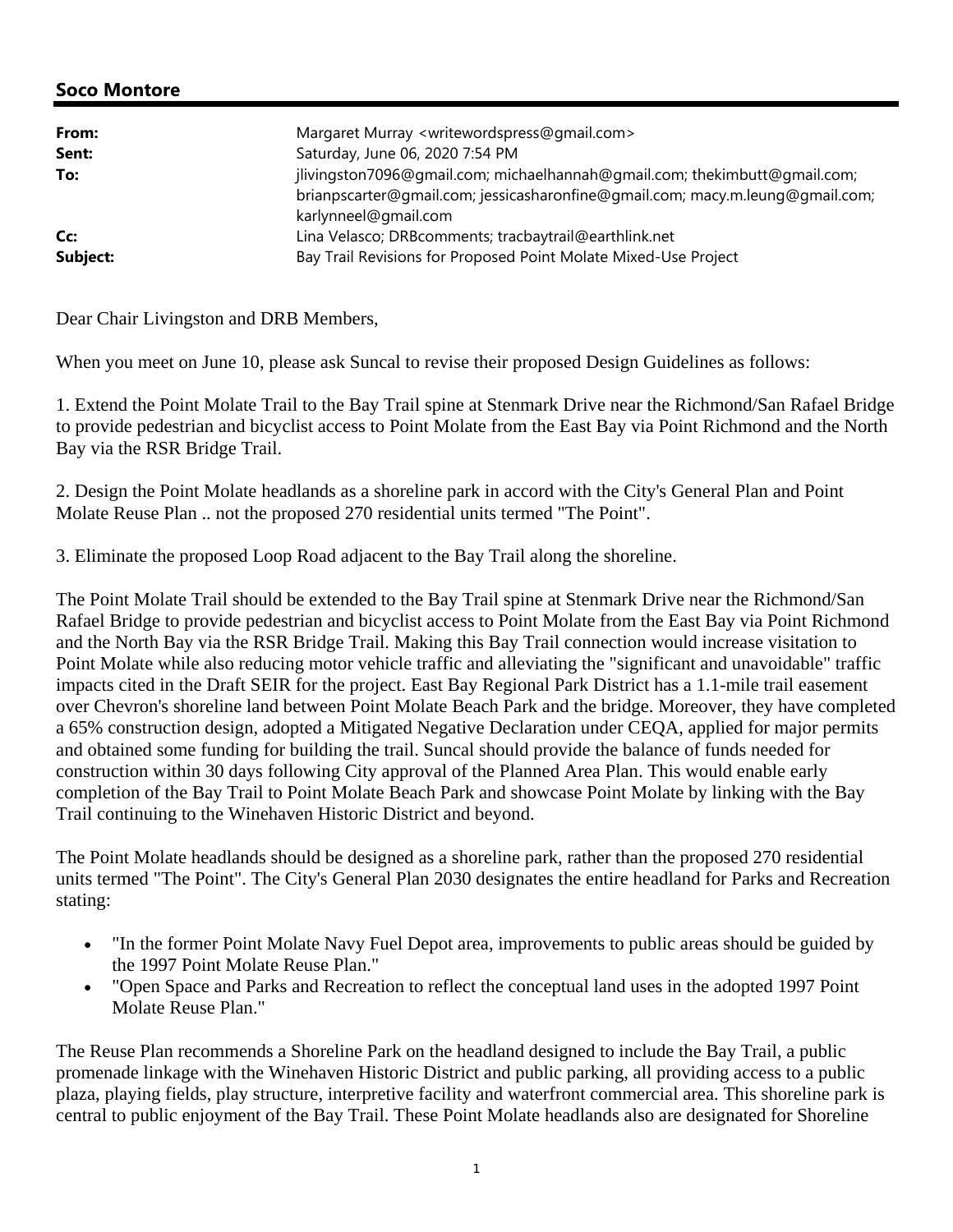Park in BCDC's Bay Plan and the San Pablo Peninsula Open Space Feasibility Study prepared by the City of Richmond, California Coastal Conservancy, Chevron, EBRPD, Muir Heritage Land Trust and TRAC.

The Circulation diagram of the Preliminary Design Guidelines shows a portion of the proposed Loop Road adjacent to the Bay Trail along the shoreline. The Bay Trail experience at Point Molate would be substantially degraded by being next to a roadway, especially one which is likely to be very popular and heavily trafficked as the only place at Point Molate where it would be possible to drive along the shoreline. The beauty of the Bay Trail experience between Point Isabel and the ferry terminal on Richmond's southern shoreline is that there is no adjacent road with motor vehicle traffic. A motor vehicle road next to the Bay Trail would be a radical departure from the Reuse Plan, which follows the southern shoreline precedent of keeping roads away from a shoreline accessed by the Bay Trail distant from traffic. The City's General Plan states "improvements to public areas should be guided by the 1997 Point Molate Reuse Plan". Making space for a shoreline road also leaves inadequate space for the Bay Trail width recommended by the Bay Trail Design Guidelines and Toolkit.

Please recommend these design changes to ensure that the shoreline of Point Molate will be an attractive asset for Point Molate residents & visitors and fully accessible for active transportation and recreation.

Sincerely,

Margaret Murray

995 Nob Hill Ave

Pinole, CA 94564

-- Margaret C. Murray *My Book in a Little Free Library?*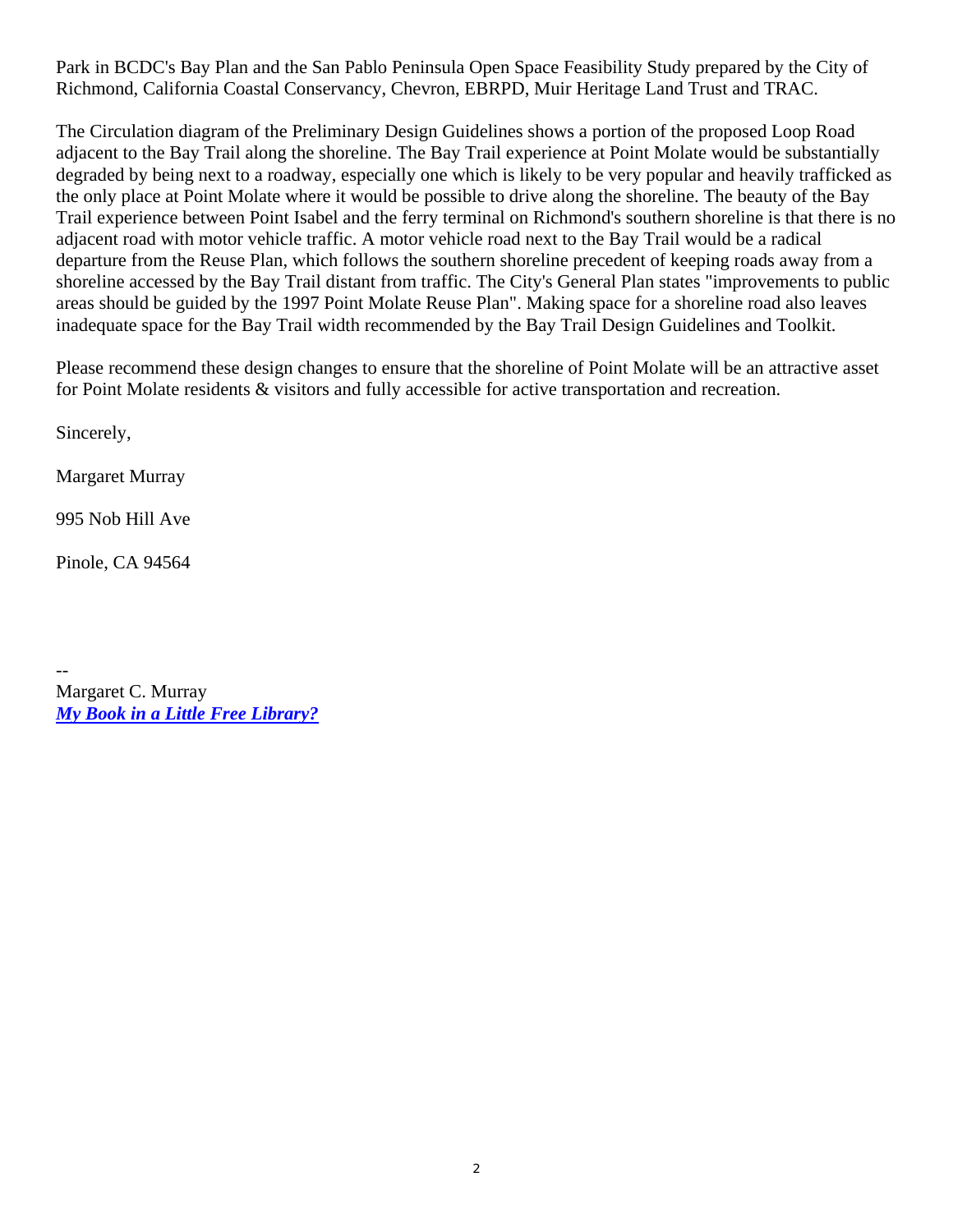| From:    | Melanie Clark <mmetta@pacbell.net></mmetta@pacbell.net>                       |
|----------|-------------------------------------------------------------------------------|
| Sent:    | Saturday, June 06, 2020 2:52 PM                                               |
| To:      | jlivingston7096@gmail.com; michaelhannah@gmail.com; thekimbutt@gmail.com;     |
|          | brianpscarter@qmail.com; jessicasharonfine@qmail.com; macy.m.leung@qmail.com; |
|          | karlynneel@gmail.com; Lina Velasco; DRBcomments; tracbaytrail@earthlink.net   |
| Subject: | Subject: Bay Trail Revisions for Proposed Point Molate Mixed-Use Project      |

Dear Chair Livingston and DRB Members,

I'm writing to request when you meet on June 10, please ask Suncal to revise their proposed Design Guidelines as follows:

1. Extend the Point Molate Trail to the Bay Trail spine at Stenmark Drive near the Richmond/San Rafael Bridge to provide pedestrian and bicyclist access to Point Molate from the East Bay via Point Richmond and the North Bay via the RSR Bridge Trail.

2. Design the Point Molate headlands as a shoreline park in accord with the City's General Plan and Point Molate Reuse Plan .. not the proposed 270 residential units termed "The Point".

3. Eliminate the proposed Loop Road adjacent to the Bay Trail along the shoreline.

The Point Molate Trail should be extended to the Bay Trail spine at Stenmark Drive near the Richmond/San Rafael Bridge to provide pedestrian and bicyclist access to Point Molate from the East Bay via Point Richmond and the North Bay via the RSR Bridge Trail. Making this Bay Trail connection would increase visitation to Point Molate while also reducing motor vehicle traffic and alleviating the "significant and unavoidable" traffic impacts cited in the Draft SEIR for the project. East Bay Regional Park District has a 1.1-mile trail easement over Chevron's shoreline land between Point Molate Beach Park and the bridge. Moreover, they have completed a 65% construction design, adopted a Mitigated Negative Declaration under CEQA, applied for major permits and obtained some funding for building the trail. Suncal should provide the balance of funds needed for construction within 30 days following City approval of the Planned Area Plan. This would enable early completion of the Bay Trail to Point Molate Beach Park and showcase Point Molate by linking with the Bay Trail continuing to the Winehaven Historic District and beyond.

The Point Molate headlands should be designed as a shoreline park, rather than the proposed 270 residential units termed "The Point". The City's General Plan 2030 designates the entire headland for Parks and Recreation stating:

- "In the former Point Molate Navy Fuel Depot area, improvements to public areas should be guided by the 1997 Point Molate Reuse Plan."
- "Open Space and Parks and Recreation to reflect the conceptual land uses in the adopted 1997 Point Molate Reuse Plan."

The Reuse Plan recommends a Shoreline Park on the headland designed to include the Bay Trail, a public promenade linkage with the Winehaven Historic District and public parking, all providing access to a public plaza, playing fields, play structure, interpretive facility and waterfront commercial area. This shoreline park is central to public enjoyment of the Bay Trail. These Point Molate headlands also are designated for Shoreline Park in BCDC's Bay Plan and the San Pablo Peninsula Open Space Feasibility Study prepared by the City of Richmond, California Coastal Conservancy, Chevron, EBRPD, Muir Heritage Land Trust and TRAC.

The Circulation diagram of the Preliminary Design Guidelines shows a portion of the proposed Loop Road adjacent to the Bay Trail along the shoreline. The Bay Trail experience at Point Molate would be substantially degraded by being next to a roadway, especially one which is likely to be very popular and heavily trafficked as the only place at Point Molate where it would be possible to drive along the shoreline. The beauty of the Bay Trail experience between Point Isabel and the ferry terminal on Richmond's southern shoreline is that there is no adjacent road with motor vehicle traffic. A motor vehicle road next to the Bay Trail would be a radical departure from the Reuse Plan, which follows the southern shoreline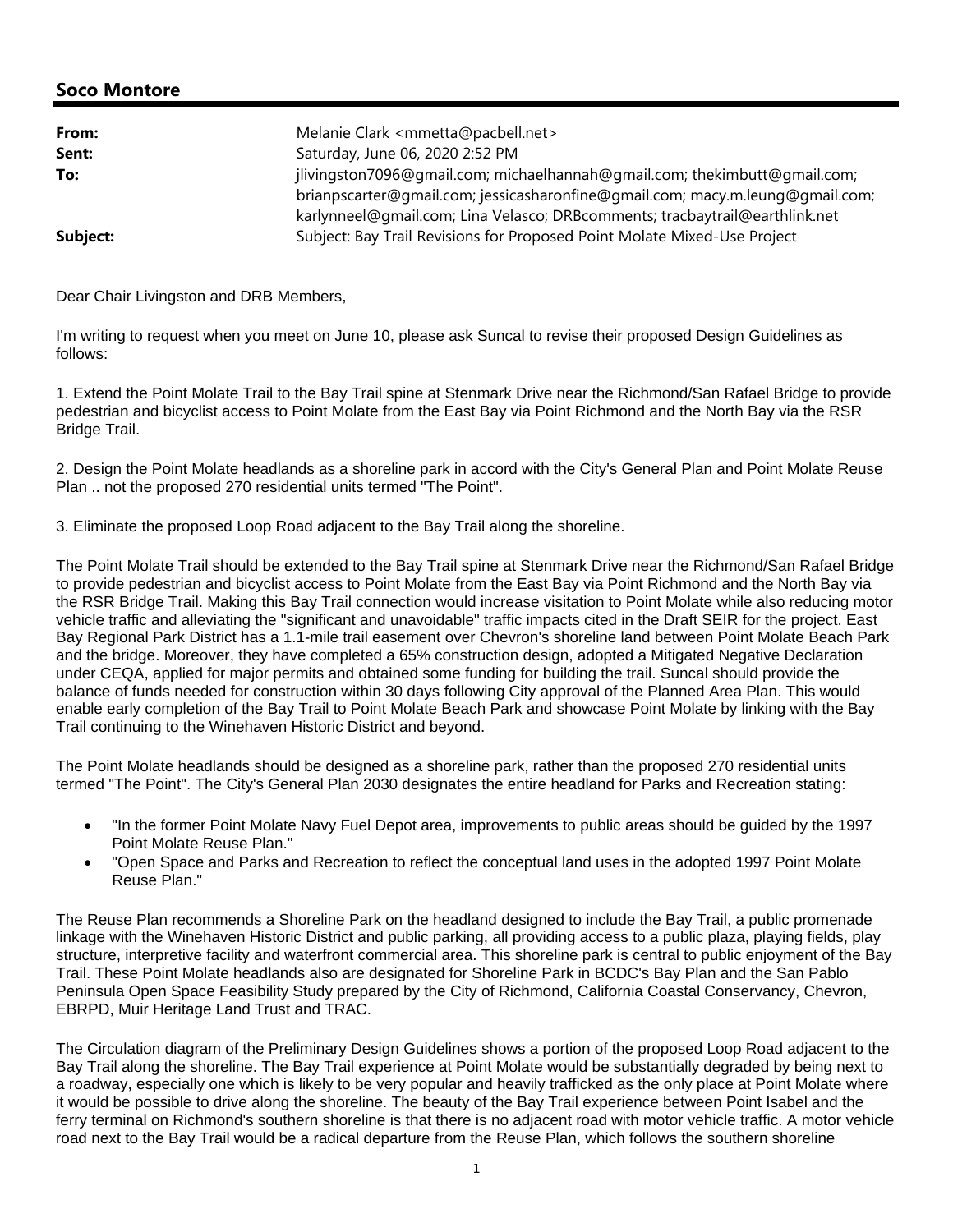precedent of keeping roads away from a shoreline accessed by the Bay Trail distant from traffic. The City's General Plan states "improvements to public areas should be guided by the 1997 Point Molate Reuse Plan". Making space for a shoreline road also leaves inadequate space for the Bay Trail width recommended by the Bay Trail Design Guidelines and Toolkit.

Please recommend these design changes to ensure that the shoreline of Point Molate will be an attractive asset for Point Molate residents & visitors and fully accessible for active transportation and recreation.

Sincerely,

Melanie Clark 6146 McBryde Ave Richmond CA 94805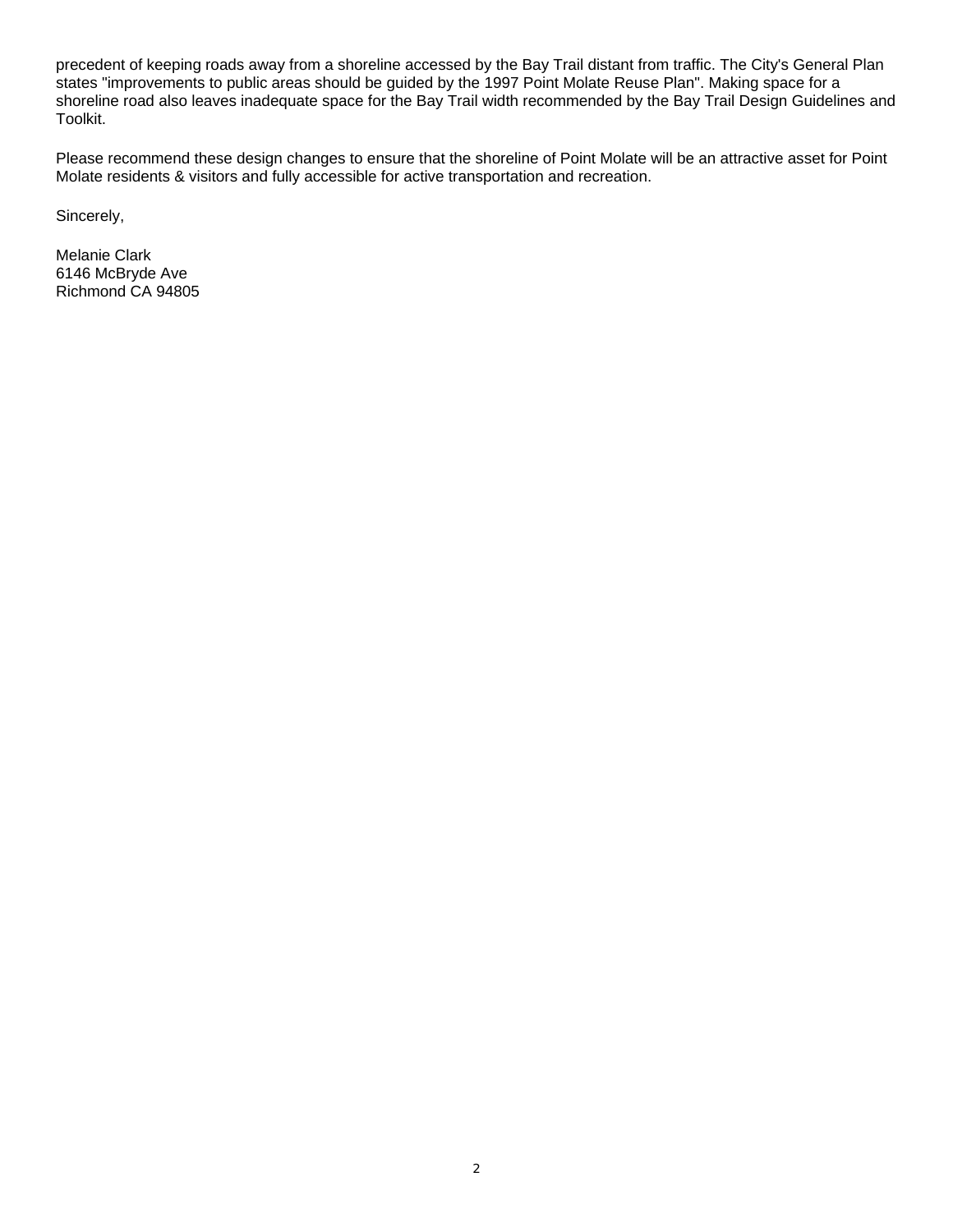| From:<br>Sent:                                | Miriam Joscelyn <joskels@icloud.com><br/>Friday, June 05, 2020 4:53 PM</joskels@icloud.com>                                                                                        |
|-----------------------------------------------|------------------------------------------------------------------------------------------------------------------------------------------------------------------------------------|
| To:                                           | jlivingston7096@gmail.com; michaelhannah@gmail.com; thekimbutt@gmail.com;<br>brianpscarter@qmail.com; jessicasharonfine@qmail.com; macy.m.leung@qmail.com;<br>karlynneel@gmail.com |
| Cc:                                           | Lina Velasco; DRBcomments; tracbaytrail@earthlink.net                                                                                                                              |
| Subject:                                      | Bay Trail Revisions for Proposed Point Molate Mixed-Use Project                                                                                                                    |
| <b>Follow Up Flag:</b><br><b>Flag Status:</b> | Follow up<br>Flagged                                                                                                                                                               |

Subject: Bay Trail Revisions for Proposed Point Molate Mixed-Use Project

Dear Chair Livingston and DRB Members,

I have been biking to Point Molate for many year, long before Winehaven began to be used again commercially. I have looked forward to a trail along the shoreline for bikers and hikers. I particularly looked forward to the trail being removed from traffic.

When you meet on June 10, please ask Suncal to revise their proposed Design Guidelines as follows:

1. Extend the Point Molate Trail to the Bay Trail spine at Stenmark Drive near the Richmond/San Rafael Bridge to provide pedestrian and bicyclist access to Point Molate from the East Bay via Point Richmond and the North Bay via the RSR Bridge Trail.

2. Design the Point Molate headlands as a shoreline park in accord with the City's General Plan and Point Molate Reuse Plan .. not the proposed 270 residential units termed "The Point".

3. Eliminate the proposed Loop Road adjacent to the Bay Trail along the shoreline.

The Point Molate Trail should be extended to the Bay Trail spine at Stenmark Drive near the Richmond/San Rafael Bridge to provide pedestrian and bicyclist access to Point Molate from the East Bay via Point Richmond and the North Bay via the RSR Bridge Trail. Making this Bay Trail connection would increase visitation to Point Molate while also reducing motor vehicle traffic and alleviating the "significant and unavoidable" traffic impacts cited in the Draft SEIR for the project. East Bay Regional Park District has a 1.1-mile trail easement over Chevron's shoreline land between Point Molate Beach Park and the bridge. Moreover, they have completed a 65% construction design, adopted a Mitigated Negative Declaration under CEQA, applied for major permits and obtained some funding for building the trail. Suncal should provide the balance of funds needed for construction within 30 days following City approval of the Planned Area Plan. This would enable early completion of the Bay Trail to Point Molate Beach Park and showcase Point Molate by linking with the Bay Trail continuing to the Winehaven Historic District and beyond.

The Point Molate headlands should be designed as a shoreline park, rather than the proposed 270 residential units termed "The Point". The City's General Plan 2030 designates the entire headland for Parks and Recreation stating: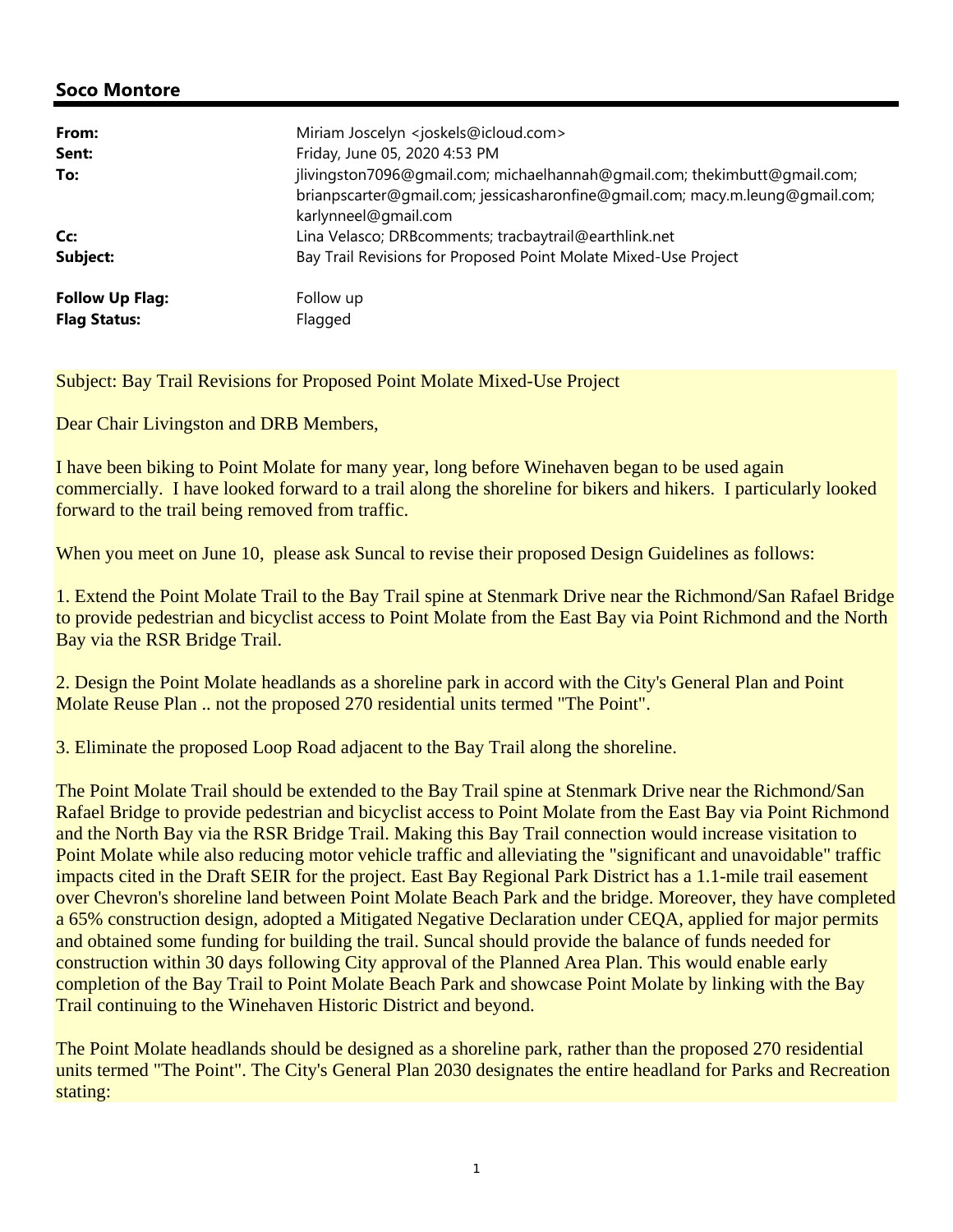- "In the former Point Molate Navy Fuel Depot area, improvements to public areas should be guided by the 1997 Point Molate Reuse Plan."
- "Open Space and Parks and Recreation to reflect the conceptual land uses in the adopted 1997 Point Molate Reuse Plan."

The Reuse Plan recommends a Shoreline Park on the headland designed to include the Bay Trail, a public promenade linkage with the Winehaven Historic District and public parking, all providing access to a public plaza, playing fields, play structure, interpretive facility and waterfront commercial area. This shoreline park is central to public enjoyment of the Bay Trail. These Point Molate headlands also are designated for Shoreline Park in BCDC's Bay Plan and the San Pablo Peninsula Open Space Feasibility Study prepared by the City of Richmond, California Coastal Conservancy, Chevron, EBRPD, Muir Heritage Land Trust and TRAC.

The Circulation diagram of the Preliminary Design Guidelines shows a portion of the proposed Loop Road adjacent to the Bay Trail along the shoreline. The Bay Trail experience at Point Molate would be substantially degraded by being next to a roadway, especially one which is likely to be very popular and heavily trafficked as the only place at Point Molate where it would be possible to drive along the shoreline. The beauty of the Bay Trail experience between Point Isabel and the ferry terminal on Richmond's southern shoreline is that there is no adjacent road with motor vehicle traffic. A motor vehicle road next to the Bay Trail would be a radical departure from the Reuse Plan, which follows the southern shoreline precedent of keeping roads away from a shoreline accessed by the Bay Trail distant from traffic. The City's General Plan states "improvements to public areas should be guided by the 1997 Point Molate Reuse Plan". Making space for a shoreline road also leaves inadequate space for the Bay Trail width recommended by the Bay Trail Design Guidelines and Toolkit.

Please recommend these design changes to ensure that the shoreline of Point Molate will be an attractive asset for Point Molate residents & visitors and fully accessible for active transportation and recreation.

Sincerely,

Miriam Joscelyn

380 Key Blvd.

Richmond, CA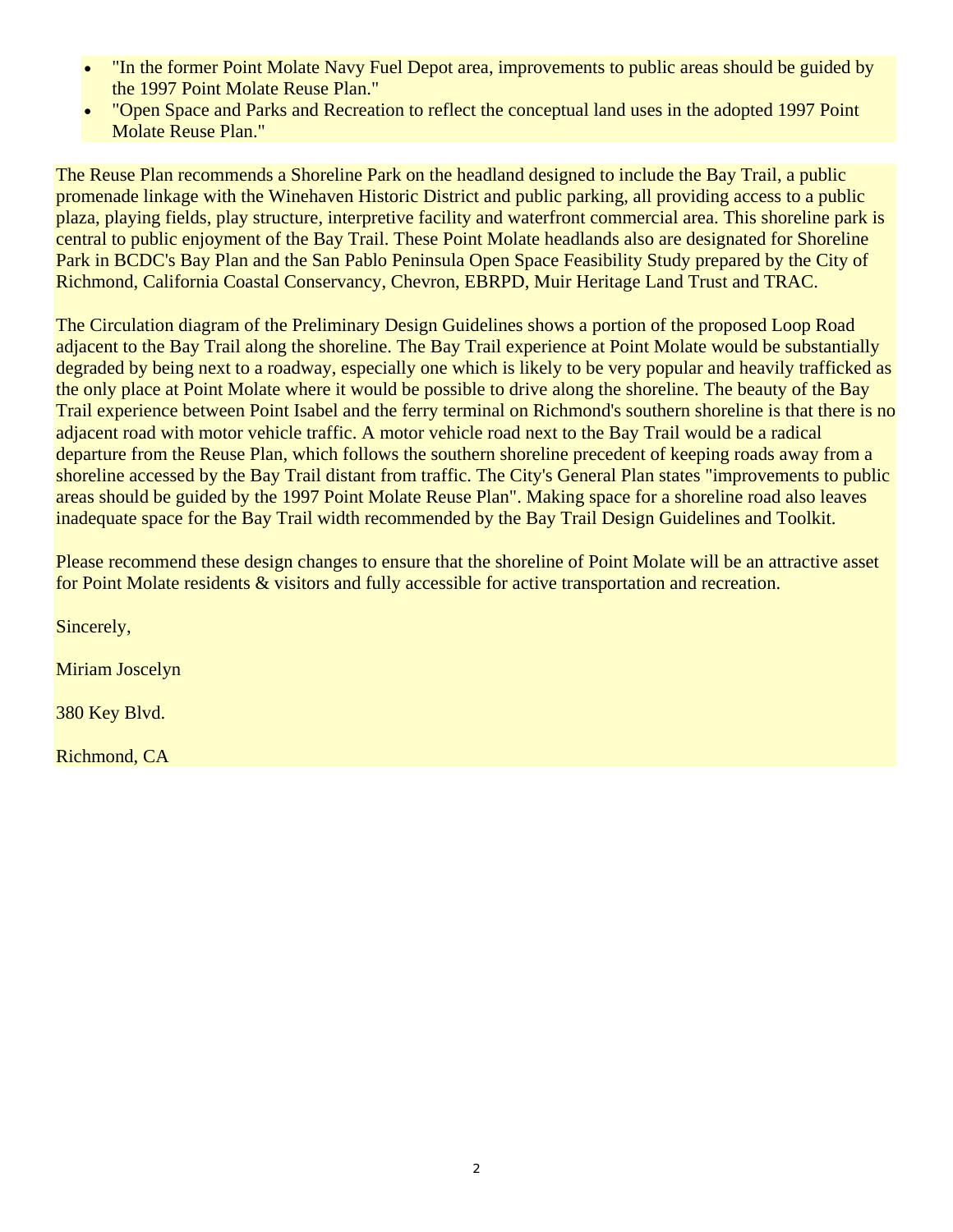| From:    | ms.marsha-v-l@comcast.net                                                                                                                                                          |
|----------|------------------------------------------------------------------------------------------------------------------------------------------------------------------------------------|
| Sent:    | Saturday, June 06, 2020 1:47 PM                                                                                                                                                    |
| To:      | jlivingston7096@gmail.com; michaelhannah@gmail.com; thekimbutt@gmail.com;<br>brianpscarter@gmail.com; jessicasharonfine@gmail.com; macy.m.leung@gmail.com;<br>karlynneel@gmail.com |
| Cc:      | Lina Velasco; DRBcomments; tracbaytrail@earthlink.net                                                                                                                              |
| Subject: | Re: Bay Trail Revisions for Proposed Point Molate Mixed-Use Project                                                                                                                |

Dear Chair Livingston and DRB Members,

When you meet on June 10, please ask Suncal to revise their proposed Design Guidelines as follows:

1. Extend the Point Molate Trail to the Bay Trail spine at Stenmark Drive near the Richmond/San Rafael Bridge to provide pedestrian and bicyclist access to Point Molate from the East Bay via Point Richmond and the North Bay via the RSR Bridge Trail.

2. Design the Point Molate headlands as a shoreline park in accord with the City's General Plan and Point Molate Reuse Plan .. not the proposed 270 residential units termed "The Point".

3. Eliminate the proposed Loop Road adjacent to the Bay Trail along the shoreline.

The Point Molate Trail should be extended to the Bay Trail spine at Stenmark Drive near the Richmond/San Rafael Bridge to provide pedestrian and bicyclist access to Point Molate from the East Bay via Point Richmond and the North Bay via the RSR Bridge Trail. Making this Bay Trail connection would increase visitation to Point Molate while also reducing motor vehicle traffic and alleviating the "significant and unavoidable" traffic impacts cited in the Draft SEIR for the project.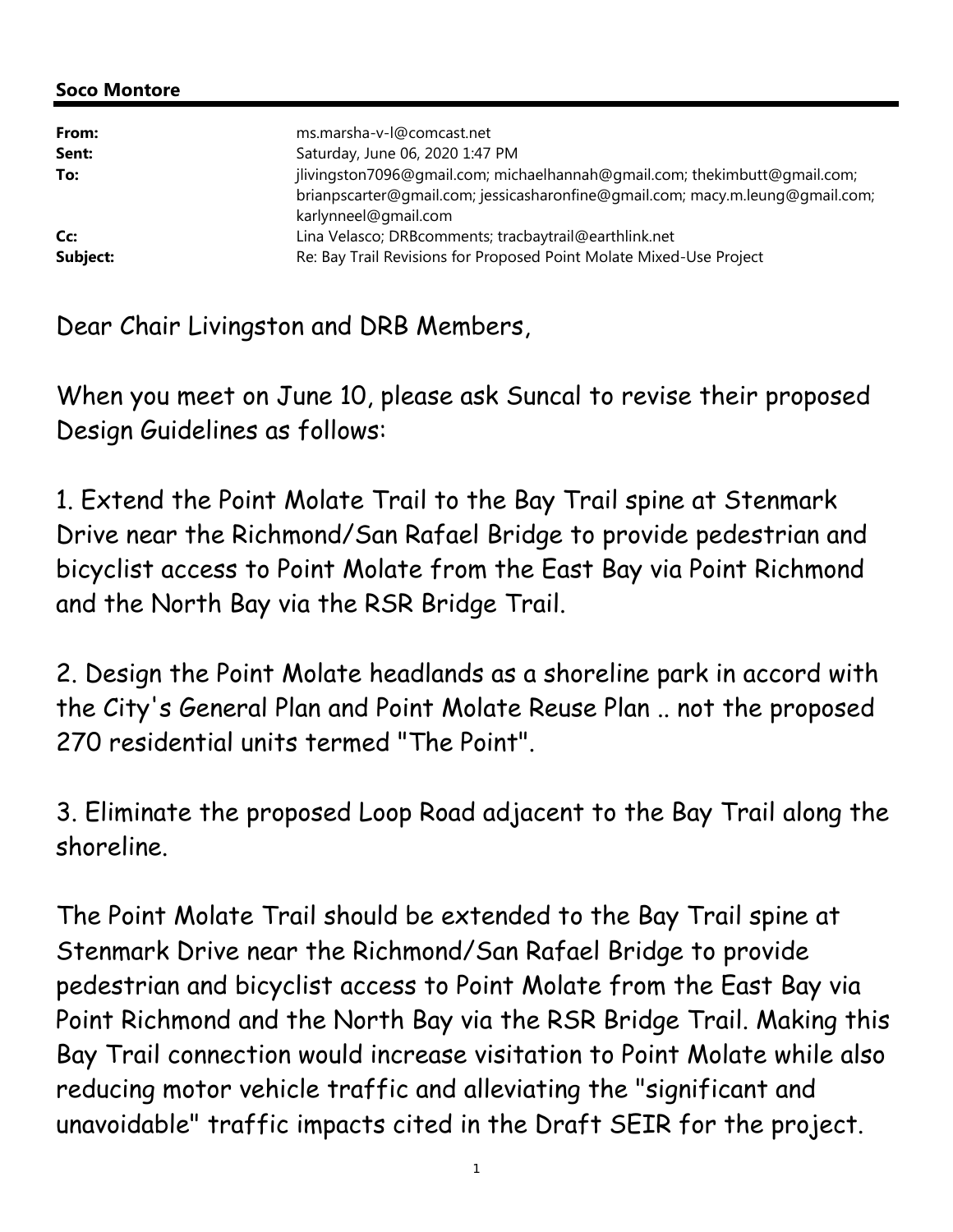East Bay Regional Park District has a 1.1-mile trail easement over Chevron's shoreline land between Point Molate Beach Park and the bridge. Moreover, they have completed a 65% construction design, adopted a Mitigated Negative Declaration under CEQA, applied for major permits and obtained some funding for building the trail. Suncal should provide the balance of funds needed for construction within 30 days following City approval of the Planned Area Plan. This would enable early completion of the Bay Trail to Point Molate Beach Park and showcase Point Molate by linking with the Bay Trail continuing to the Winehaven Historic District and beyond.

The Point Molate headlands should be designed as a shoreline park, rather than the proposed 270 residential units termed "The Point". The City's General Plan 2030 designates the entire headland for Parks and Recreation stating:

 "In the former Point Molate Navy Fuel Depot area, improvements to public areas should be guided by the 1997 Point Molate Reuse Plan."

 "Open Space and Parks and Recreation to reflect the conceptual land uses in the adopted 1997 Point Molate Reuse Plan."

The Reuse Plan recommends a Shoreline Park on the headland designed to include the Bay Trail, a public promenade linkage with the Winehaven Historic District and public parking, all providing access to a public plaza, playing fields, play structure, interpretive facility and waterfront commercial area. This shoreline park is central to public enjoyment of the Bay Trail. These Point Molate headlands also are designated for Shoreline Park in BCDC's Bay Plan and the San Pablo Peninsula Open Space Feasibility Study prepared by the City of Richmond, California Coastal Conservancy, Chevron, EBRPD, Muir Heritage Land Trust and TRAC.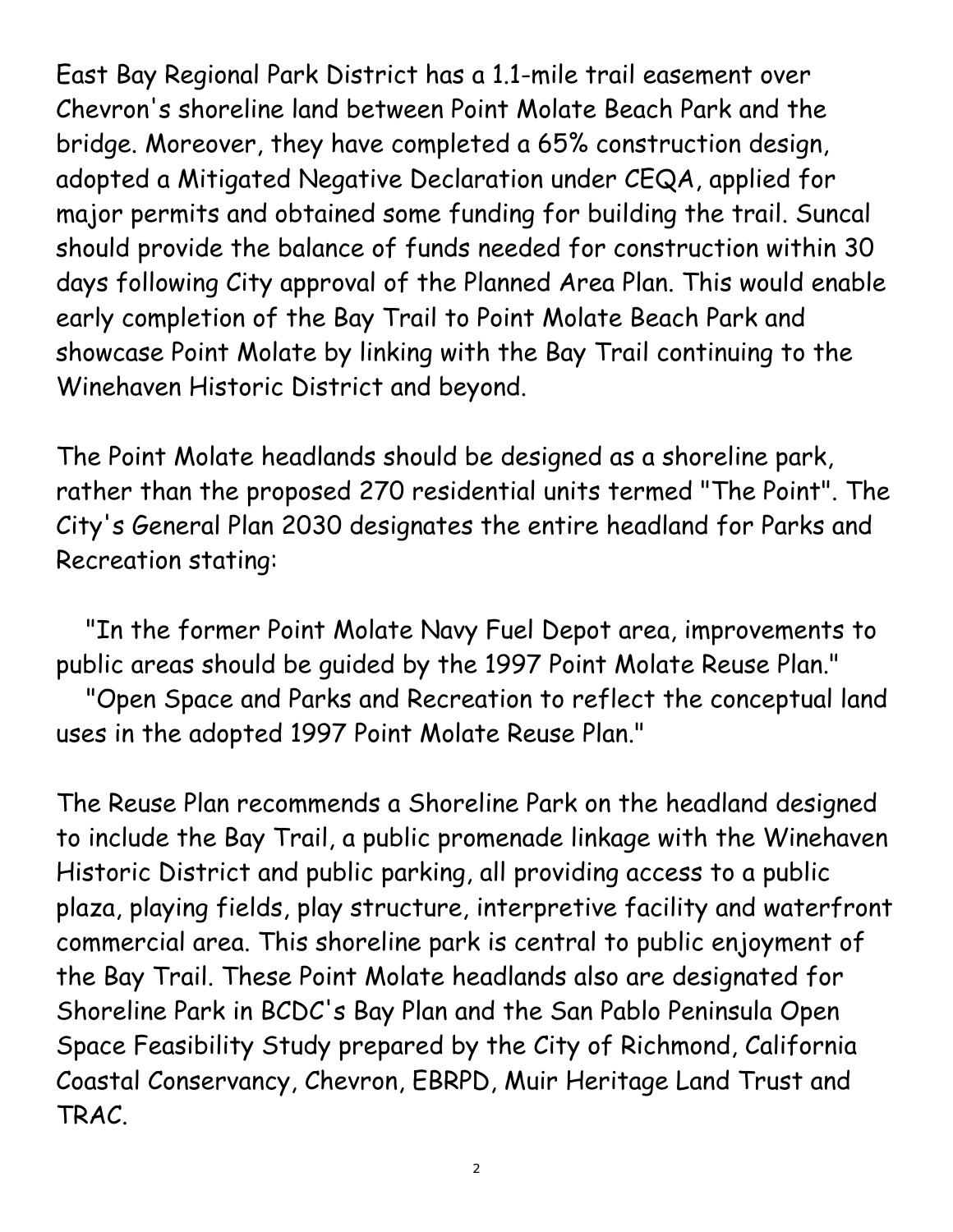The Circulation diagram of the Preliminary Design Guidelines shows a portion of the proposed Loop Road adjacent to the Bay Trail along the shoreline. The Bay Trail experience at Point Molate would be substantially degraded by being next to a roadway, especially one which is likely to be very popular and heavily trafficked as the only place at Point Molate where it would be possible to drive along the shoreline. The beauty of the Bay Trail experience between Point Isabel and the ferry terminal on Richmond's southern shoreline is that there is no adjacent road with motor vehicle traffic. A motor vehicle road next to the Bay Trail would be a radical departure from the Reuse Plan, which follows the southern shoreline precedent of keeping roads away from a shoreline accessed by the Bay Trail distant from traffic. The City's General Plan states "improvements to public areas should be guided by the 1997 Point Molate Reuse Plan". Making space for a shoreline road also leaves inadequate space for the Bay Trail width recommended by the Bay Trail Design Guidelines and Toolkit.

Please recommend these design changes to ensure that the shoreline of Point Molate will be an attractive asset for Point Molate residents & visitors and fully accessible for active transportation and recreation.

# Please Note:

Now while this email IS similar to others, it does NOT negate the issue here of what is proposed at Point Molate!

This is a Gem of Richmond's. For Richmond and East Bay Residents for now and years to come, Please DO NOT Turn this Gem into just another part of Richmond like all the rest.

Please DO not make this a Park for the rich or the folks deemed applicable for the purchase of these 270 proposed houses. Sincerely,

Marsha Lowry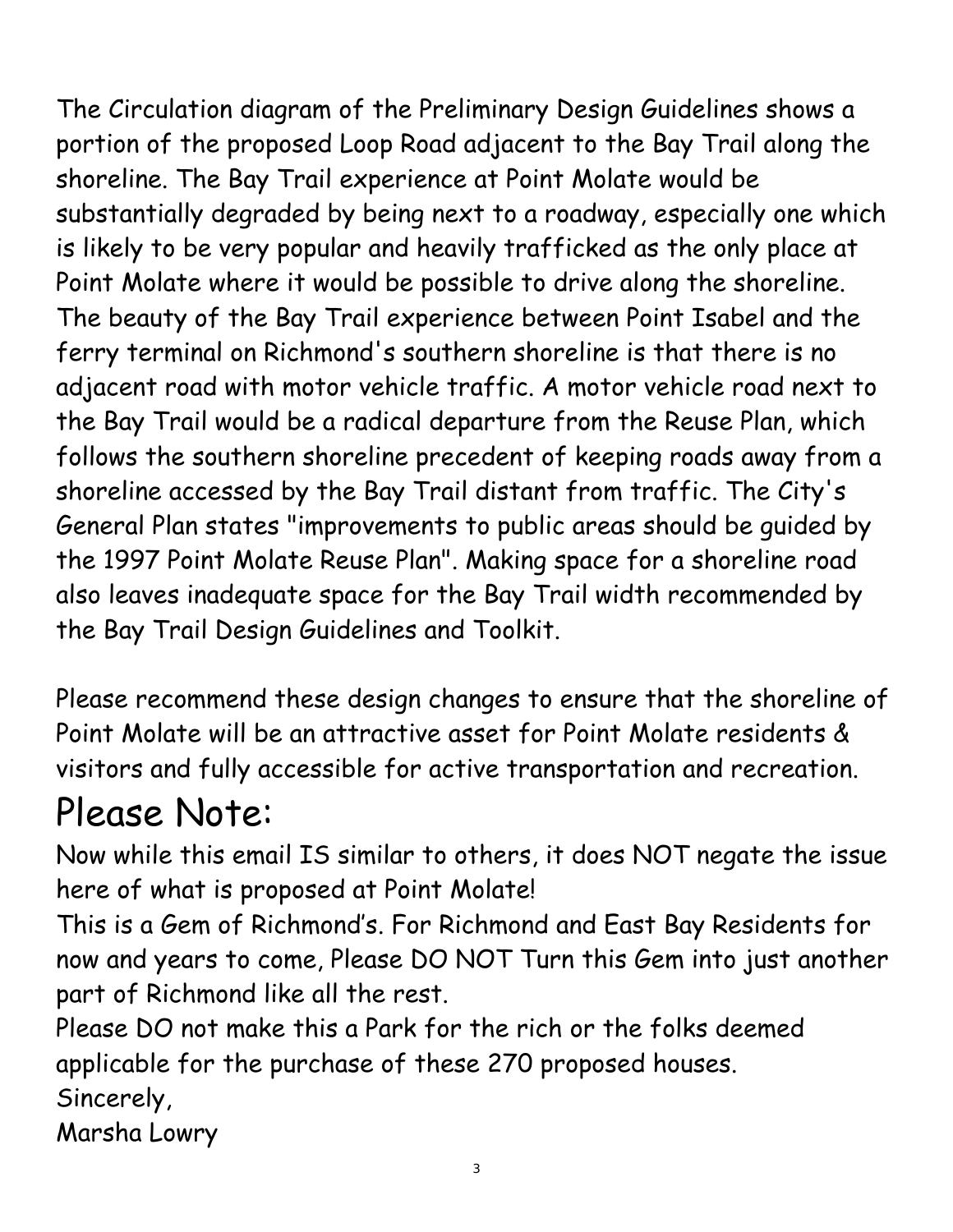# 1070 Mitchell Way, El Sobrante, Ca, 94803-1023

"But man is a part of nature, and his war against nature is inevitably a war against himself." - Rachel Carson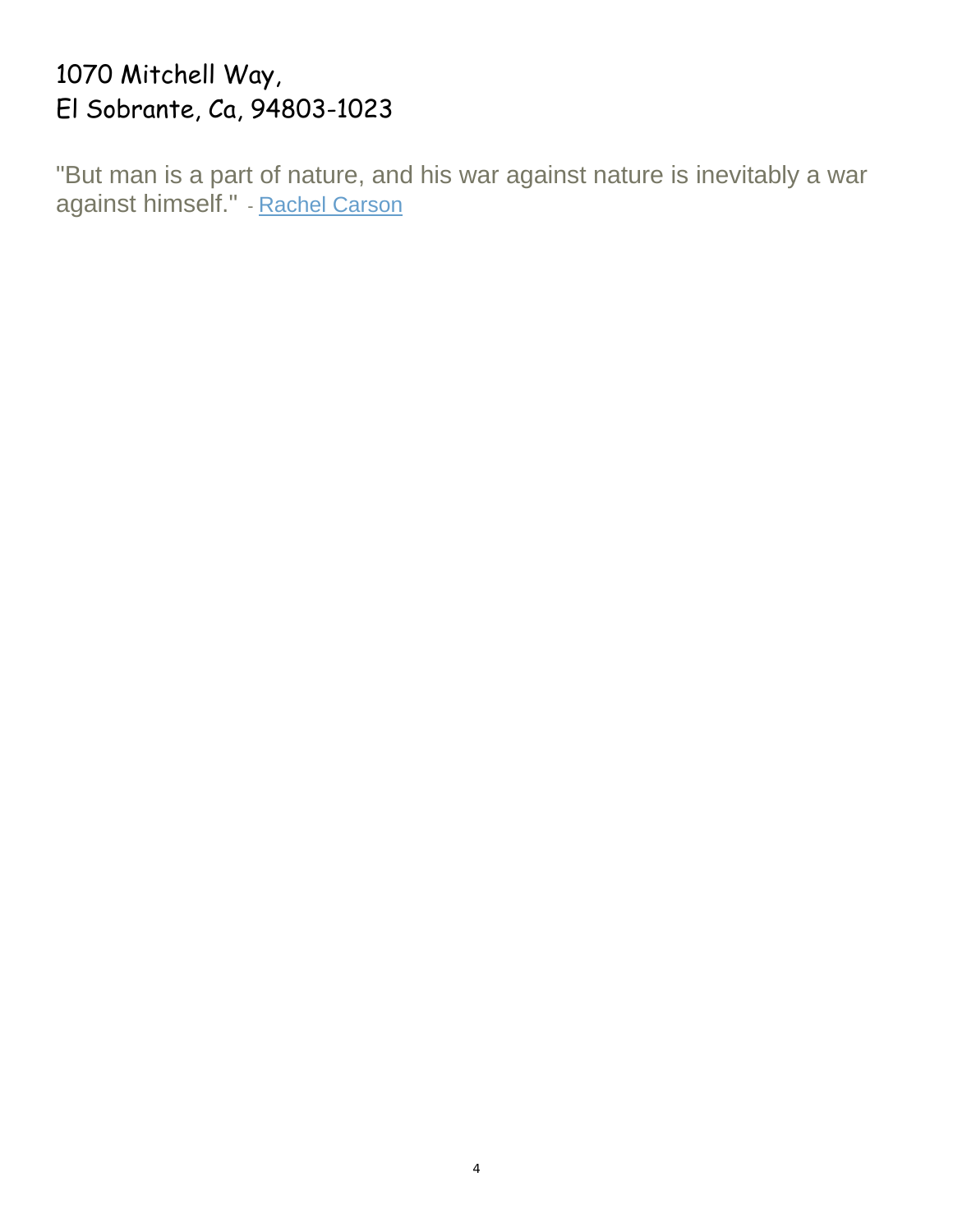| From:    | Natalie Crowley <natalie.g.crowley@gmail.com></natalie.g.crowley@gmail.com>                                                                                                        |
|----------|------------------------------------------------------------------------------------------------------------------------------------------------------------------------------------|
| Sent:    | Saturday, June 06, 2020 11:20 AM                                                                                                                                                   |
| To:      | jlivingston7096@gmail.com; michaelhannah@gmail.com; thekimbutt@gmail.com;<br>brianpscarter@qmail.com; jessicasharonfine@qmail.com; macy.m.leung@qmail.com;<br>karlynneel@gmail.com |
| Cc:      | Lina Velasco; DRBcomments; tracbaytrail@earthlink.net                                                                                                                              |
| Subject: | Bay Trail Revisions for Proposed Point Molate Mixed-Use Project                                                                                                                    |

Dear Chair Livingston and DRB Members,

When you meet on June 10, please ask Suncal to revise their proposed Design Guidelines as follows:

1. Extend the Point Molate Trail to the Bay Trail spine at Stenmark Drive near the Richmond/San Rafael Bridge to provide pedestrian and bicyclist access to Point Molate from the East Bay via Point Richmond and the North Bay via the RSR Bridge Trail.

2. Design the Point Molate headlands as a shoreline park in accord with the City's General Plan and Point Molate Reuse Plan .. not the proposed 270 residential units termed "The Point".

3. Eliminate the proposed Loop Road adjacent to the Bay Trail along the shoreline.

The Point Molate Trail should be extended to the Bay Trail spine at Stenmark Drive near the Richmond/San Rafael Bridge to provide pedestrian and bicyclist access to Point Molate from the East Bay via Point Richmond and the North Bay via the RSR Bridge Trail. Making this Bay Trail connection would increase visitation to Point Molate while also reducing motor vehicle traffic and alleviating the "significant and unavoidable" traffic impacts cited in the Draft SEIR for the project. East Bay Regional Park District has a 1.1-mile trail easement over Chevron's shoreline land between Point Molate Beach Park and the bridge. Moreover, they have completed a 65% construction design, adopted a Mitigated Negative Declaration under CEQA, applied for major permits and obtained some funding for building the trail. Suncal should provide the balance of funds needed for construction within 30 days following City approval of the Planned Area Plan. This would enable early completion of the Bay Trail to Point Molate Beach Park and showcase Point Molate by linking with the Bay Trail continuing to the Winehaven Historic District and beyond.

The Point Molate headlands should be designed as a shoreline park, rather than the proposed 270 residential units termed "The Point". The City's General Plan 2030 designates the entire headland for Parks and Recreation stating:

• "In the former Point Molate Navy Fuel Depot area, improvements to public areas should be guided by the 1997 Point Molate Reuse Plan."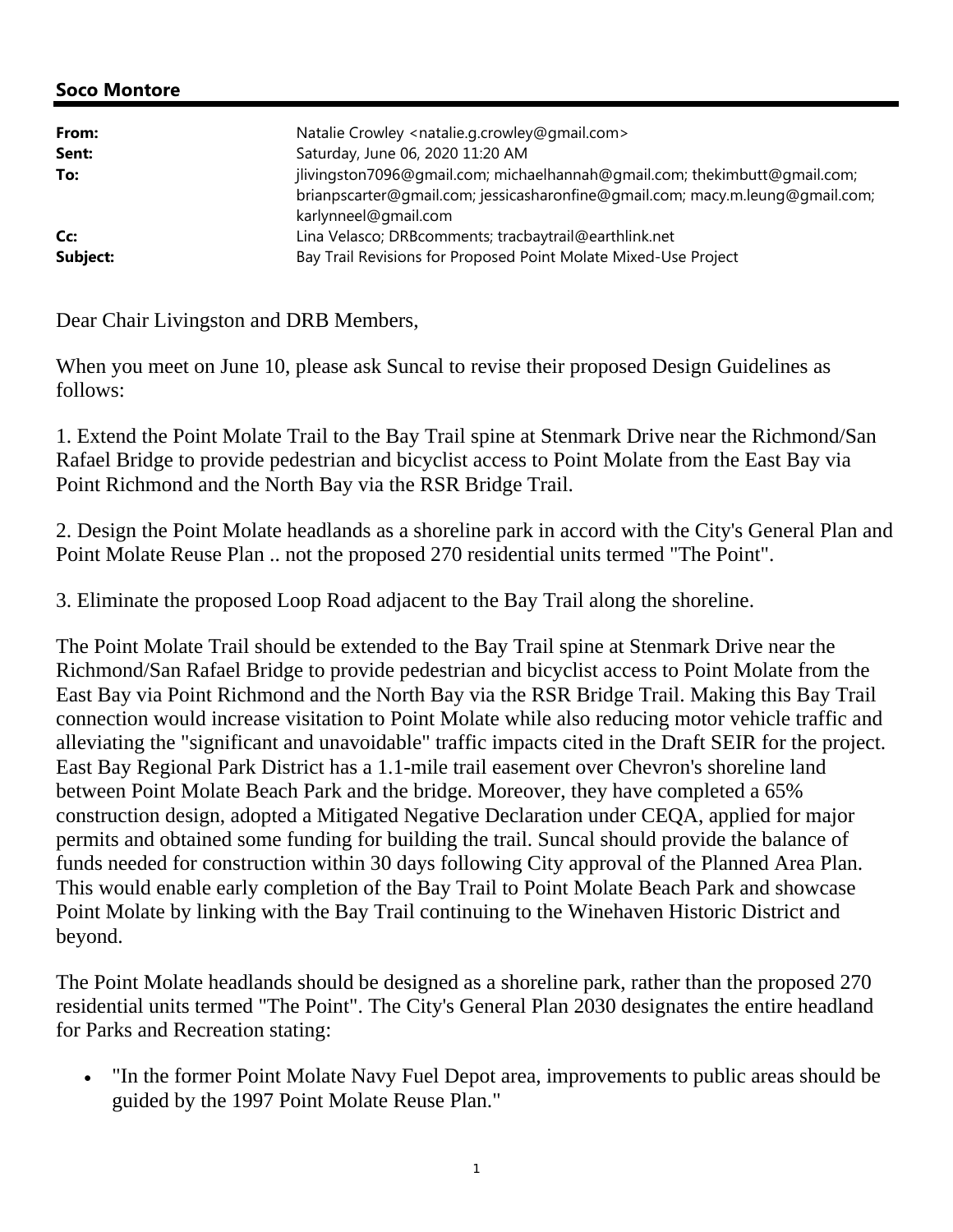"Open Space and Parks and Recreation to reflect the conceptual land uses in the adopted 1997 Point Molate Reuse Plan."

The Reuse Plan recommends a Shoreline Park on the headland designed to include the Bay Trail, a public promenade linkage with the Winehaven Historic District and public parking, all providing access to a public plaza, playing fields, play structure, interpretive facility and waterfront commercial area. This shoreline park is central to public enjoyment of the Bay Trail. These Point Molate headlands also are designated for Shoreline Park in BCDC's Bay Plan and the San Pablo Peninsula Open Space Feasibility Study prepared by the City of Richmond, California Coastal Conservancy, Chevron, EBRPD, Muir Heritage Land Trust and TRAC.

The Circulation diagram of the Preliminary Design Guidelines shows a portion of the proposed Loop Road adjacent to the Bay Trail along the shoreline. The Bay Trail experience at Point Molate would be substantially degraded by being next to a roadway, especially one which is likely to be very popular and heavily trafficked as the only place at Point Molate where it would be possible to drive along the shoreline. The beauty of the Bay Trail experience between Point Isabel and the ferry terminal on Richmond's southern shoreline is that there is no adjacent road with motor vehicle traffic. A motor vehicle road next to the Bay Trail would be a radical departure from the Reuse Plan, which follows the southern shoreline precedent of keeping roads away from a shoreline accessed by the Bay Trail distant from traffic. The City's General Plan states "improvements to public areas should be guided by the 1997 Point Molate Reuse Plan". Making space for a shoreline road also leaves inadequate space for the Bay Trail width recommended by the Bay Trail Design Guidelines and Toolkit.

Please recommend these design changes to ensure that the shoreline of Point Molate will be an attractive asset for Point Molate residents & visitors and fully accessible for active transportation and recreation.

Sincerely,

Natalie Crowley

158 Bayside Ct.

Richmond 94804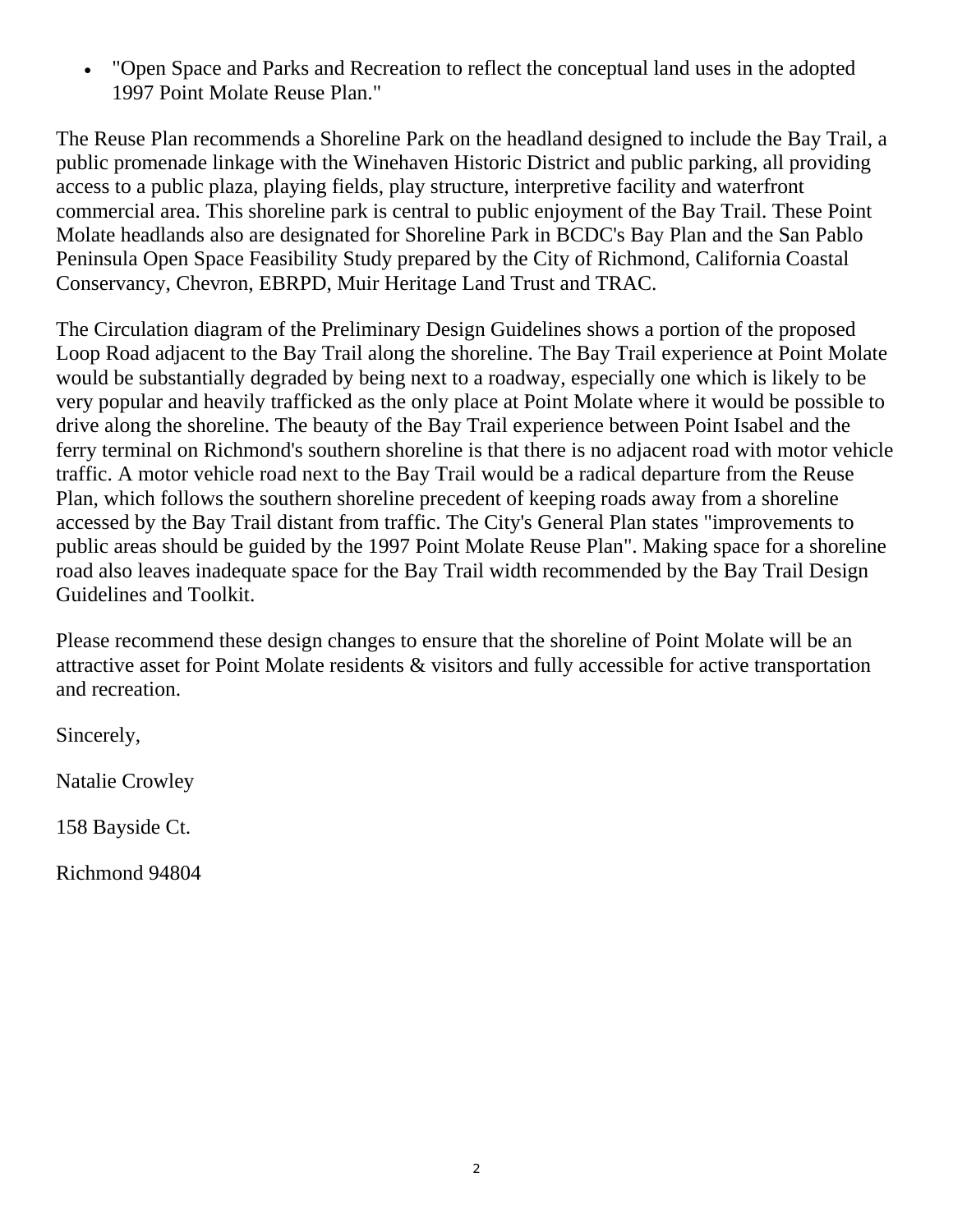| From:    | Paul Fogel <p1fogel@gmail.com></p1fogel@gmail.com>                                                                                                                                 |
|----------|------------------------------------------------------------------------------------------------------------------------------------------------------------------------------------|
| Sent:    | Friday, June 05, 2020 10:36 PM                                                                                                                                                     |
| To:      | jlivingston7096@gmail.com; michaelhannah@gmail.com; thekimbutt@gmail.com;<br>brianpscarter@qmail.com; jessicasharonfine@qmail.com; macy.m.leung@qmail.com;<br>karlynneel@gmail.com |
| Cc:      | Lina Velasco; DRBcomments; tracbaytrail@earthlink.net                                                                                                                              |
| Subject: | Bay Trail Revisions for Proposed Point Molate Mixed-Use Project                                                                                                                    |

Dear Chair Livingston and DRB Members,

When you meet on June 10, please ask Suncal to revise their proposed Design Guidelines as follows:

1. Extend the Point Molate Trail to the Bay Trail spine at Stenmark Drive near the Richmond/San Rafael Bridge to provide pedestrian and bicyclist access to Point Molate from the East Bay via Point Richmond and the North Bay via the RSR Bridge Trail.

2. Design the Point Molate headlands as a shoreline park in accord with the City's General Plan and Point Molate Reuse Plan .. not the proposed 270 residential units termed "The Point".

3. Eliminate the proposed Loop Road adjacent to the Bay Trail along the shoreline.

The Point Molate Trail should be extended to the Bay Trail spine at Stenmark Drive near the Richmond/San Rafael Bridge to provide pedestrian and bicyclist access to Point Molate from the East Bay via Point Richmond and the North Bay via the RSR Bridge Trail. Making this Bay Trail connection would increase visitation to Point Molate while also reducing motor vehicle traffic and alleviating the "significant and unavoidable" traffic impacts cited in the Draft SEIR for the project. East Bay Regional Park District has a 1.1-mile trail easement over Chevron's shoreline land between Point Molate Beach Park and the bridge. Moreover, they have completed a 65% construction design, adopted a Mitigated Negative Declaration under CEQA, applied for major permits and obtained some funding for building the trail. Suncal should provide the balance of funds needed for construction within 30 days following City approval of the Planned Area Plan. This would enable early completion of the Bay Trail to Point Molate Beach Park and showcase Point Molate by linking with the Bay Trail continuing to the Winehaven Historic District and beyond.

The Point Molate headlands should be designed as a shoreline park, rather than the proposed 270 residential units termed "The Point". The City's General Plan 2030 designates the entire headland for Parks and Recreation stating:

- "In the former Point Molate Navy Fuel Depot area, improvements to public areas should be guided by the 1997 Point Molate Reuse Plan."
- "Open Space and Parks and Recreation to reflect the conceptual land uses in the adopted 1997 Point Molate Reuse Plan."

The Reuse Plan recommends a Shoreline Park on the headland designed to include the Bay Trail, a public promenade linkage with the Winehaven Historic District and public parking, all providing access to a public plaza, playing fields, play structure, interpretive facility and waterfront commercial area. This shoreline park is central to public enjoyment of the Bay Trail. These Point Molate headlands also are designated for Shoreline Park in BCDC's Bay Plan and the San Pablo Peninsula Open Space Feasibility Study prepared by the City of Richmond, California Coastal Conservancy, Chevron, EBRPD, Muir Heritage Land Trust and TRAC.

The Circulation diagram of the Preliminary Design Guidelines shows a portion of the proposed Loop Road adjacent to the Bay Trail along the shoreline. The Bay Trail experience at Point Molate would be substantially degraded by being next to a roadway, especially one which is likely to be very popular and heavily trafficked as the only place at Point Molate where it would be possible to drive along the shoreline. The beauty of the Bay Trail experience between Point Isabel and the ferry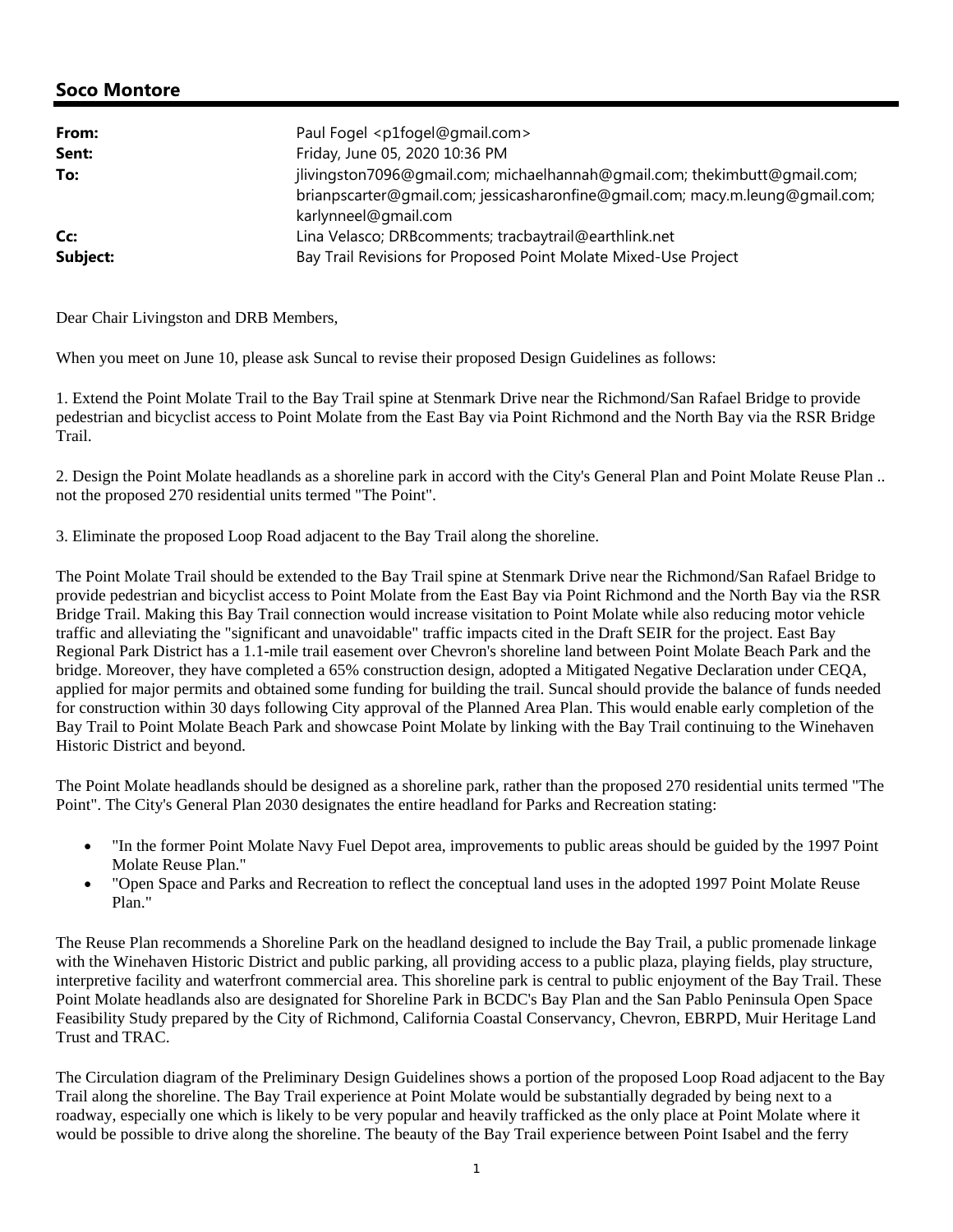terminal on Richmond's southern shoreline is that there is no adjacent road with motor vehicle traffic. A motor vehicle road next to the Bay Trail would be a radical departure from the Reuse Plan, which follows the southern shoreline precedent of keeping roads away from a shoreline accessed by the Bay Trail distant from traffic. The City's General Plan states "improvements to public areas should be guided by the 1997 Point Molate Reuse Plan". Making space for a shoreline road also leaves inadequate space for the Bay Trail width recommended by the Bay Trail Design Guidelines and Toolkit.

Please recommend these design changes to ensure that the shoreline of Point Molate will be an attractive asset for Point Molate residents & visitors and fully accessible for active transportation and recreation.

Sincerely,

Paul Fogel 3030 Benvenue Avenue Berkeley 94705 p1fogel@gmail.com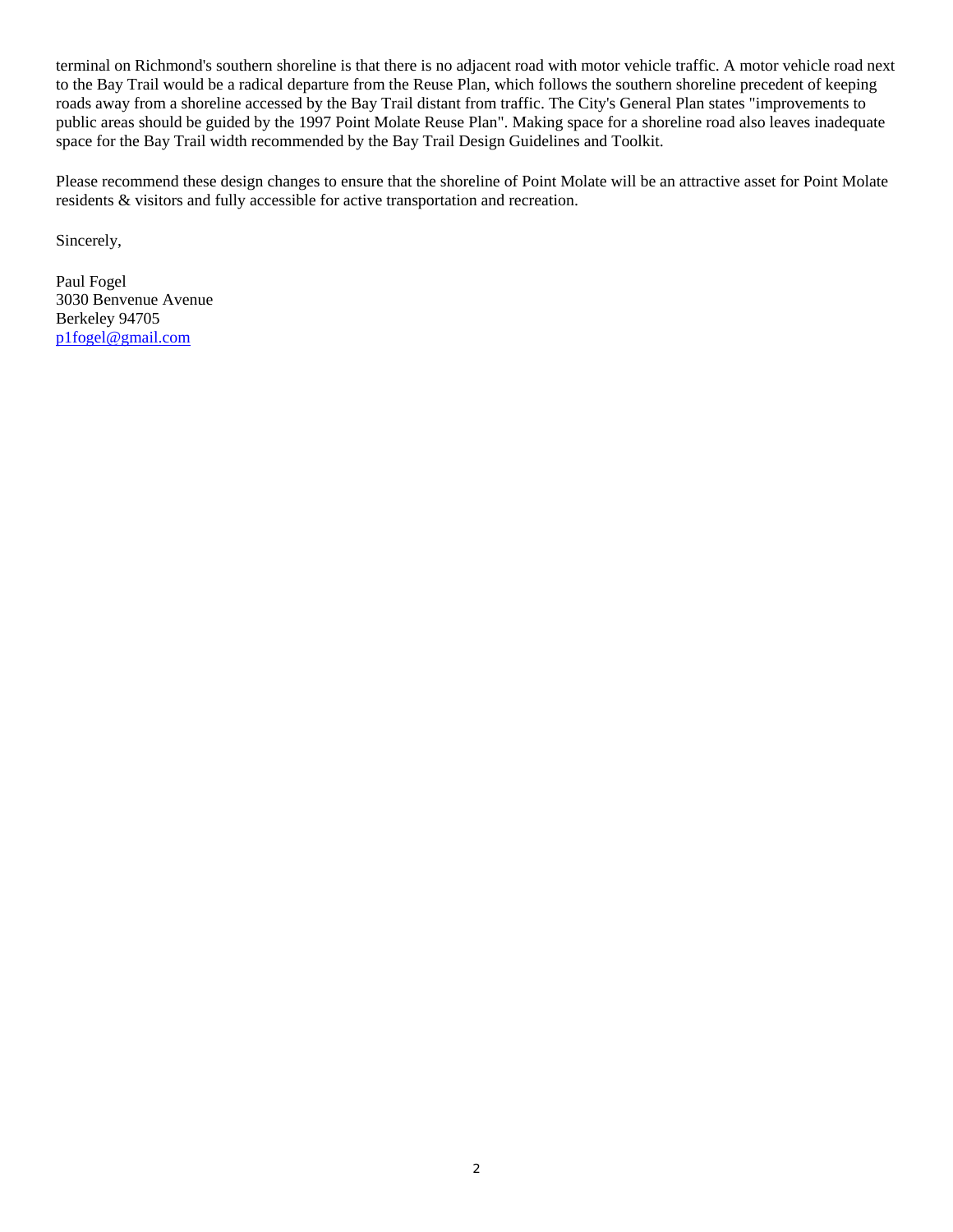| From:    | TRAC <tracbaytrail@earthlink.net></tracbaytrail@earthlink.net>                                       |
|----------|------------------------------------------------------------------------------------------------------|
| Sent:    | Monday, June 08, 2020 1:51 PM                                                                        |
| To:      | Jonathan Livingston; Michael Hanna; Kim Butt; Brian Carter; Jessica Fine; Macy Leung;<br>Karlvn Neel |
| Cc:      | Lina Velasco; DRBcomments; TRAC; Phyllis Orrick                                                      |
| Subject: | Bay Trail Revisions for Proposed Point Molate Mixed-Use Project                                      |

Chair Livingston and DRB Members,

Phyllis Orrick asked TRAC to forward the following message to you.

Bruce

Bruce Beyaert, TRAC Chair tracbaytrail@earthlink.net tel. 510-235-2835 http://www.pointrichmond.com/baytrail/ http://www.ci.richmond.ca.us/109/TRAC Photos: https://sfbaytrailinrichmond.shutterfly.com/pictures/5 .

Begin forwarded message:

**From:** Phyllis Orrick <poberkeley@gmail.com> **Subject: Bay Trail Revisions for Proposed Point Molate Mixed-Use Project Date:** June 8, 2020 at 10:59:14 AM PDT **To:** TRAC <tracbaytrail@earthlink.net>

Please forward this to appropriate recipients

Hello,

As a longtime user of the Richmond portion of the Bay Trail (which has some of the best views of the SF Bay), I urge you to support completion of the Pt Molate section and full connection with existing trails including the Richmond-San Rafael Bridge path. It is always so inspiring to see the diversity of Trail users, and this will do a lot to enhance their enjoyment.

Phyllis Orrick 94702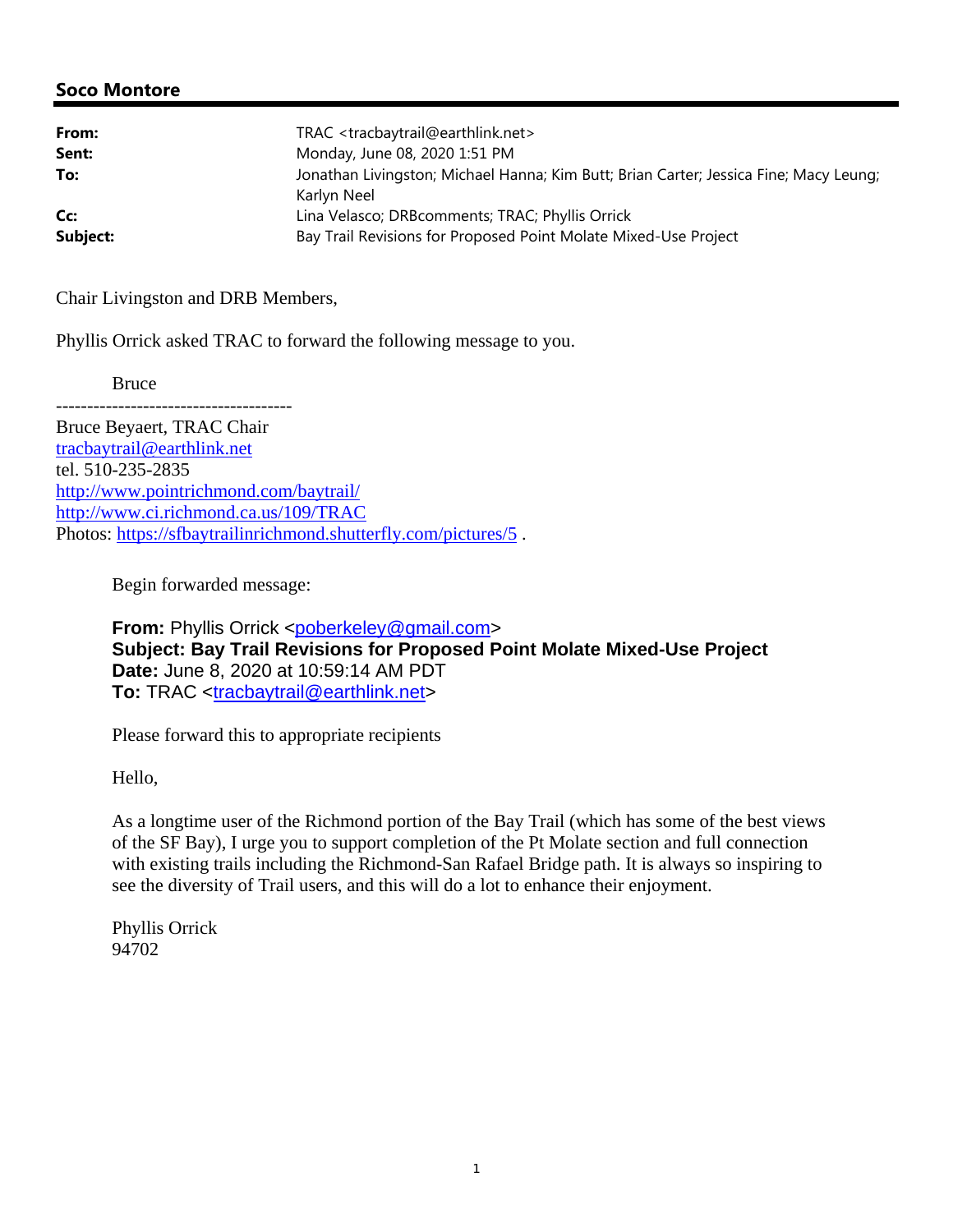| From:    | Sandy <szir@earthlink.net></szir@earthlink.net>                                                                                                                                    |
|----------|------------------------------------------------------------------------------------------------------------------------------------------------------------------------------------|
| Sent:    | Friday, June 05, 2020 8:17 PM                                                                                                                                                      |
| To:      | jlivingston7096@gmail.com; michaelhannah@gmail.com; thekimbutt@gmail.com;<br>brianpscarter@gmail.com; jessicasharonfine@gmail.com; macy.m.leung@gmail.com;<br>karlynneel@gmail.com |
| Cc:      | Lina Velasco; DRBcomments; tracbaytrail@earthlink.net                                                                                                                              |
| Subject: | Bay Trail Revisions for Proposed Point Molate Mixed-Use Project                                                                                                                    |

#### Dear Chair Livingston and DRB Members,

Point Molate is an absolutely unique and beautiful waterfront area

When you meet on June 10, please ask Suncal to revise their proposed Design Guidelines as follows:

1. Extend the Point Molate Trail to the Bay Trail spine at Stenmark Drive near the Richmond/San Rafael Bridge to provide pedestrian and bicyclist access to Point Molate from the East Bay via Point Richmond and the North Bay via the RSR Bridge Trail.

2. Design the Point Molate headlands as a shoreline park in accord with the City's General Plan and Point Molate Reuse Plan .. not the proposed 270 residential units termed "The Point".

3. Eliminate the proposed Loop Road adjacent to the Bay Trail along the shoreline.

The Point Molate Trail should be extended to the Bay Trail spine at Stenmark Drive near the Richmond/San Rafael Bridge to provide pedestrian and bicyclist access to Point Molate from the East Bay via Point Richmond and the North Bay via the RSR Bridge Trail. Making this Bay Trail connection would increase visitation to Point Molate while also reducing motor vehicle traffic and alleviating the "significant and unavoidable" traffic impacts cited in the Draft SEIR for the project. East Bay Regional Park District has a 1.1-mile trail easement over Chevron's shoreline land between Point Molate Beach Park and the bridge. Moreover, they have completed a 65% construction design, adopted a Mitigated Negative Declaration under CEQA, applied for major permits and obtained some funding for building the trail. Suncal should provide the balance of funds needed for construction within 30 days following City approval of the Planned Area Plan. This would enable early completion of the Bay Trail to Point Molate Beach Park and showcase Point Molate by linking with the Bay Trail continuing to the Winehaven Historic District and beyond.

The Point Molate headlands should be designed as a shoreline park, rather than the proposed 270 residential units termed "The Point". The City's General Plan 2030 designates the entire headland for Parks and Recreation stating:

- "In the former Point Molate Navy Fuel Depot area, improvements to public areas should be guided by the 1997 Point Molate Reuse Plan."
- "Open Space and Parks and Recreation to reflect the conceptual land uses in the adopted 1997 Point Molate Reuse Plan."

The Reuse Plan recommends a Shoreline Park on the headland designed to include the Bay Trail, a public promenade linkage with the Winehaven Historic District and public parking, all providing access to a public plaza, playing fields, play structure, interpretive facility and waterfront commercial area. This shoreline park is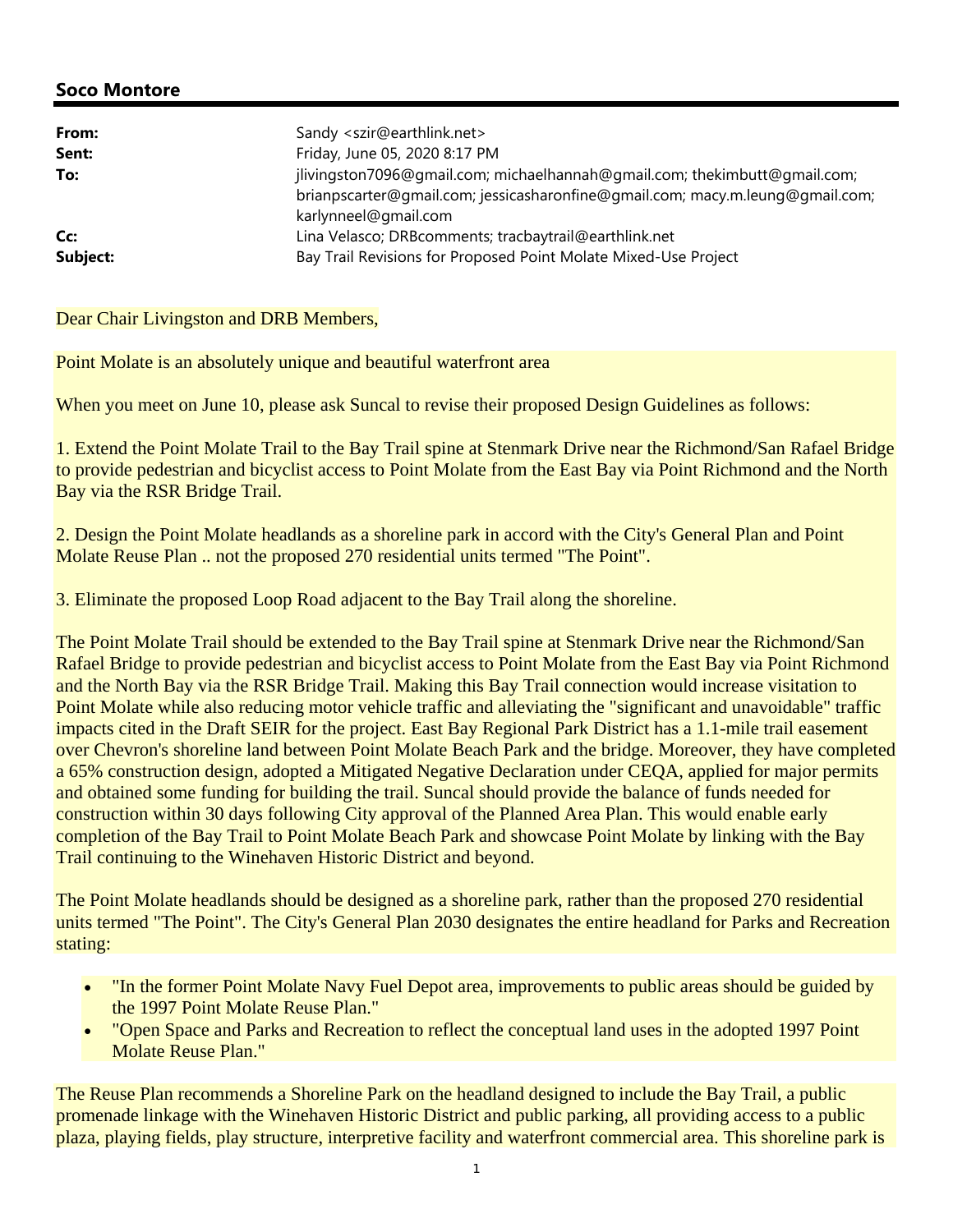central to public enjoyment of the Bay Trail. These Point Molate headlands also are designated for Shoreline Park in BCDC's Bay Plan and the San Pablo Peninsula Open Space Feasibility Study prepared by the City of Richmond, California Coastal Conservancy, Chevron, EBRPD, Muir Heritage Land Trust and TRAC.

The Circulation diagram of the Preliminary Design Guidelines shows a portion of the proposed Loop Road adjacent to the Bay Trail along the shoreline. The Bay Trail experience at Point Molate would be substantially degraded by being next to a roadway, especially one which is likely to be very popular and heavily trafficked as the only place at Point Molate where it would be possible to drive along the shoreline. The beauty of the Bay Trail experience between Point Isabel and the ferry terminal on Richmond's southern shoreline is that there is no adjacent road with motor vehicle traffic. A motor vehicle road next to the Bay Trail would be a radical departure from the Reuse Plan, which follows the southern shoreline precedent of keeping roads away from a shoreline accessed by the Bay Trail distant from traffic. The City's General Plan states "improvements to public areas should be guided by the 1997 Point Molate Reuse Plan". Making space for a shoreline road also leaves inadequate space for the Bay Trail width recommended by the Bay Trail Design Guidelines and Toolkit.

Please recommend these design changes to ensure that the shoreline of Point Molate will be an attractive asset for Point Molate residents & visitors and fully accessible for active transportation and recreation.

Sincerely,

Sandy Zirulnik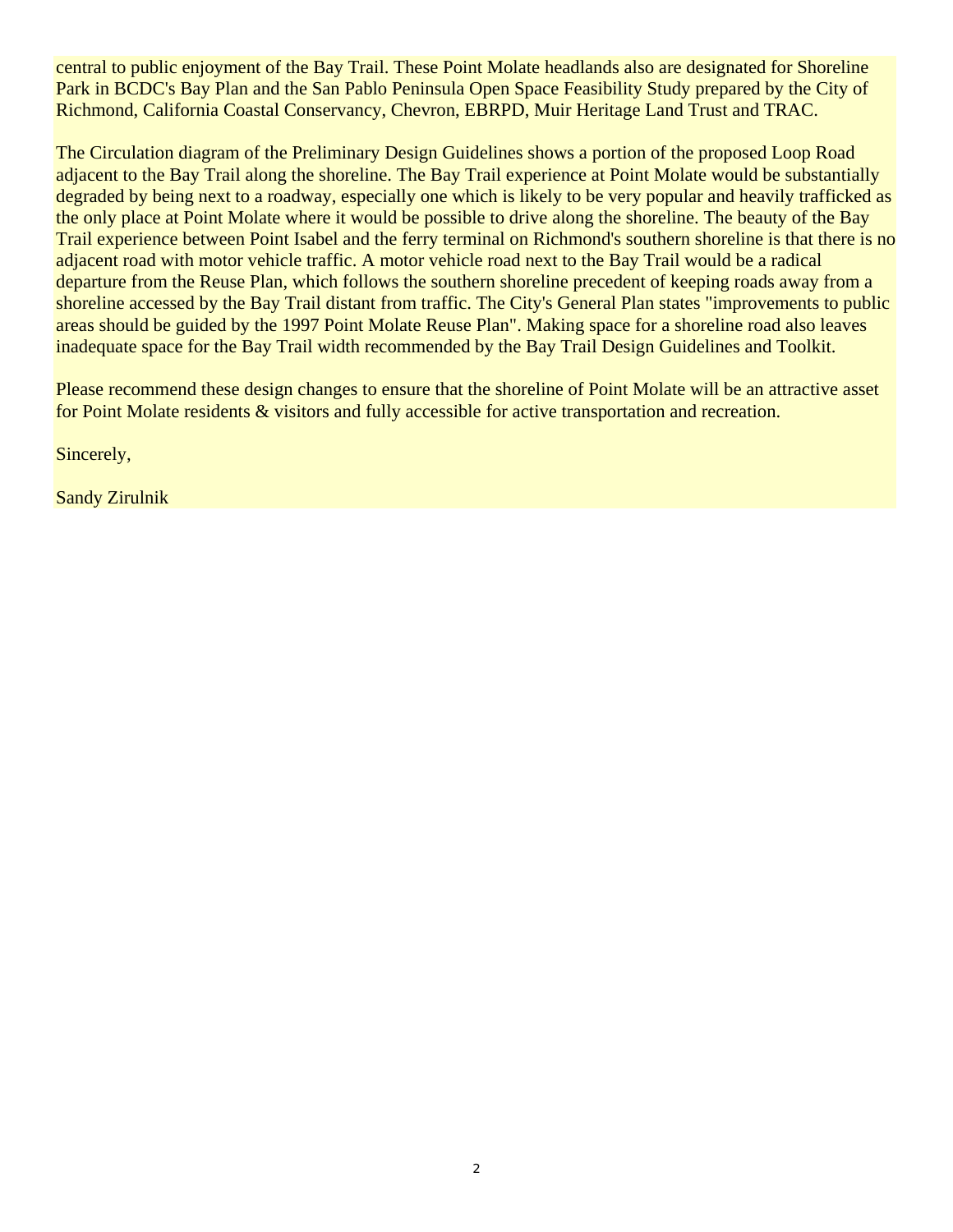| From:    | TRAC <tracbaytrail@earthlink.net></tracbaytrail@earthlink.net>                                       |
|----------|------------------------------------------------------------------------------------------------------|
| Sent:    | Tuesday, June 09, 2020 9:50 PM                                                                       |
| To:      | Jonathan Livingston; Michael Hanna; Kim Butt; Brian Carter; Jessica Fine; Macy Leung;<br>Karlyn Neel |
| Cc:      | Lina Velasco; DRBcomments; TRAC; Sara Goolsby                                                        |
| Subject: | Bay Trail Revisions for Proposed Point Molate Mixed-Use Project                                      |

Chair Livingston and DRB Members, TRAC is forwarding to you the email below from Richmond resident Sara Goolsby. Bruce

-------------------------------------- Bruce Beyaert, TRAC Chair tracbaytrail@earthlink.net tel. 510-235-2835 http://www.pointrichmond.com/baytrail/ http://www.ci.richmond.ca.us/109/TRAC Photos: https://sfbaytrailinrichmond.shutterfly.com/pictures/5.

Begin forwarded message:

**From:** sara goolsby <spg817@att.net> **Subject: Bay Trail Revisions for Proposed Point Molate Mixed-Use Project Date:** June 9, 2020 at 8:05:26 PM PDT **To:** TRAC <tracbaytrail@earthlink.net> **Reply-To:** sara goolsby <spg817@att.net>

Dear Chair Livingston and DRB Members,

When you meet on June 10, please ask Suncal to revise their proposed Design Guidelines as follows:

1. Extend the Point Molate Trail to the Bay Trail spine at Stenmark Drive near the Richmond/San Rafael Bridge to provide pedestrian and bicyclist access to Point Molate from the East Bay via Point Richmond and the North Bay via the RSR Bridge Trail.

2. Design the Point Molate headlands as a shoreline park in accord with the City's General Plan and Point Molate Reuse Plan .. not the proposed 270 residential units termed "The Point".

3. Eliminate the proposed Loop Road adjacent to the Bay Trail along the shoreline.

Sincerely,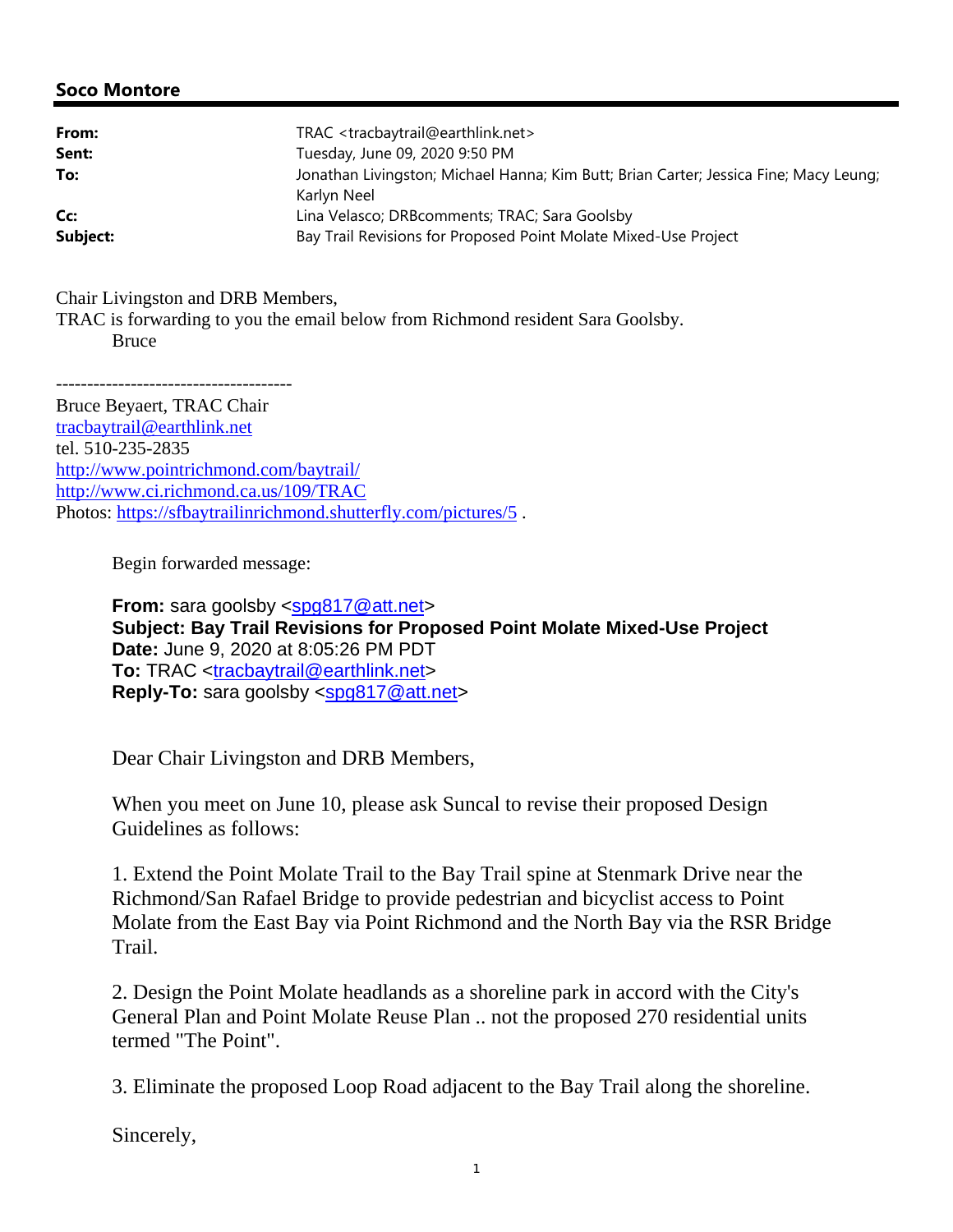Sara Goolsby 817 37th St. Richmond, CA 94805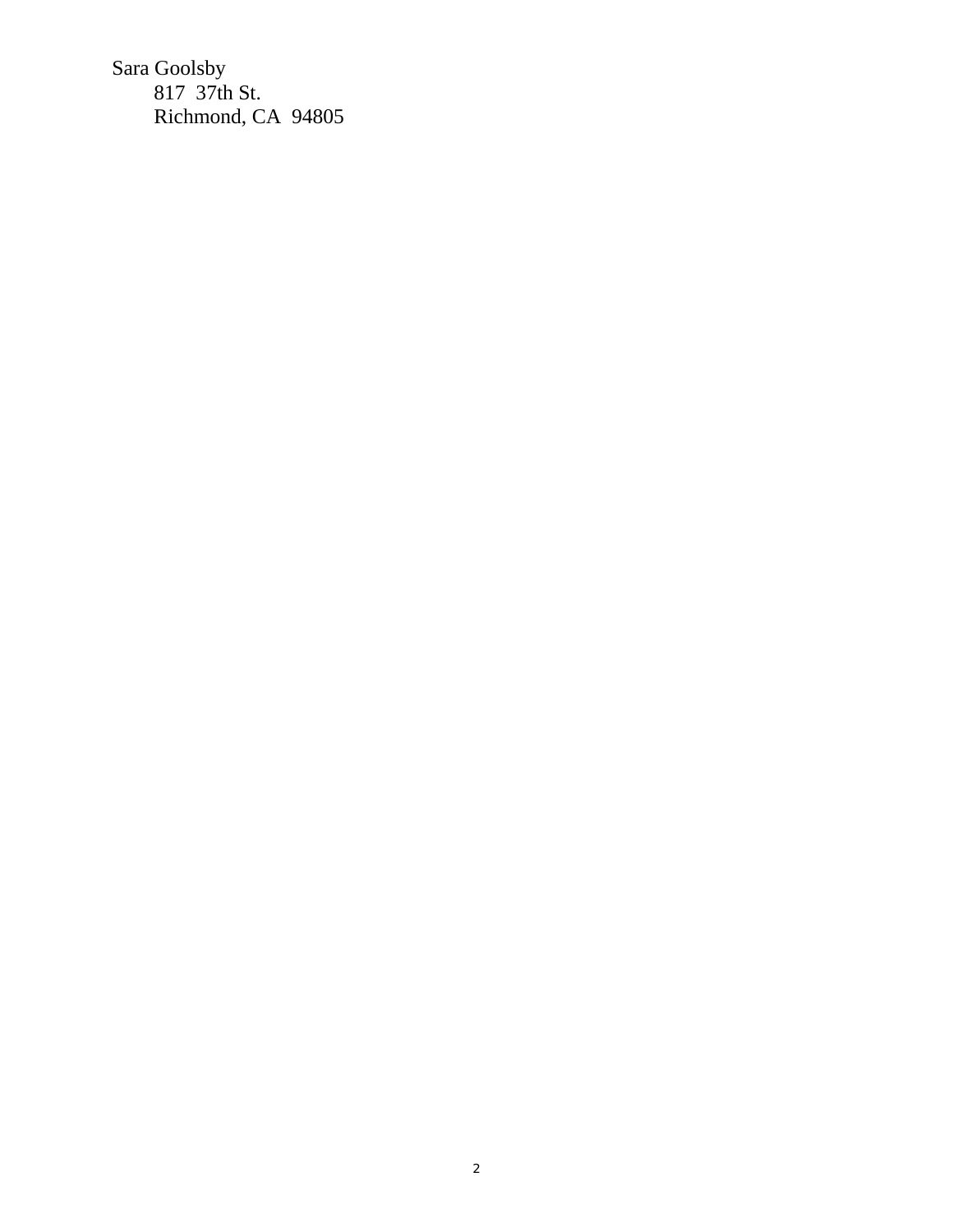| From:<br>Sent:<br>To:  | Scott Amundson <scott.amundson@qmail.com><br/>Friday, June 05, 2020 4:13 PM<br/>jlivingston7096@gmail.com; michaelhannah@gmail.com; thekimbutt@gmail.com;</scott.amundson@qmail.com> |
|------------------------|--------------------------------------------------------------------------------------------------------------------------------------------------------------------------------------|
|                        | brianpscarter@qmail.com; jessicasharonfine@qmail.com; macy.m.leung@qmail.com;<br>karlynneel@gmail.com                                                                                |
| Cc:                    | Lina Velasco; DRBcomments; tracbaytrail@earthlink.net                                                                                                                                |
| Subject:               | Bay Trail Revisions for Proposed Point Molate Mixed-Use Project                                                                                                                      |
| <b>Follow Up Flag:</b> | Follow up                                                                                                                                                                            |
| <b>Flag Status:</b>    | Flagged                                                                                                                                                                              |

Dear Chair Livingston and DRB Members,

When you meet on June 10, please ask Suncal to revise their proposed Design Guidelines as follows:

1. Extend the Point Molate Trail to the Bay Trail spine at Stenmark Drive near the Richmond/San Rafael Bridge to provide pedestrian and bicyclist access to Point Molate from the East Bay via Point Richmond and the North Bay via the RSR Bridge Trail.

2. Design the Point Molate headlands as a shoreline park in accord with the City's General Plan and Point Molate Reuse Plan .. not the proposed 270 residential units termed "The Point".

3. Eliminate the proposed Loop Road adjacent to the Bay Trail along the shoreline.

The Point Molate Trail should be extended to the Bay Trail spine at Stenmark Drive near the Richmond/San Rafael Bridge to provide pedestrian and bicyclist access to Point Molate from the East Bay via Point Richmond and the North Bay via the RSR Bridge Trail. Making this Bay Trail connection would increase visitation to Point Molate while also reducing motor vehicle traffic and alleviating the "significant and unavoidable" traffic impacts cited in the Draft SEIR for the project. East Bay Regional Park District has a 1.1-mile trail easement over Chevron's shoreline land between Point Molate Beach Park and the bridge. Moreover, they have completed a 65% construction design, adopted a Mitigated Negative Declaration under CEQA, applied for major permits and obtained some funding for building the trail. Suncal should provide the balance of funds needed for construction within 30 days following City approval of the Planned Area Plan. This would enable early completion of the Bay Trail to Point Molate Beach Park and showcase Point Molate by linking with the Bay Trail continuing to the Winehaven Historic District and beyond.

The Point Molate headlands should be designed as a shoreline park, rather than the proposed 270 residential units termed "The Point". The City's General Plan 2030 designates the entire headland for Parks and Recreation stating:

"In the former Point Molate Navy Fuel Depot area, improvements to public areas should be guided by the 1997 Point Molate Reuse Plan."

"Open Space and Parks and Recreation to reflect the conceptual land uses in the adopted 1997 Point Molate Reuse Plan."

The Reuse Plan recommends a Shoreline Park on the headland designed to include the Bay Trail, a public promenade linkage with the Winehaven Historic District and public parking, all providing access to a public plaza, playing fields, play structure, interpretive facility and waterfront commercial area. This shoreline park is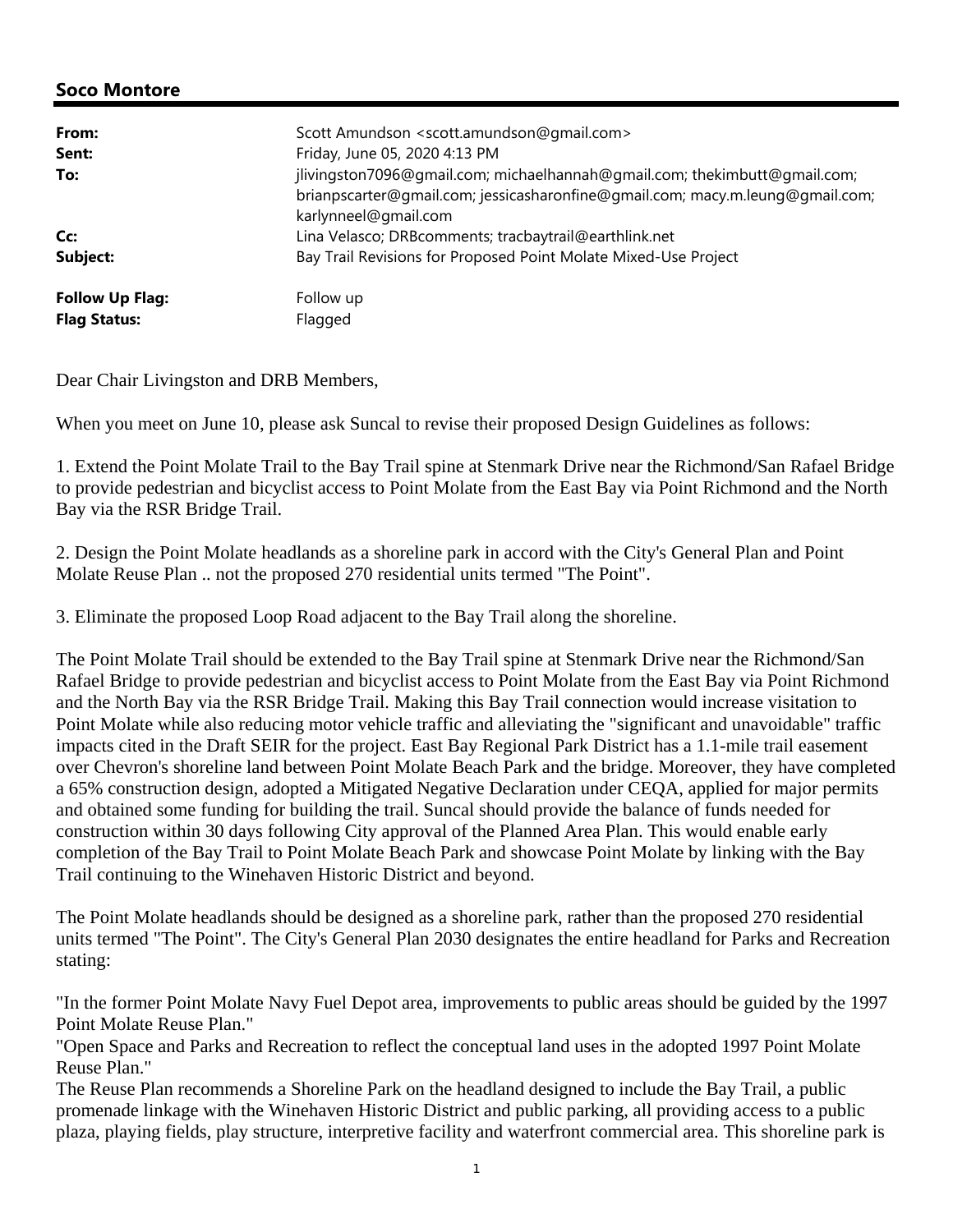central to public enjoyment of the Bay Trail. These Point Molate headlands also are designated for Shoreline Park in BCDC's Bay Plan and the San Pablo Peninsula Open Space Feasibility Study prepared by the City of Richmond, California Coastal Conservancy, Chevron, EBRPD, Muir Heritage Land Trust and TRAC.

The Circulation diagram of the Preliminary Design Guidelines shows a portion of the proposed Loop Road adjacent to the Bay Trail along the shoreline. The Bay Trail experience at Point Molate would be substantially degraded by being next to a roadway, especially one which is likely to be very popular and heavily trafficked as the only place at Point Molate where it would be possible to drive along the shoreline. The beauty of the Bay Trail experience between Point Isabel and the ferry terminal on Richmond's southern shoreline is that there is no adjacent road with motor vehicle traffic. A motor vehicle road next to the Bay Trail would be a radical departure from the Reuse Plan, which follows the southern shoreline precedent of keeping roads away from a shoreline accessed by the Bay Trail distant from traffic. The City's General Plan states "improvements to public areas should be guided by the 1997 Point Molate Reuse Plan". Making space for a shoreline road also leaves inadequate space for the Bay Trail width recommended by the Bay Trail Design Guidelines and Toolkit.

Please recommend these design changes to ensure that the shoreline of Point Molate will be an attractive asset for Point Molate residents & visitors and fully accessible for active transportation and recreation.

Sincerely, Scott Amundson 3366 Kiwanis St Oakland, CA 94602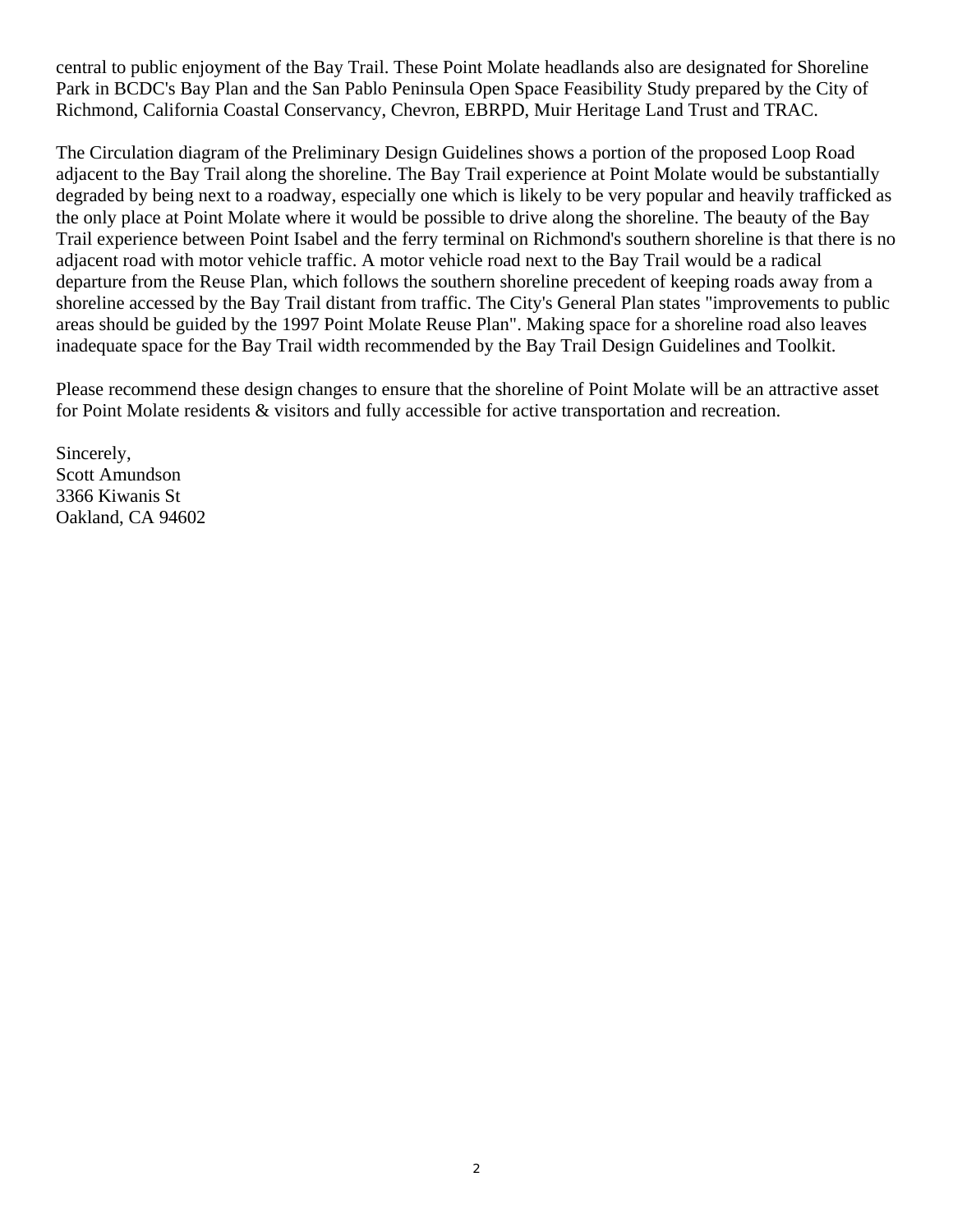| From:<br>Sent: | Scott Harris <scott@clientclicks.com><br/>Saturday, June 06, 2020 11:35 AM</scott@clientclicks.com>   |
|----------------|-------------------------------------------------------------------------------------------------------|
| To:            | jlivingston7096@gmail.com; michaelhannah@gmail.com; thekimbutt@gmail.com;                             |
|                | brianpscarter@qmail.com; jessicasharonfine@qmail.com; macy.m.leung@qmail.com;<br>karlynneel@gmail.com |
| Cc:            | Lina Velasco; DRBcomments; TRAC                                                                       |
| Subject:       | Bay Trail Revisions for Proposed Point Molate Mixed-Use Project                                       |

Dear Chair Livingston and DRB Members,

When you meet on June 10, please ask Suncal to revise their proposed Design Guidelines as follows:

1. Extend the Point Molate Trail to the Bay Trail spine at Stenmark Drive near the Richmond/San Rafael Bridge to provide pedestrian and bicyclist access to Point Molate from the East Bay via Point Richmond and the North Bay via the RSR Bridge Trail.

2. Design the Point Molate headlands as a shoreline park in accord with the City's General Plan and Point Molate Reuse Plan .. not the proposed 270 residential units termed "The Point". 3. Eliminate the proposed Loop Road adjacent to the Bay Trail along the shoreline.

The Point Molate Trail should be extended to the Bay Trail spine at Stenmark Drive near the Richmond/San Rafael Bridge to provide pedestrian and bicyclist access to Point Molate from the East Bay via Point Richmond and the North Bay via the RSR Bridge Trail. Making this Bay Trail connection would increase visitation to Point Molate while also reducing motor vehicle traffic and alleviating the "significant and unavoidable" traffic impacts cited in the Draft SEIR for the project. East Bay Regional Park District has a 1.1-mile trail easement over Chevron's shoreline land between Point Molate Beach Park and the bridge. Moreover, they have completed a 65% construction design, adopted a Mitigated Negative Declaration under CEQA, applied for major permits and obtained some funding for building the trail. Suncal should provide the balance of funds needed for construction within 30 days following City approval of the Planned Area Plan. This would enable early completion of the Bay Trail to Point Molate Beach Park and showcase Point Molate by linking with the Bay Trail continuing to the Winehaven Historic District and beyond.

The Point Molate headlands should be designed as a shoreline park, rather than the proposed 270 residential units termed "The Point". The City's General Plan 2030 designates the entire headland for Parks and Recreation stating:

 "In the former Point Molate Navy Fuel Depot area, improvements to public areas should be guided by the 1997 Point Molate Reuse Plan."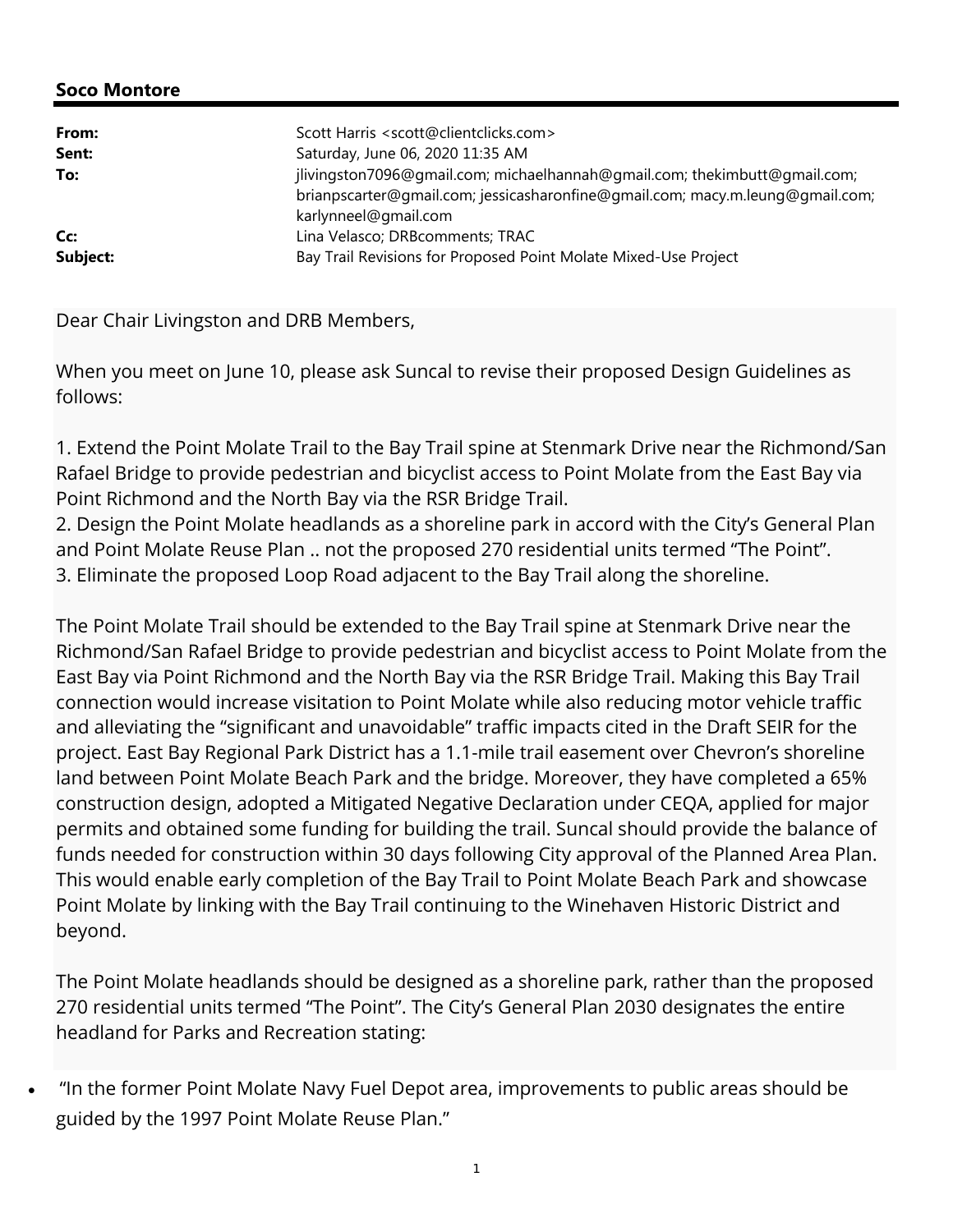"Open Space and Parks and Recreation to reflect the conceptual land uses in the adopted 1997 Point Molate Reuse Plan."

The Reuse Plan recommends a Shoreline Park on the headland designed to include the Bay Trail, a public promenade linkage with the Winehaven Historic District and public parking, all providing access to a public plaza, playing fields, play structure, interpretive facility and waterfront commercial area. This shoreline park is central to public enjoyment of the Bay Trail. These Point Molate headlands also are designated for Shoreline Park in BCDC's Bay Plan and the San Pablo Peninsula Open Space Feasibility Study prepared by the City of Richmond, California Coastal Conservancy, Chevron, EBRPD, Muir Heritage Land Trust and TRAC.

The Circulation diagram of the Preliminary Design Guidelines shows a portion of the proposed Loop Road adjacent to the Bay Trail along the shoreline. The Bay Trail experience at Point Molate would be substantially degraded by being next to a roadway, especially one which is likely to be very popular and heavily trafficked as the only place at Point Molate where it would be possible to drive along the shoreline. The beauty of the Bay Trail experience between Point Isabel and the ferry terminal on Richmond's southern shoreline is that there is no adjacent road with motor vehicle traffic. A motor vehicle road next to the Bay Trail would be a radical departure from the Reuse Plan, which follows the southern shoreline precedent of keeping roads away from a shoreline accessed by the Bay Trail distant from traffic. The City's General Plan states "improvements to public areas should be guided by the 1997 Point Molate Reuse Plan". Making space for a shoreline road also leaves inadequate space for the Bay Trail width recommended by the Bay Trail Design Guidelines and Toolkit.

Please recommend these design changes to ensure that the shoreline of Point Molate will be an attractive asset for Point Molate residents & visitors and fully accessible for active transportation and recreation.

Sincerely,

Scott Harris 81 Seabreeze Drive, Richmond, CA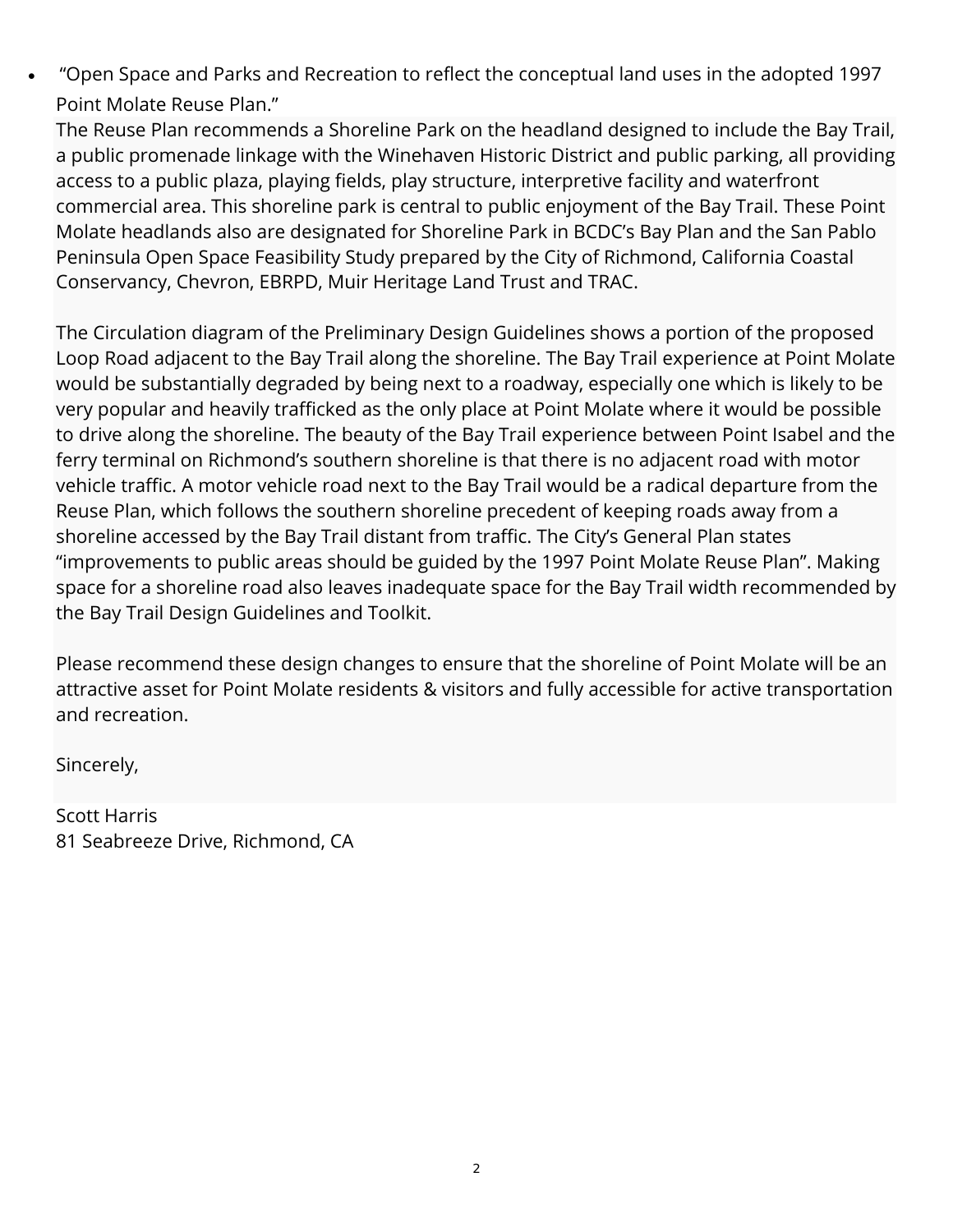| From:    | TRAC <tracbaytrail@earthlink.net></tracbaytrail@earthlink.net>                                       |
|----------|------------------------------------------------------------------------------------------------------|
| Sent:    | Sunday, June 07, 2020 6:37 PM                                                                        |
| To:      | Jonathan Livingston; Michael Hanna; Kim Butt; Brian Carter; Jessica Fine; Macy Leung;<br>Karlyn Neel |
| Cc:      | Lina Velasco; DRBcomments; TRAC; Shanna O'Hare                                                       |
| Subject: | Bay Trail Revisions for Proposed Point Molate Mixed-Use Project                                      |

Chair Livingston and DRB Members,

Albany bicyclist Shanna O'Hare asked TRAC to forward her email below to you. In part she states:

"I recently rode the Richmond-San Rafael bridge access piece from Pt. Richmond and was delighted to see the sign at the bridge connection showing access to Pt. Molate. As I started to ride Stenmark Drive toward Pt. Molate, several trucks came by and I felt very unsafe sharing the road with them, so I aborted my trip to Pt. Molate. I was thinking "We need a motor vehicle-free Pt. Molate shoreline Bay trail now!"

Bruce

-------------------------------------- Bruce Beyaert, TRAC Chair tracbaytrail@earthlink.net tel. 510-235-2835 http://www.pointrichmond.com/baytrail/ http://www.ci.richmond.ca.us/109/TRAC Photos: https://sfbaytrailinrichmond.shutterfly.com/pictures/5 .

Begin forwarded message:

**From:** Shanna O'Hare <shannaohare@sbcglobal.net> **Subject: Bay Trail Revisions for Proposed Point Molate Mixed-Use Project Date:** June 7, 2020 at 6:09:53 PM PDT **To:** TRAC Bruce Richmond Bat Trail <tracbaytrail@earthlink.net>

Good Evening Bruce,

Please forward my message below regarding the Bay Trail Revisions for the Proposed Point Molate Mixed-Use Project to the City of Richmond's Design Review Board for consideration at their meeting on Wednesday, June 10.

I strongly support requesting the following revisions to the current proposal by developer Winehaven Legacy LLC (Suncal):

1. **Extend the Point Molate Trail to the Bay Trail spine at Stenmark Drive near the Richmond/San Rafael Bridge to provide pedestrian and bicyclist access to Point Molate from the East Bay via Point Richmond and the North Bay via the RSR Bridge Trail.**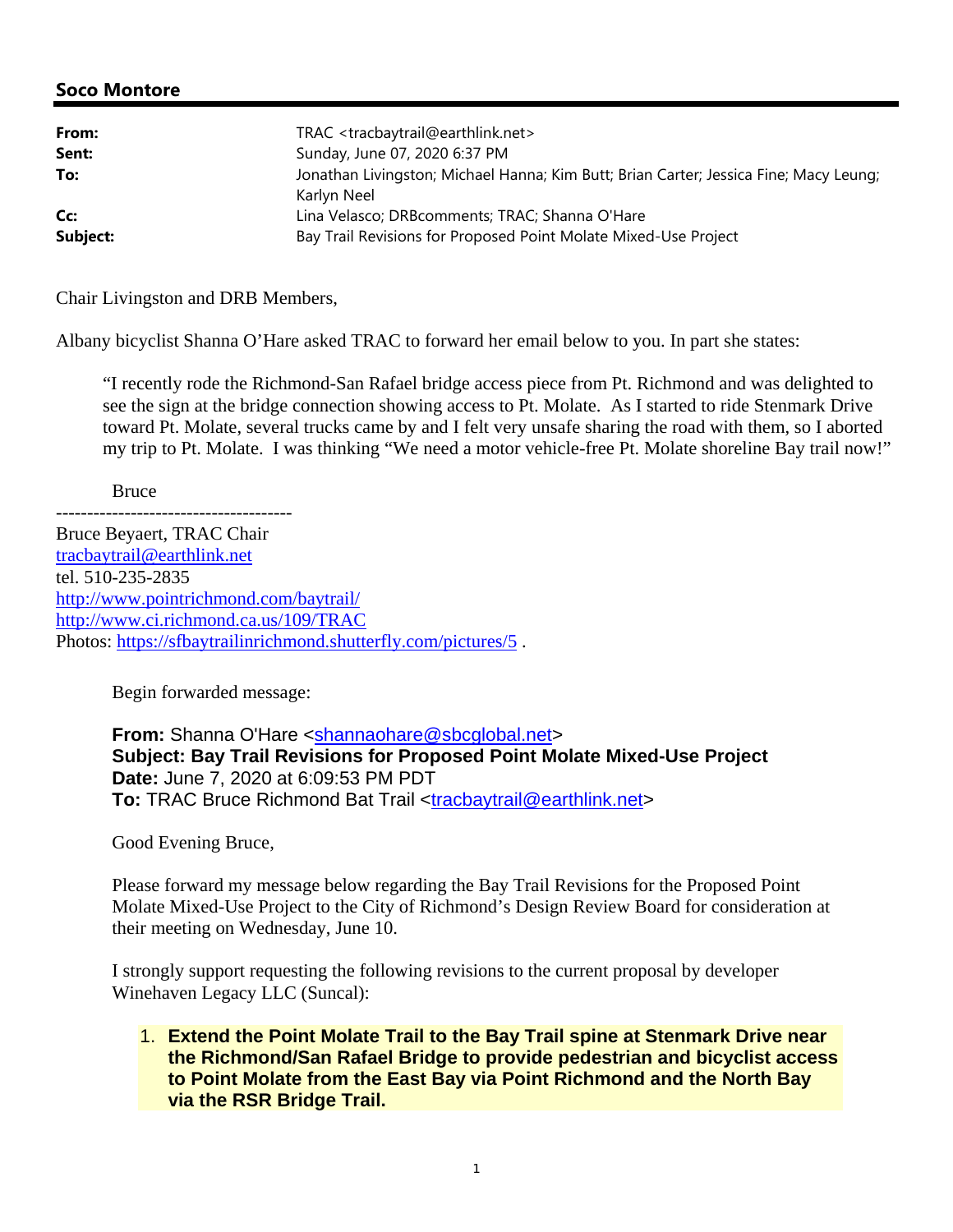- 2. **Design the Point Molate headlands as a shoreline park in accord with the City's General Plan and Point Molate Reuse Plan .. not the proposed 270 residential units termed "The Point".**
- 3. **Eliminate the proposed Loop Road adjacent to the Bay Trail along the shoreline.**

The City of Richmond and the Bay Trail Network have done an excellent job planning and building segments of the San Francisco Bay Trail which I regularly access from my home. Thank you for all your hard work and congratulations on your accomplishments to date.

I recently rode the Richmond-San Rafael bridge access piece from Pt. Richmond and was delighted to see the sign at the bridge connection showing access to Pt. Molate. As I started to ride Stenmark Drive toward Pt. Molate, several trucks came by and I felt very unsafe sharing the road with them, so I aborted my trip to Pt. Molate. I was thinking "We need a motor vehicle-free Pt. Molate shoreline Bay trail now!" These safe biking spaces are more important than ever with the exponential increase in bicycling due to Covid-19. They provide an important refuge for people wishing to exercise in a safe, nurturing environment.

Thank you for your making Richmond a safe, inviting place to ride and visit.

Sincerely,

Shanna O'Hare 1032 Neilson Street Albany, CA 94706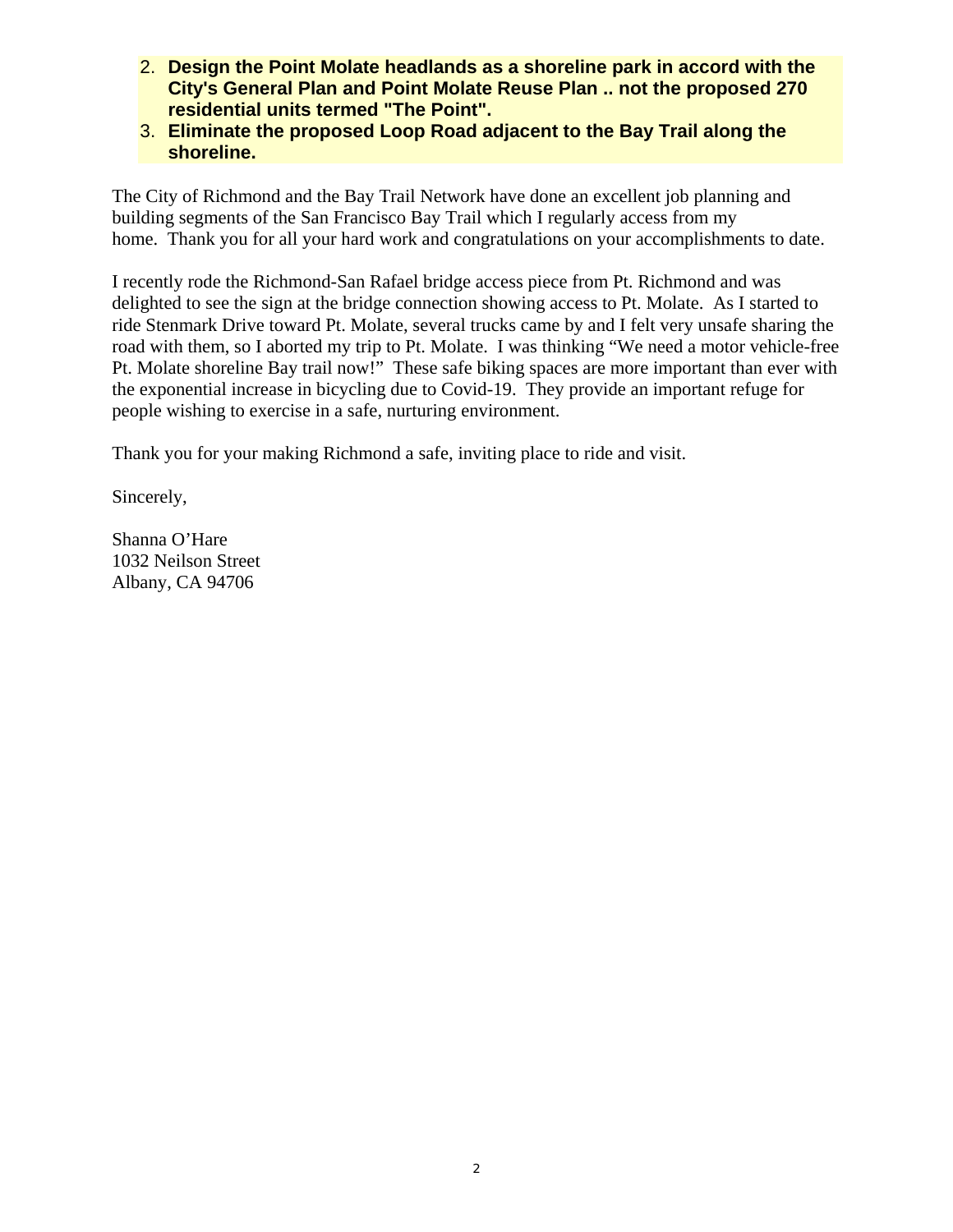| From:<br>Sent: | Steve Goldfinger <steve@ecomind.net><br/>Friday, June 05, 2020 5:00 PM</steve@ecomind.net>            |
|----------------|-------------------------------------------------------------------------------------------------------|
| To:            | jlivingston7096@gmail.com; michaelhannah@gmail.com; thekimbutt@gmail.com;                             |
|                | brianpscarter@qmail.com; jessicasharonfine@qmail.com; macy.m.leung@qmail.com;<br>karlynneel@gmail.com |
| Cc:            | Lina Velasco; DRBcomments; tracbaytrail@earthlink.net                                                 |
| Subject:       | Bay Trail Revisions for Proposed Point Molate Mixed-Use Project                                       |

I am a kayaker who enjoyed using Pt. Molate as a launch and landing area. As such for the meeting on June 10, I request the following revision to Suncal's proposed Design Guidelines:

request the following revisions to the current proposal by developer Winehaven Legacy LLC (Suncal):

1. Extend the Point Molate Trail to the Bay Trail spine at Stenmark Drive near the Richmond/San Rafael Bridge to provide pedestrian and bicyclist access to Point Molate from the East Bay via Point Richmond and the North Bay via the RSR Bridge Trail.

2. Design the Point Molate headlands as a shoreline park in accord with the City's General Plan and Point Molate Reuse Plan …. not the proposed 270 residential units termed "The Point".

3. Eliminate the proposed Loop Road adjacent to the Bay Trail along the shoreline.

Thank you for considering these revisions. Let's make this plan work for everyone, not just a select group.

Steve Goldfinger steve@ecomind.net

*"Sustainability means not turning resources into junk faster than nature can turn junk back into resources."*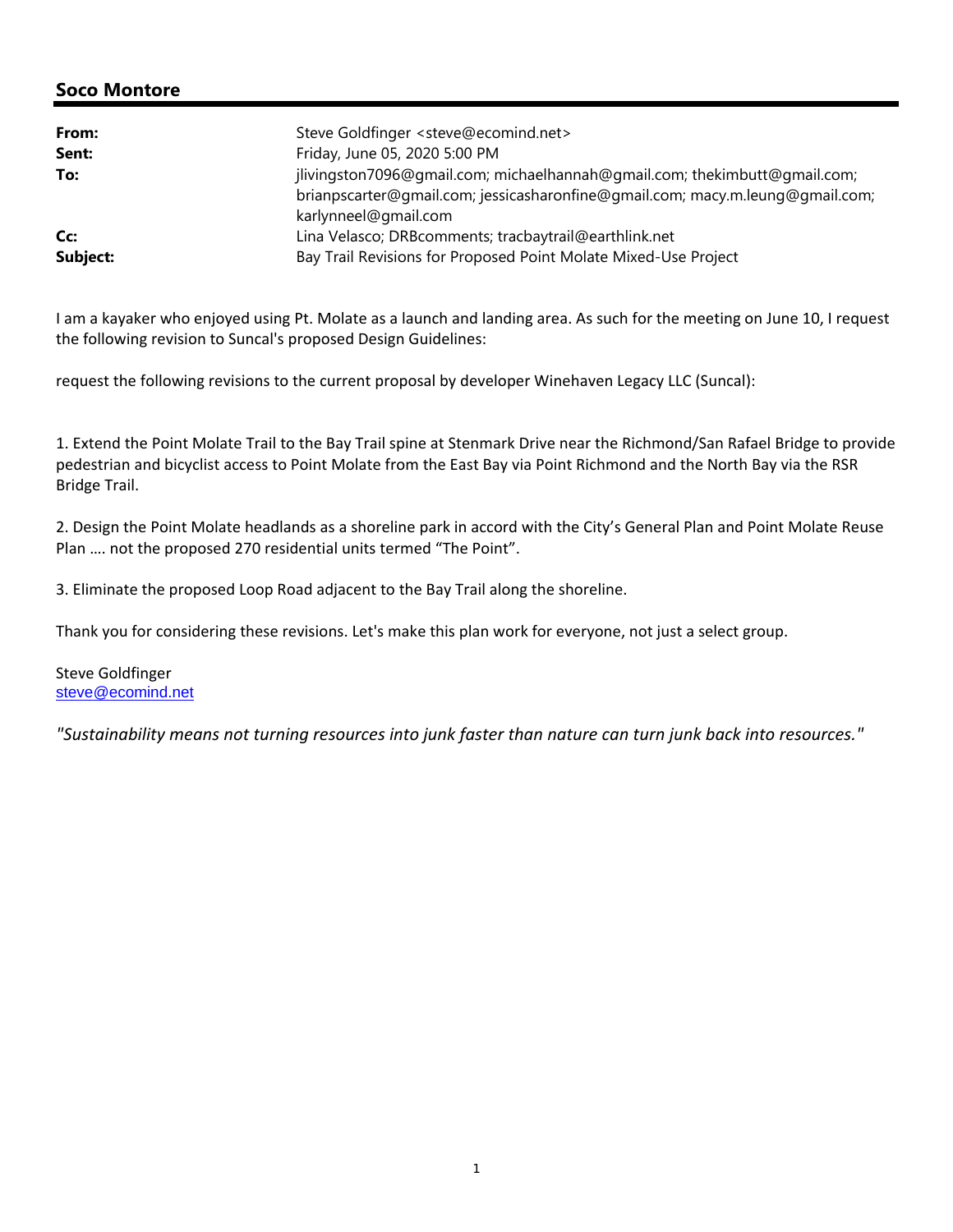| From:<br>Sent:  | Sue Estey <sue.estey@sonic.net><br/>Friday, June 05, 2020 6:12 PM</sue.estey@sonic.net>                                                                    |
|-----------------|------------------------------------------------------------------------------------------------------------------------------------------------------------|
| To:             | jlivingston7096@gmail.com; michaelhannah@gmail.com; thekimbutt@gmail.com;<br>brianpscarter@qmail.com; jessicasharonfine@qmail.com; macy.m.leung@qmail.com; |
| Cc:<br>Subject: | karlynneel@gmail.com<br>Lina Velasco; DRBcomments; tracbaytrail@earthlink.net<br>Bay Trail Revisions for Proposed Point Molate Mixed-Use Project           |

Dear Chair Livingston and DRB Members,

When you meet on June 10, please ask Suncal to revise their proposed Design Guidelines as follows:

1. Extend the Point Molate Trail to the Bay Trail spine at Stenmark Drive near the Richmond/San Rafael Bridge to provide pedestrian and bicyclist access to Point Molate from the East Bay via Point Richmond and the North Bay via the RSR Bridge Trail.

2. Design the Point Molate headlands as a shoreline park in accord with the City's General Plan and Point Molate Reuse Plan, not the proposed 270 residential units termed "The Point".

3. Eliminate the proposed Loop Road adjacent to the Bay Trail along the shoreline.

The Point Molate Trail should be extended to the Bay Trail spine at Stenmark Drive near the Richmond/San Rafael Bridge to provide pedestrian and bicyclist access to Point Molate from the East Bay via Point Richmond and the North Bay via the RSR Bridge Trail.

Making this Bay Trail connection would increase visitation to Point Molate while also reducing motor vehicle traffic and alleviating the "significant and unavoidable" traffic impacts cited in the Draft SEIR for the project. East Bay Regional Park District has a 1.1-mile trail easement over Chevron's shoreline land between Point Molate Beach Park and the bridge. Moreover, they have completed a 65% construction design, adopted a Mitigated Negative Declaration under CEQA, applied for major permits and obtained some funding for building the trail.

Suncal should provide the balance of funds needed for construction within 30 days following City approval of the Planned Area Plan. This would enable early completion of the Bay Trail to Point Molate Beach Park and showcase Point Molate by linking with the Bay Trail continuing to the Winehaven Historic District and beyond.

The Point Molate headlands should be designed as a shoreline park, rather than the proposed 270 residential units termed "The Point". The City's General Plan 2030 designates the entire headland for Parks and Recreation stating:

\* "In the former Point Molate Navy Fuel Depot area, improvements to public areas should be guided by the 1997 Point Molate Reuse Plan."

\* "Open Space and Parks and Recreation to reflect the conceptual land uses in the adopted 1997 Point Molate Reuse Plan."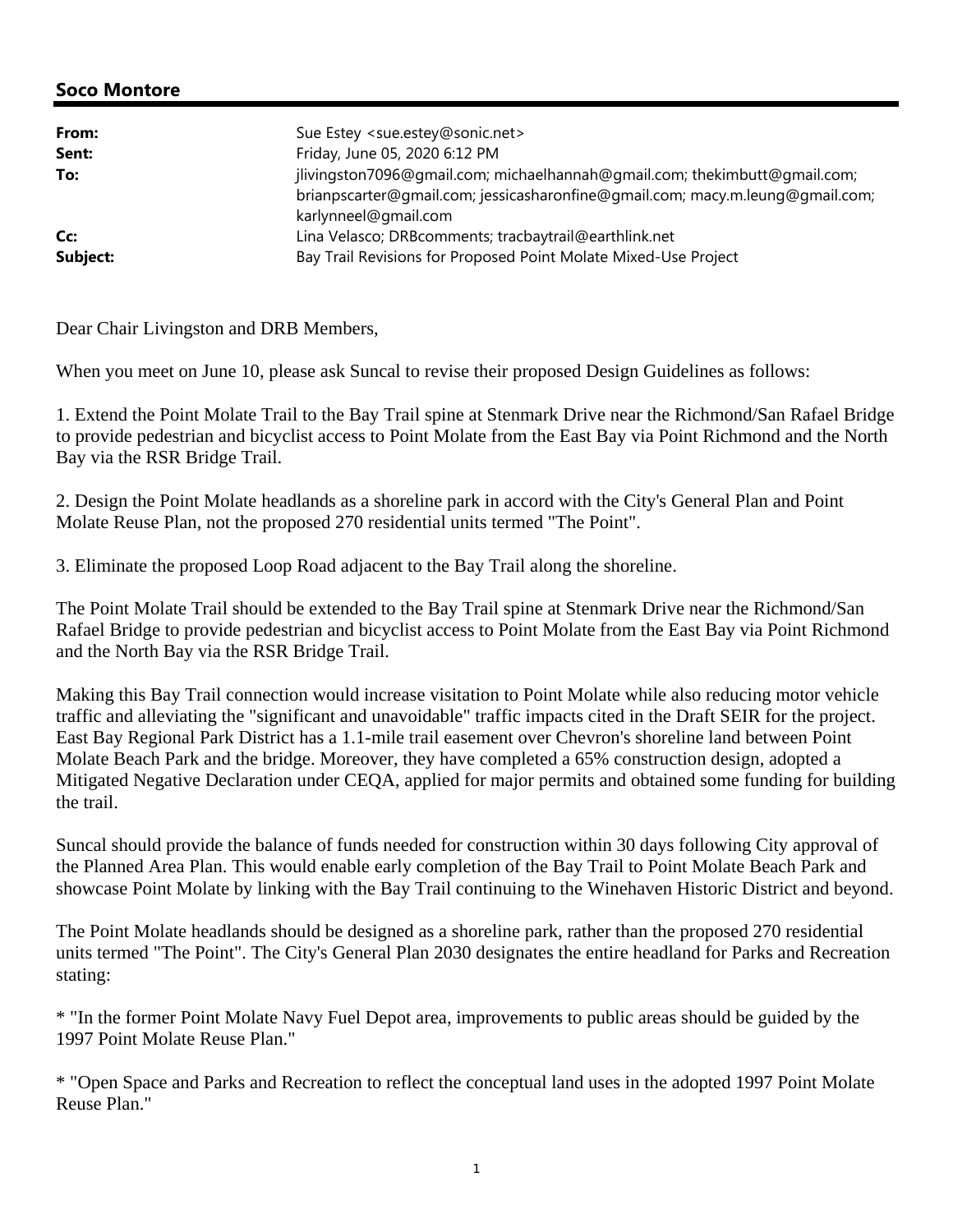The Reuse Plan recommends a Shoreline Park on the headland designed to include the Bay Trail, a public promenade linkage with the Winehaven Historic District and public parking, all providing access to a public plaza, playing fields, play structure, interpretive facility and waterfront commercial area. This shoreline park is central to public enjoyment of the Bay Trail. These Point Molate headlands also are designated for Shoreline Park in BCDC's Bay Plan and the San Pablo Peninsula Open Space Feasibility Study prepared by the City of Richmond, California Coastal Conservancy, Chevron, EBRPD, Muir Heritage Land Trust and TRAC.

The Circulation diagram of the Preliminary Design Guidelines shows a portion of the proposed Loop Road adjacent to the Bay Trail along the shoreline. The Bay Trail experience at Point Molate would be substantially degraded by being next to a roadway, especially one which is likely to be very popular and heavily trafficked as the only place at Point Molate where it would be possible to drive along the shoreline. The beauty of the Bay Trail experience between Point Isabel and the ferry terminal on Richmond's southern shoreline is that there is no adjacent road with motor vehicle traffic. A motor vehicle road next to the Bay Trail would be a radical departure from the Reuse Plan, which follows the southern shoreline precedent of keeping roads away from a shoreline accessed by the Bay Trail distant from traffic. The City's General Plan states "improvements to public areas should be guided by the 1997 Point Molate Reuse Plan". Making space for a shoreline road also leaves inadequate space for the Bay Trail width recommended by the Bay Trail Design Guidelines and Toolkit.

Please recommend these design changes to ensure that the shoreline of Point Molate will be an attractive asset for Point Molate residents & visitors and fully accessible for active transportation and recreation.

Sincerely,

Sue J. Estey

216 Carmel Ave

El Cerrito, CA 94530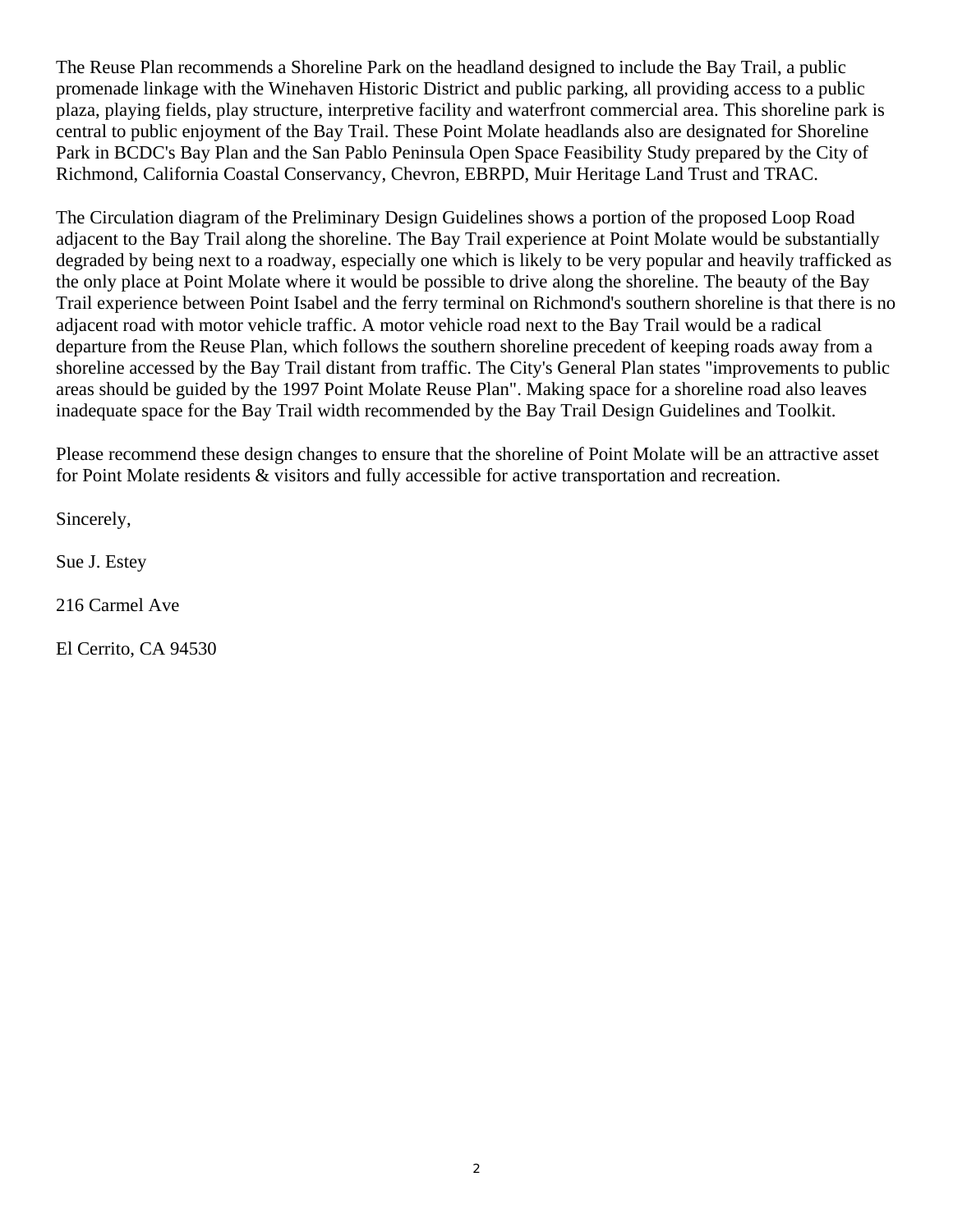| From:<br>Sent:<br>To: | Thomas Guldman <tguldman@gmail.com><br/>Saturday, June 06, 2020 3:14 PM<br/>jlivingston7096@gmail.com; michaelhannah@gmail.com; thekimbutt@gmail.com;<br/>brianpscarter@gmail.com; jessicasharonfine@gmail.com; macy.m.leung@gmail.com;</tguldman@gmail.com> |
|-----------------------|--------------------------------------------------------------------------------------------------------------------------------------------------------------------------------------------------------------------------------------------------------------|
| Cc:<br>Subject:       | karlynneel@gmail.com<br>Lina Velasco; DRBcomments; tracbaytrail@earthlink.net<br>Bay Trail Revisions for Proposed Point Molate Mixed-Use Project                                                                                                             |

Subject: Bay Trail Revisions for Proposed Point Molate Mixed-Use Project

Dear Chair Livingston and DRB Members,

When you meet on June 10, please ask Suncal to revise their proposed Design Guidelines as follows:

1. Extend the Point Molate Trail to the Bay Trail spine at Stenmark Drive near the Richmond/San Rafael Bridge to provide pedestrian and bicyclist access to Point Molate from the East Bay via Point Richmond and the North Bay via the RSR Bridge Trail.

2. Design the Point Molate headlands as a shoreline park in accord with the City's General Plan and Point Molate Reuse Plan .. not the proposed 270 residential units termed "The Point".

3. Eliminate the proposed Loop Road adjacent to the Bay Trail along the shoreline.

The Point Molate Trail should be extended to the Bay Trail spine at Stenmark Drive near the Richmond/San Rafael Bridge to provide pedestrian and bicyclist access to Point Molate from the East Bay via Point Richmond and the North Bay via the RSR Bridge Trail. Making this Bay Trail connection would increase visitation to Point Molate while also reducing motor vehicle traffic and alleviating the "significant and unavoidable" traffic impacts cited in the Draft SEIR for the project. East Bay Regional Park District has a 1.1-mile trail easement over Chevron's shoreline land between Point Molate Beach Park and the bridge. Moreover, they have completed a 65% construction design, adopted a Mitigated Negative Declaration under CEQA, applied for major permits and obtained some funding for building the trail. Suncal should provide the balance of funds needed for construction within 30 days following City approval of the Planned Area Plan. This would enable early completion of the Bay Trail to Point Molate Beach Park and showcase Point Molate by linking with the Bay Trail continuing to the Winehaven Historic District and beyond.

The Point Molate headlands should be designed as a shoreline park, rather than the proposed 270 residential units termed "The Point". The City's General Plan 2030 designates the entire headland for Parks and Recreation stating:

 "In the former Point Molate Navy Fuel Depot area, improvements to public areas should be guided by the 1997 Point Molate Reuse Plan."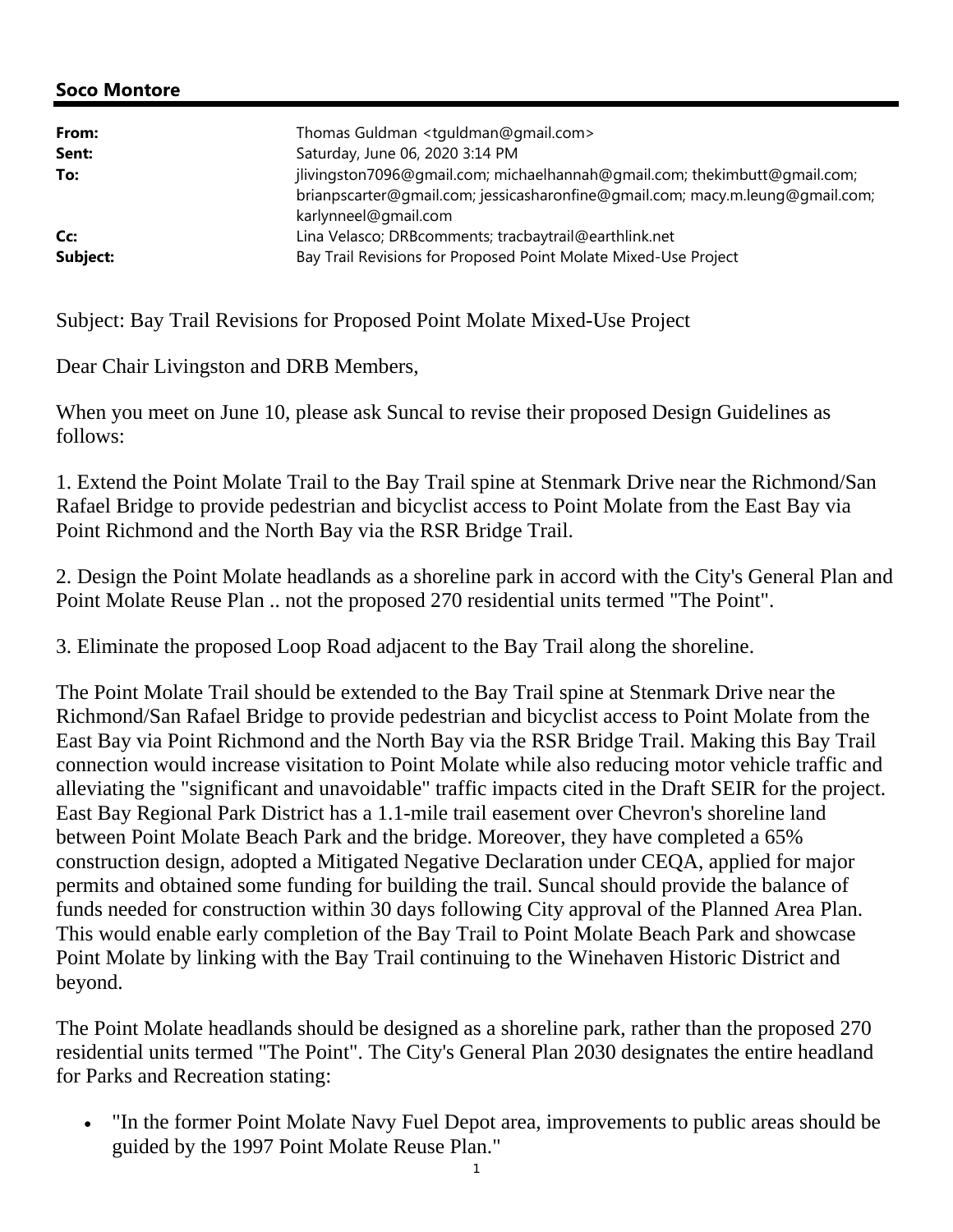"Open Space and Parks and Recreation to reflect the conceptual land uses in the adopted 1997 Point Molate Reuse Plan."

The Reuse Plan recommends a Shoreline Park on the headland designed to include the Bay Trail, a public promenade linkage with the Winehaven Historic District and public parking, all providing access to a public plaza, playing fields, play structure, interpretive facility and waterfront commercial area. This shoreline park is central to public enjoyment of the Bay Trail. These Point Molate headlands also are designated for Shoreline Park in BCDC's Bay Plan and the San Pablo Peninsula Open Space Feasibility Study prepared by the City of Richmond, California Coastal Conservancy, Chevron, EBRPD, Muir Heritage Land Trust and TRAC.

The Circulation diagram of the Preliminary Design Guidelines shows a portion of the proposed Loop Road adjacent to the Bay Trail along the shoreline. The Bay Trail experience at Point Molate would be substantially degraded by being next to a roadway, especially one which is likely to be very popular and heavily trafficked as the only place at Point Molate where it would be possible to drive along the shoreline. The beauty of the Bay Trail experience between Point Isabel and the ferry terminal on Richmond's southern shoreline is that there is no adjacent road with motor vehicle traffic. A motor vehicle road next to the Bay Trail would be a radical departure from the Reuse Plan, which follows the southern shoreline precedent of keeping roads away from a shoreline accessed by the Bay Trail distant from traffic. The City's General Plan states "improvements to public areas should be guided by the 1997 Point Molate Reuse Plan". Making space for a shoreline road also leaves inadequate space for the Bay Trail width recommended by the Bay Trail Design Guidelines and Toolkit.

Please recommend these design changes to ensure that the shoreline of Point Molate will be an attractive asset for Point Molate residents & visitors and fully accessible for active transportation and recreation.

Sincerely,

Tom Guldman

378 Camellia Circle, Larkspur, CXA 94939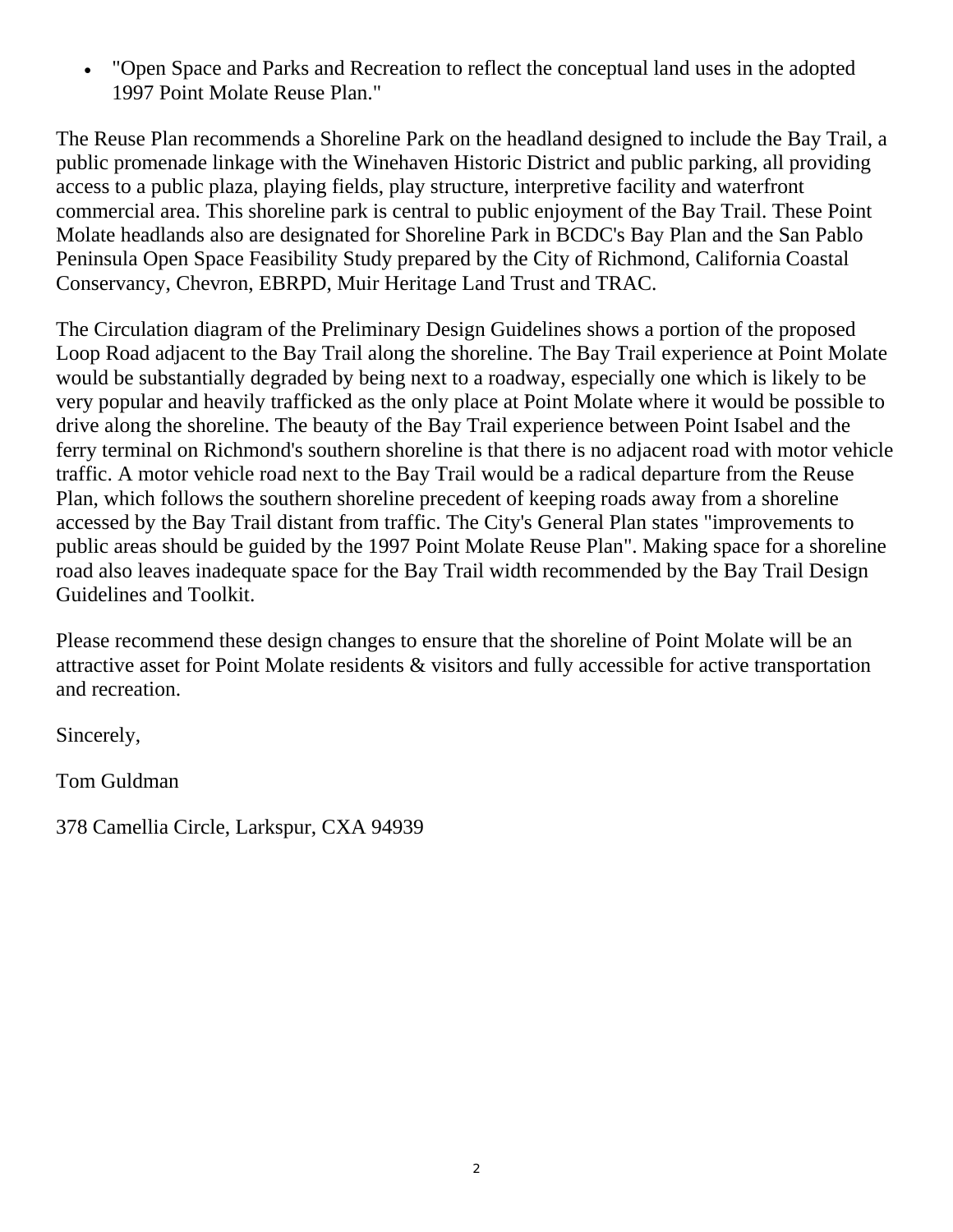| From:               | TRAC <tracbaytrail@earthlink.net></tracbaytrail@earthlink.net> |
|---------------------|----------------------------------------------------------------|
| Sent:               | Tuesday, June 09, 2020 1:06 PM                                 |
| To:                 | <b>DRBcomments</b>                                             |
| Subject:            | DRB Agenda Item #2 - Point Molate Mixed-Use Project            |
| <b>Attachments:</b> | SunCalTRAC052120.pdf; PM Design GLsTrails051020.pdf            |

Chair Livingston and DRB Members,

Please refer to TRAC's attached May 21 letter to SunCal Sr. VP David Soyka as you prepare for your June 10 study session on the Point Molate Mixed-Use Project. We've had no response from SunCal to our request that the Design Guidelines be revised to:

1. Extend the Point Molate Trail to the Bay Trail spine at Stenmark Drive near the Richmond/San Rafael Bridge in order to provide pedestrian and bicyclist access to Point Molate from the East Bay via Point Richmond and the North Bay via the RSR Bridge Trail.

2. Design the Point Molate headlands as a shoreline park in accord with the City's General Plan and Point Molate Reuse Plan …. not the proposed 270 residential units termed "The Point".

3. Eliminate the proposed Loop Road adjacent to the Bay Trail along the shoreline. We are encouraged that the shoreline portion of the Loop Road may be eliminated based upon Hart Howerton's June 5 Response to Comments concerning the DRB's April 22 study session comment "**No Southern Loop Road, just EVA"**

"1. It was **unanimous with the Board** that the southern access road that follows the proposed Bay Trail be EVA/ Bike Ped only. Please adjust your circulation drawings to reflect this."

TRAC hopes that the DRB will support items 1 and 2 above to extend the Bay Trail to the spine at the RSR Bridge and eliminate "The Point" with its 270 residential units on headlands designated for Parks and Recreation in the General Plan.

You might wonder how SunCal manages to satisfy the 70% open space requirement while inserting 270 residential units on land designated for Parks & Recreation in the General Plan and Shoreline Park in the Reuse Plan. They do this in part by the ploy of counting 8.4 acres of neighborhood and pocket parks within developed areas as public open space. (The 8.4 acres is from Vesting Tentative Map Dwg. C3.0 lot parcels and is more than the 6 acres stated on page 2-14 of the Design Guidelines.) This is at odds with the Reuse Plan, which states "The framework for the Plan is the open space, which connects all the development areas" (emphasis added), rather than tot lots and such within development areas. Please voice opposition to this shell game.

SunCal's disrespect for the value of shoreline parks extends to the City's current Point Molate Beach Park, which they will purchase and control under terms of the Land Disposition Agreement. Portions of this park, including public parking, would be wiped out by installation of potable water, stormwater and sewage handling facilities, i.e.:

1. An expanse of stormwater treatment ponds/bio-retention facilities shown on Vesting Tentative Map (VTM) Dwgs. C 6.2, 6.3 & 7.0,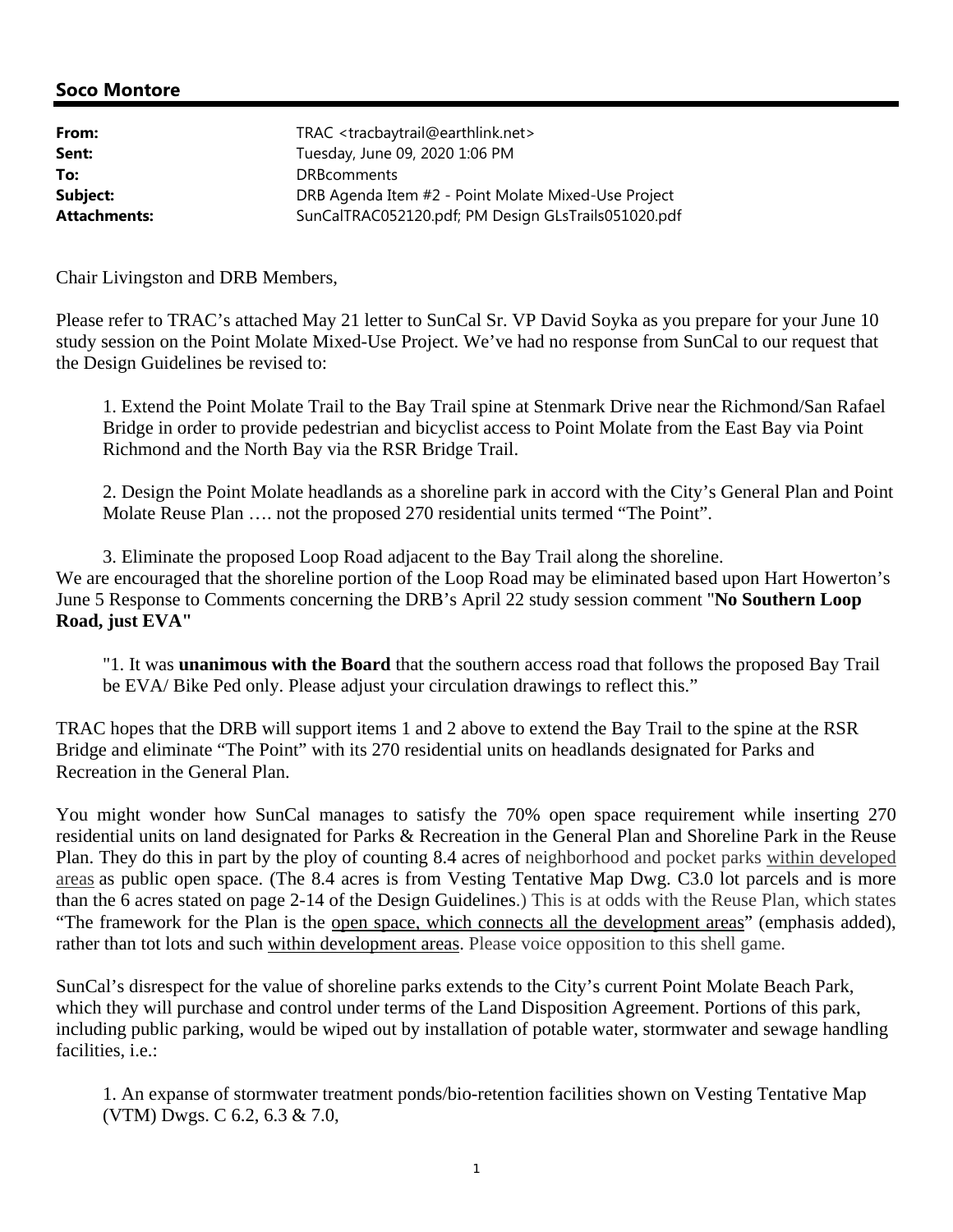2. EBMUD water booster pump facility Parcel F of 0.5 acres on VTM Dwgs. C3.0 and measuring 150' x 67' on Dwg. C6.0,

- 3. Sanitary sewer lift station of 25' x 60' on VTM Dwg. C6.1,
- 4. Storm drain catch basins and manholes on VTM Dwg. C6.2 and
- 5. Storm drain structures on VTM Dwg. C6.3

Both the Beach Park's paved 25-space and its overflow parking areas will be sorely needed as Point Molate is developed, including shoreline park and open space lands. Unfortunately, the proposed Development Guidelines emphasize a trail network, parks and open space for use by those residing at Point Molate. There is no significant new parking for shoreline parks or trailhead staging areas and are no public restrooms to serve visitors to Point Molate. All but one of the ten hillside open space trailheads are located in residential areas as shown by the attached Path and Trail Network map. Residents would be very unhappy to have their streets clogged with cars of park visitors and creating conflicts as for the Mission Peak trailhead in Fremont. In short, the project is not designed to provide parks, open space and trails for the public.

Parking is removed at the existing beach park, and residential development is proposed on the headland where the Reuse Plan recommends parking for shoreline park lands. As a guide to parking needs, 307-acre Miller/Knox Regional Shoreline, which has 1.05 miles of shoreline compared to Point Molate's 1.5 miles, has 238 developed parking spaces plus room for an additional 475 cars along 0.9 miles of Dornan Drive, as well as a large, unpaved public parking area around the Ramblers' clubhouse.

### In summary, please ask SunCal to:

- 1. Extend the Bay Trail to the spine at the RSR Bridge,
- 2. Eliminate "The Point" with its 270 residential units on the headland,
- 3. Refrain from counting neighborhood and pocket parks within residential areas as public open space,

4. Move all potable water, stormwater and sewage facilities from the Beach Park to the residential area being served,

- 5. Provide ample public toilets and parking for access to parks, open space & trails and
- 6. Provide trailhead staging areas from locations outside of residential neighborhoods.

Thanks very much for considering TRAC's recommendations.

Bruce

-------------------------------------- Bruce Beyaert, TRAC Chair tracbaytrail@earthlink.net tel. 510-235-2835 http://www.pointrichmond.com/baytrail/ http://www.ci.richmond.ca.us/109/TRAC Photos: https://sfbaytrailinrichmond.shutterfly.com/pictures/5 .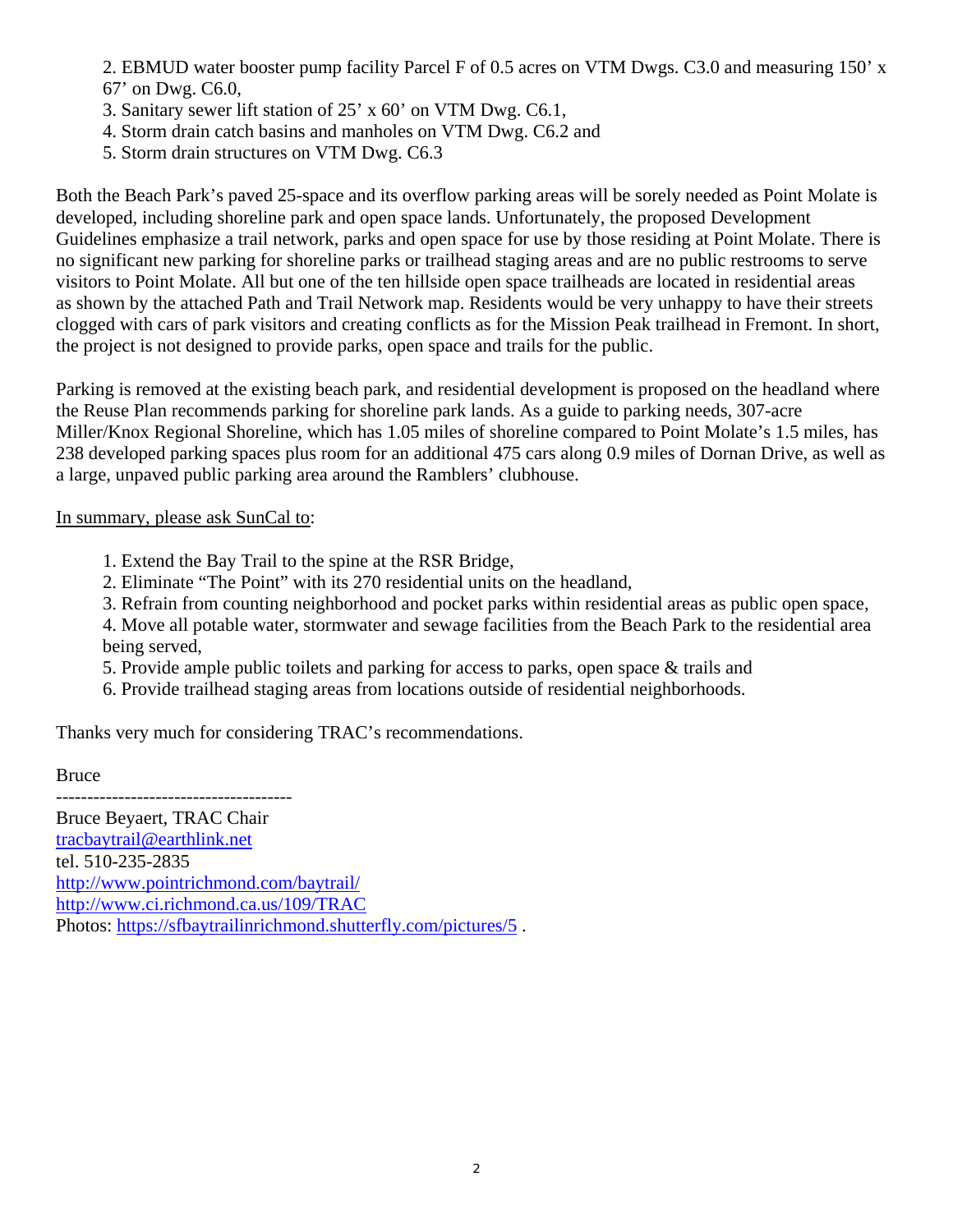

73 Belvedere Avenue Richmond, CA 94801 Phone/Fax 510-235-2835 [tracbaytrail@earthlink.net](mailto:tracbaytrail@earthlink.net)

May 21, 2020

Via Email: Mr. David Soyka, Senior Vice President, Public Affairs SunCal Irvine, CA

Dear David,

I hope that you're doing well during these challenging times. We haven't communicated since the COVID-19 restrictions were put in place, so I thought that a letter might be useful at this time to explain TRAC's concerns about Suncal's current proposal for the Point Molate Mixed-Use Project. These concerns are largely congruent with those expressed by the City of Richmond's DRB during their April 22 study session.

In short, we request that Suncal revise the proposed Design Guidelines to:

1. Extend the Point Molate Trail to the Bay Trail spine at Stenmark Drive near the Richmond/San Rafael Bridge to provide pedestrian and bicyclist access to Point Molate from the East Bay via Point Richmond and the North Bay via the RSR Bridge Trail.

2. Design the Point Molate headlands as a shoreline park in accord with the City's General Plan and Point Molate Reuse Plan …. not the proposed 270 residential units termed "The Point".

3. Eliminate the proposed Loop Road adjacent to the Bay Trail along the shoreline.

### **Extension of Point Molate Trail to Spine Bay Trail:**

The Point Molate Trail should be extended to the Bay Trail spine at Stenmark Drive near the Richmond/San Rafael Bridge to provide pedestrian and bicyclist access to Point Molate from the East Bay via Point Richmond and the North Bay via the RSR Bridge Trail. Making this Bay Trail connection would increase visitation to Point Molate while also reducing motor vehicle traffic and alleviating the "significant and unavoidable" traffic impacts cited in the Draft SEIR for the project. East Bay Regional Park District has a 1.1 mile trail easement over Chevron's shoreline land between Point Molate Beach Park and the bridge. Moreover, they have completed a 65% construction design, adopted a Mitigated Negative Declaration under CEQA, applied for major permits and obtained some funding for building the trail. TRAC asks that Suncal provide the balance of funds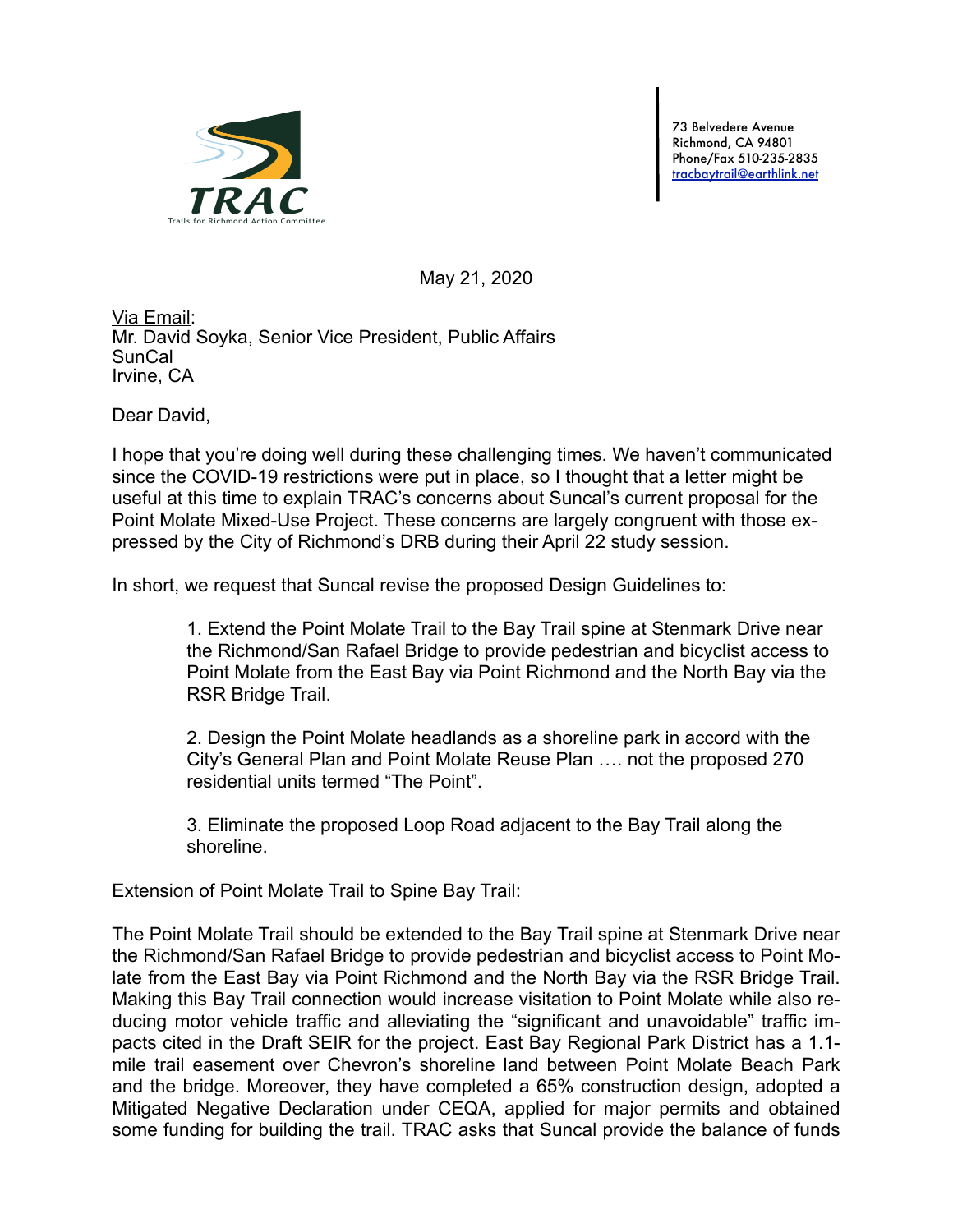needed for construction within 30 days following City approval of the Planned Area Plan. This would enable early completion of the Bay Trail to Point Molate Beach Park and showcase Point Molate by linking with the Bay Trail continuing to the Winehaven Historic District and beyond.

### Design Headlands for Shoreline Park:

The Point Molate headlands should be designed as a shoreline park, rather than the proposed 270 residential units termed "The Point". The City's General Plan 2030 designates the entire headland for Parks and Recreation stating:

- "In the former Point Molate Navy Fuel Depot area, improvements to public areas should be guided by the 1997 Point Molate Reuse Plan."
- "Open Space and Parks and Recreation to reflect the conceptual land uses in the adopted 1997 Point Molate Reuse Plan."

The Reuse Plan recommends a Shoreline Park on the headland designed to include the Bay Trail, a public promenade linkage with the Winehaven Historic District and public parking, all providing access to a public plaza, playing fields, play structure, interpretive facility and waterfront commercial area. This shoreline park is central to public enjoyment of the Bay Trail. These Point Molate headlands also are designated for Shoreline Park in BCDC's Bay Plan and the San Pablo Peninsula Open Space Feasibility Study prepared by the City of Richmond, California Coastal Conservancy, Chevron, EBRPD, Muir Heritage Land Trust and TRAC.

Please recognize that converting some nine acres of headland from Parks & Recreation to residential housing would make it very difficult, if not impossible, to achieve the 191.7 acres of Parks and Open Space specified by the City's Settlement Agreement with the Guidiville Band and Upstream Point Molate LLC. This Open Space is to be outside of development areas, e.g. the Reuse Plan states: "The framework for the Plan is the open space, which connects all the development areas". It does not include the many public areas on the edges or between structures within the three development areas and the Core Historic District. However, the DSEIR states on Page 3.21:

"Interspersed within the residential development areas, neighborhood parks would be constructed as part of the Modified Project. These neighborhood parks would be part of the total open space acreage on the Project Site and include recreational amenities, such as picnic tables and playgrounds."

Tot lots and picnic tables tucked away in residential housing areas can not substitute for such facilities in a shoreline park with dramatic Bay vistas and would not serve to "connect development areas". Moreover, families are not going to drive around on residential streets searching for tot lots or picnic tables with public parking. They would, however, be delighted with picnic areas and children's play equipment on the headland of Point Molate as specifically recommended in the Reuse Plan.

### Eliminate Loop Road Adjacent to Bay Trail:

The Circulation diagram of the Preliminary Design Guidelines shows a portion of the proposed Loop Road adjacent to the Bay Trail along the shoreline. The Bay Trail experience at Point Molate would be substantially degraded by being next to a roadway, es-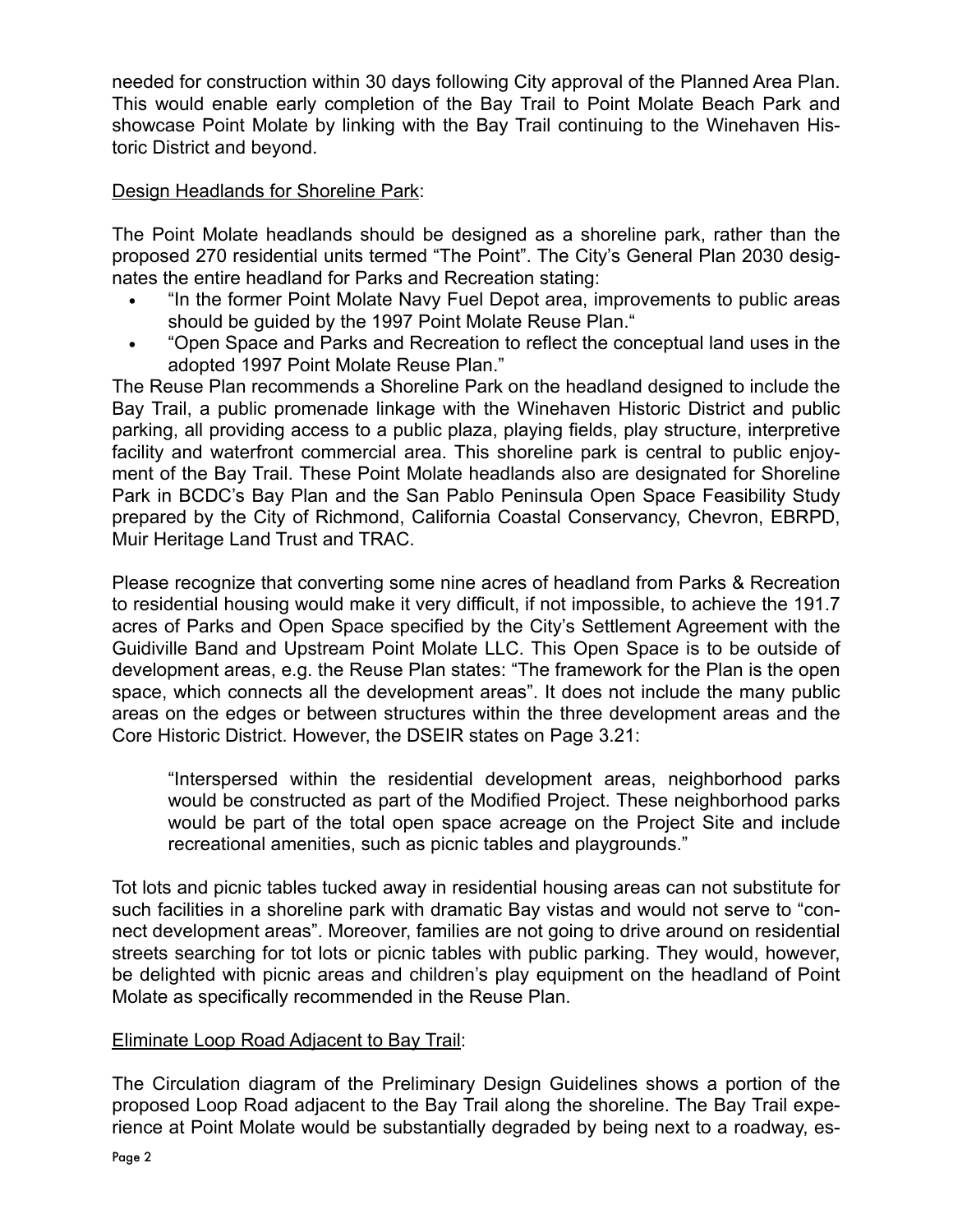pecially one which is likely to be very popular and heavily trafficked as the only place at Point Molate where it would be possible to drive along the shoreline. The beauty of the Bay Trail experience between Point Isabel and the ferry terminal on Richmond's southern shoreline is that there is no adjacent road with motor vehicle traffic. A motor vehicle road next to the Bay Trail would be a radical departure from the Reuse Plan, which follows the southern shoreline precedent of keeping roads away from a shoreline accessed by the Bay Trail distant from traffic. The City's General Plan states "improvements to public areas should be guided by the 1997 Point Molate Reuse Plan". Making space for a shoreline road also leaves inadequate space for the Bay Trail width recommended by the Bay Trail Design Guidelines and Toolkit.

Making these design changes will ensure that the shoreline of Point Molate will be an attractive asset for Point Molate residents & visitors and fully accessible for active transportation and recreation.

Sincerely,

Bun Deyaer

Bruce Beyaert, TRAC Chair

cc: Nicole Emmons - Hart Howerton Marc Magstadt - SunCal Lina Velasco - City of Richmond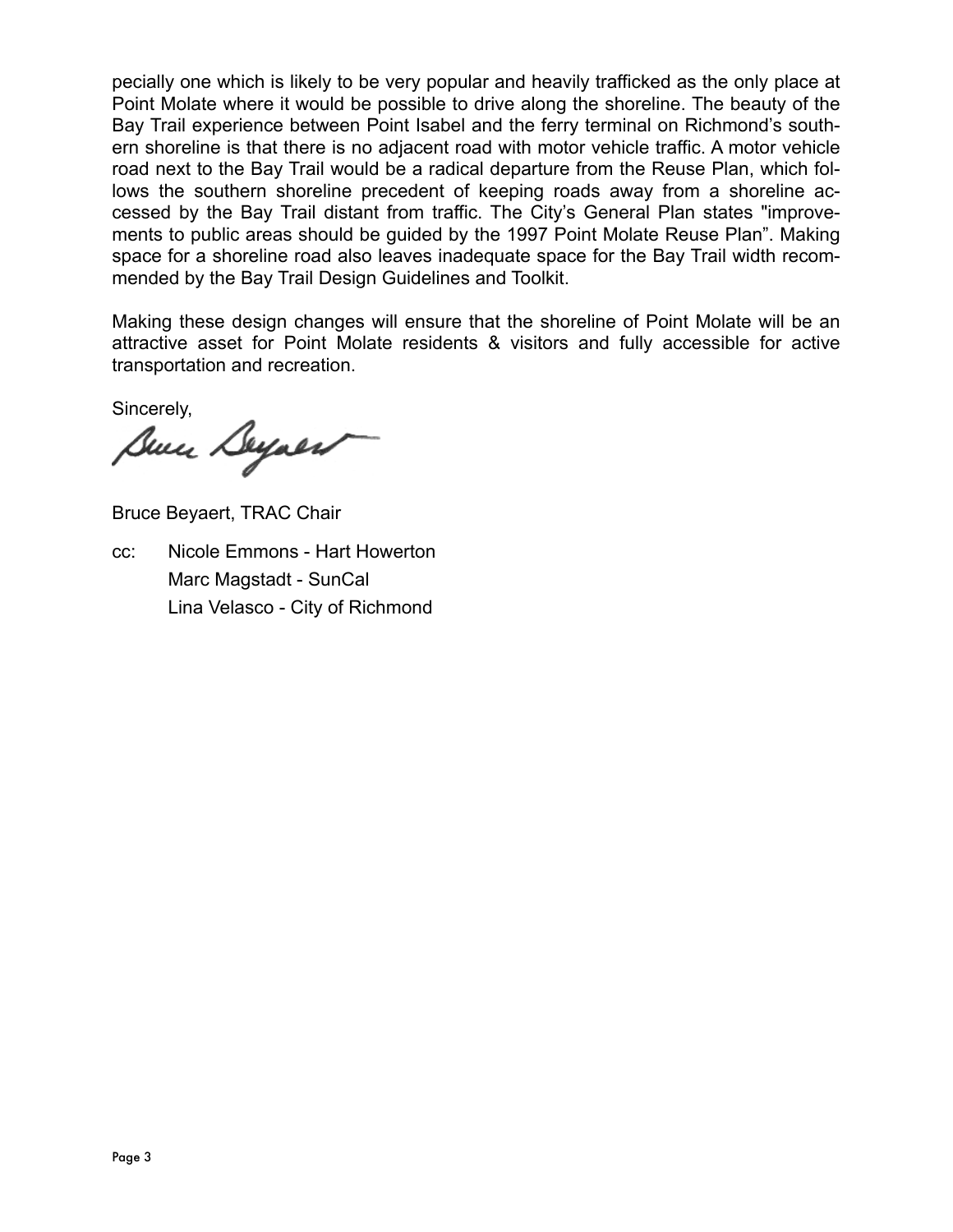

POINT MOLATE DESIGN GUIDELINES 5-15 PRELIMINARY - 5/4/2020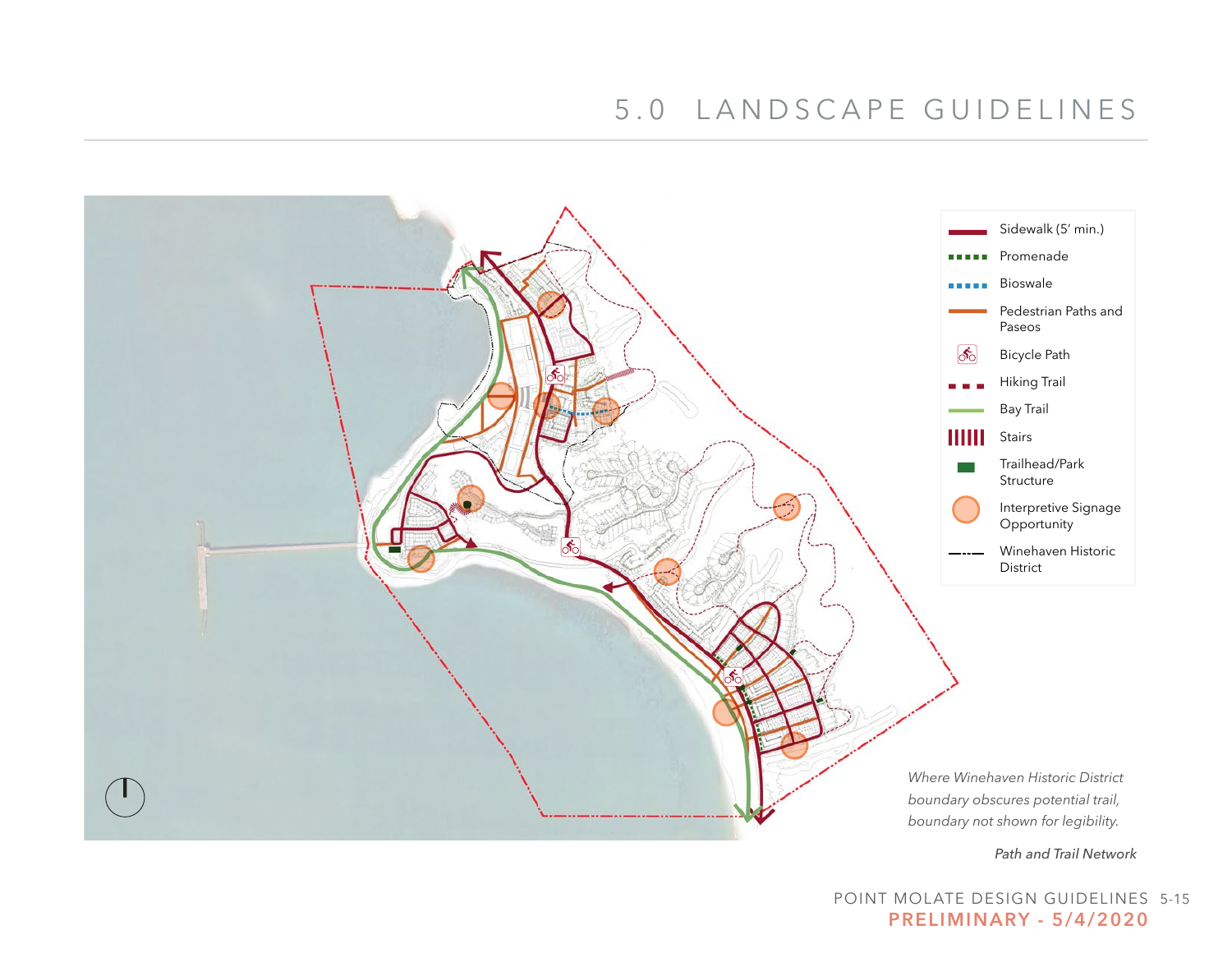| From:<br>Sent:         | WILLIAM HELSEL<br>billhelsel@sbcqlobal.net><br>Friday, June 05, 2020 4:43 PM                                                                                                       |
|------------------------|------------------------------------------------------------------------------------------------------------------------------------------------------------------------------------|
| To:                    | jlivingston7096@gmail.com; michaelhannah@gmail.com; thekimbutt@gmail.com;<br>brianpscarter@gmail.com; jessicasharonfine@gmail.com; macy.m.leung@gmail.com;<br>karlynneel@gmail.com |
| Cc:                    | Lina Velasco; DRBcomments; tracbaytrail@earthlink.net                                                                                                                              |
| Subject:               | Bay Trail Revisions for Proposed Point Molate Mixed-Use Project                                                                                                                    |
| <b>Follow Up Flag:</b> | Follow up                                                                                                                                                                          |
| <b>Flag Status:</b>    | Flagged                                                                                                                                                                            |

Dear Chair Livingston and DRB Members,

 I have recently biked across the RSR Bridge and have visited Pt. Molate several times, including during one of the city-guided tours and planning sessions. It's a great place for recreation, and I hope to walk and bicycle there often in the future, but it's an impractical place for many people to live due to poor access and being adjacent to the Chevron refinery.

When you meet on June 10, please ask Suncal to revise their proposed Design Guidelines as follows:

1. Extend the Point Molate Trail to the Bay Trail spine at Stenmark Drive near the Richmond/San Rafael Bridge to provide pedestrian and bicyclist access to Point Molate from the East Bay via Point Richmond and the North Bay via the RSR Bridge Trail.

2. Design the Point Molate headlands as a shoreline park in accord with the City's General Plan and Point Molate Reuse Plan .. not the proposed 270 residential units termed "The Point".

3. Eliminate the proposed Loop Road adjacent to the Bay Trail along the shoreline.

The Point Molate Trail should be extended to the Bay Trail spine at Stenmark Drive near the Richmond/San Rafael Bridge to provide pedestrian and bicyclist access to Point Molate from the East Bay via Point Richmond and the North Bay via the RSR Bridge Trail. Making this Bay Trail connection would increase visitation to Point Molate while also reducing motor vehicle traffic and alleviating the "significant and unavoidable" traffic impacts cited in the Draft SEIR for the project. East Bay Regional Park District has a 1.1-mile trail easement over Chevron's shoreline land between Point Molate Beach Park and the bridge. Moreover, they have completed a 65% construction design, adopted a Mitigated Negative Declaration under CEQA, applied for major permits and obtained some funding for building the trail. Suncal should provide the balance of funds needed for construction within 30 days following City approval of the Planned Area Plan. This would enable early completion of the Bay Trail to Point Molate Beach Park and showcase Point Molate by linking with the Bay Trail continuing to the Winehaven Historic District and beyond.

The Point Molate headlands should be designed as a shoreline park, rather than the proposed 270 residential units termed "The Point". The City's General Plan 2030 designates the entire headland for Parks and Recreation stating:

• "In the former Point Molate Navy Fuel Depot area, improvements to public areas should be guided by the 1997 Point Molate Reuse Plan."